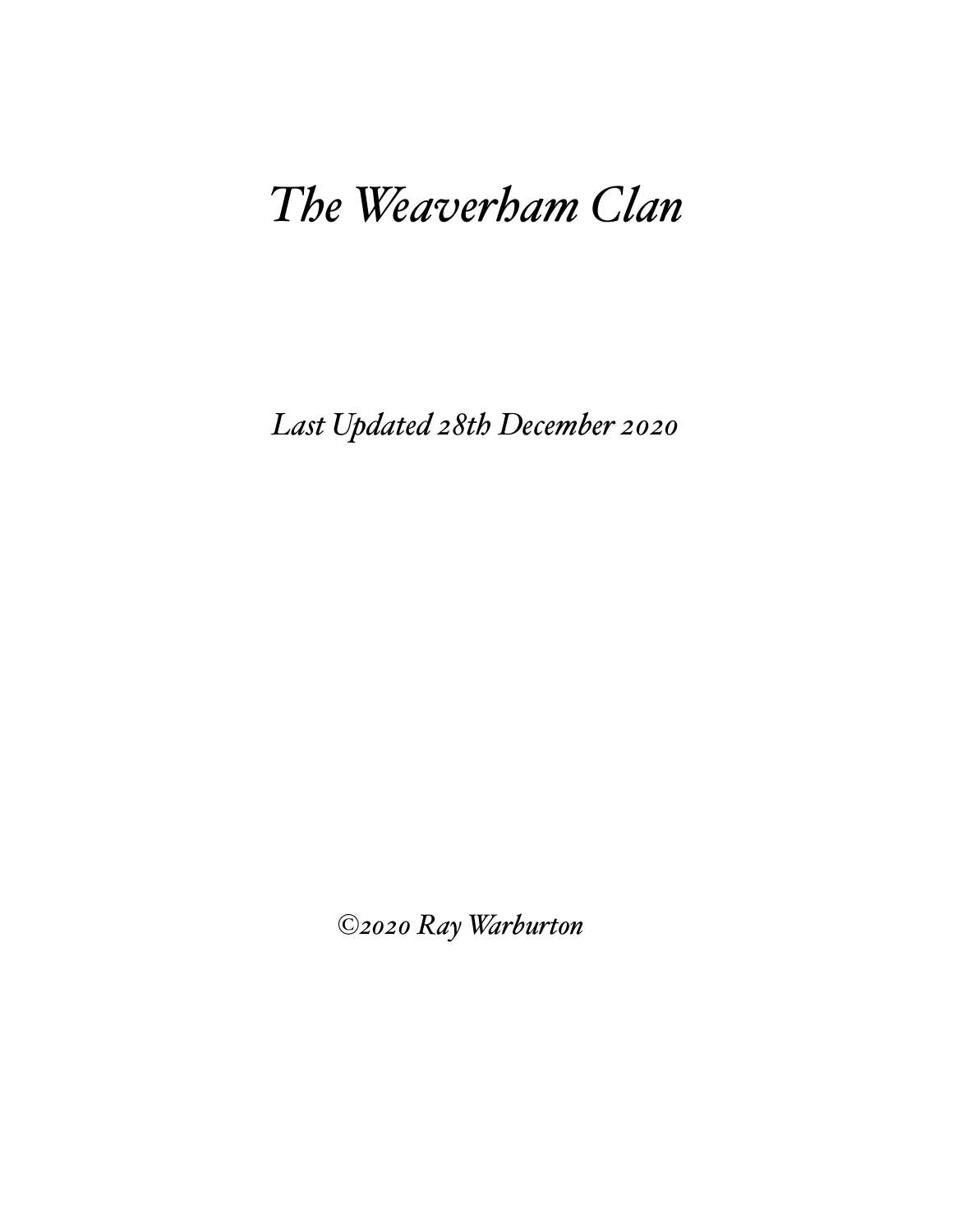| <b>Preface -- Weaverham</b>                      | 2              |
|--------------------------------------------------|----------------|
| <b>Surnames</b>                                  | 3              |
| Descendants of Peter Warburton & Elizabeth Smith |                |
| <b>First Generation</b>                          | $\overline{4}$ |
| <b>Second Generation</b>                         | 5              |
| <b>Third Generation</b>                          | 8              |
| <b>Fourth Generation</b>                         | 14             |
| <b>Fifth Generation</b>                          | 25             |
| <b>Sixth Generation</b>                          | 41             |
| Seventh Generation                               | 47             |
| <b>Place Index</b>                               | 51             |
| <b>Person Index</b>                              | 60             |
|                                                  |                |

<u> 1989 - Johann Barbara, martin a</u>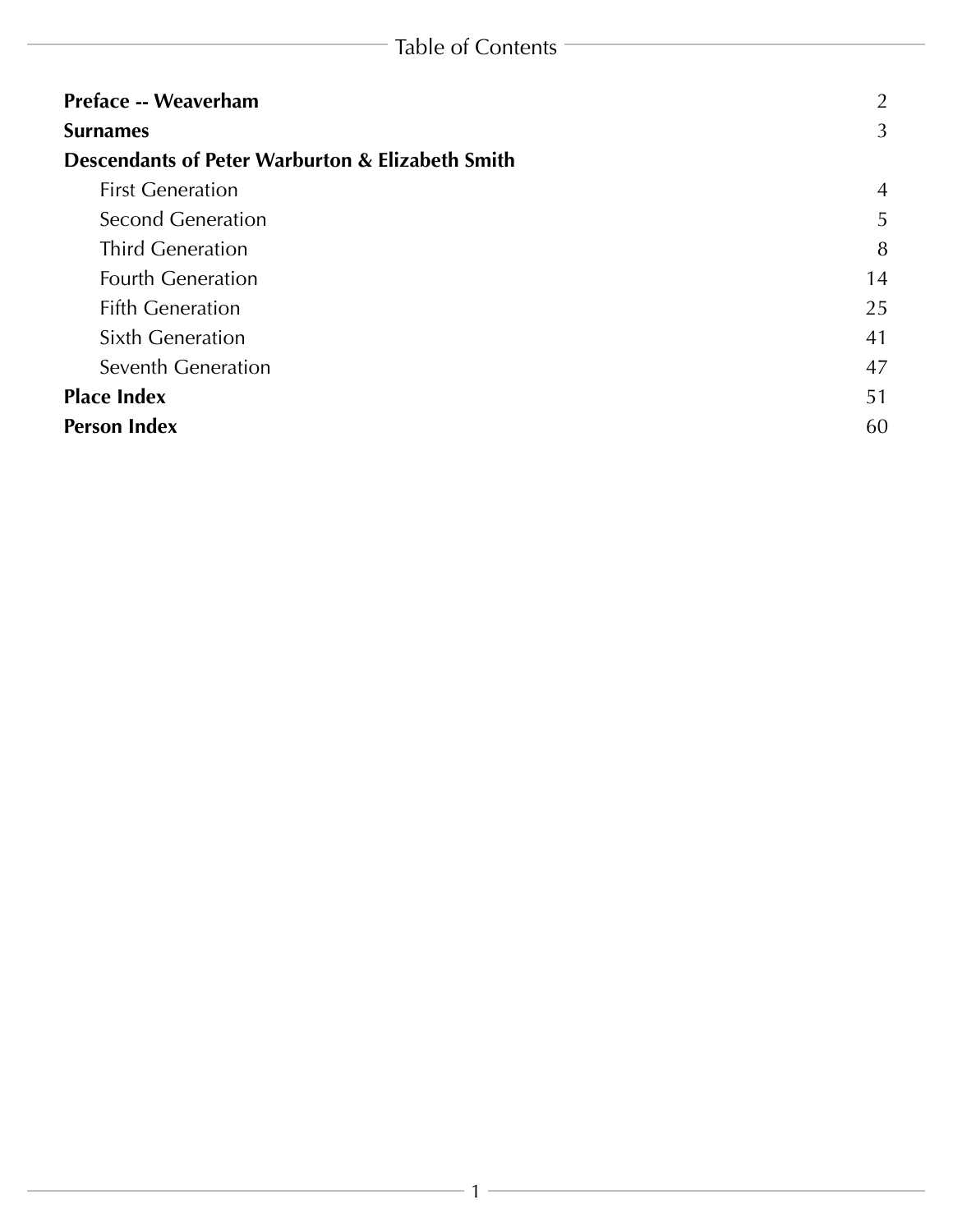# PREFACE

<span id="page-2-0"></span>This clan is closely linked to the Hale Barns Clan by DNA, and probably diverged after the family were established in Hale. It appeared in Grappenhall but moved to Weaverham, near Northwich, Cheshire, and then spread to places such as Daresbury, Preston Brook, and Thelwall, near the Lancashire border.

A new branch, added in 2020, was originally attached to the Partington Clan, but this was discounted, and further investigation revealed a probable link to the Weaverham Clan.

A descendant of the clan was Adrian Warburton whose exploits are described in **Warburton's War: The Life of Wing Commander Adrian Warburton, DSO, DFC** by Tony Spooner.

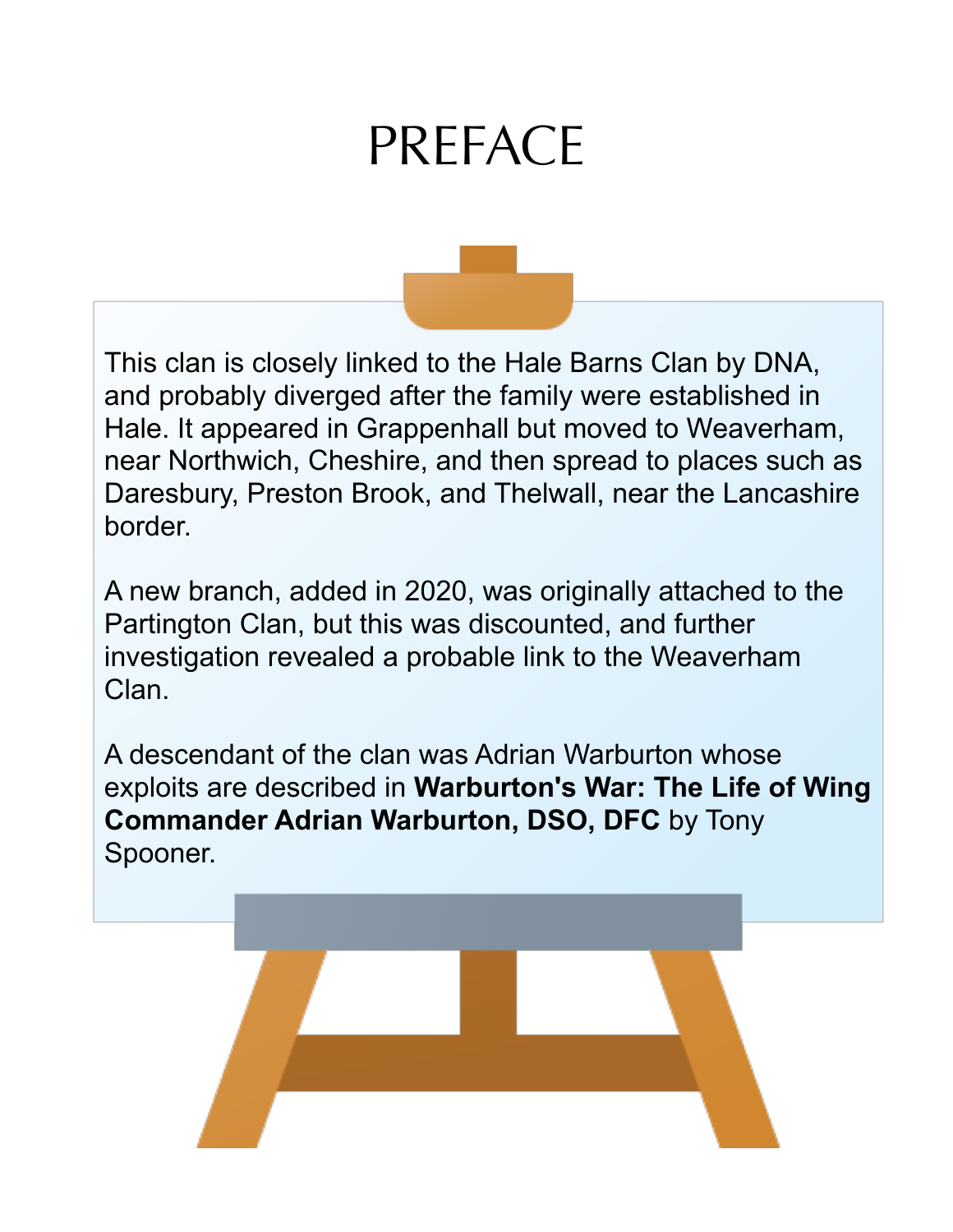#### Surnames

- <span id="page-3-0"></span>**A** [Allen,](#page-60-1) [Allin,](#page-60-2) [Astbury](#page-60-3)
- **B** [Bancroft,](#page-60-4) [Barber](#page-60-5), [Barlow,](#page-60-6) [Beaumont](#page-60-7), [Bebbington,](#page-60-8) [Beckett,](#page-60-9) [Bennett,](#page-60-10) [Berry](#page-60-11), [Billington,](#page-60-12) [Blackshaw,](#page-60-13) [Brereton,](#page-60-14) [Brookes,](#page-60-15) [Burgess](#page-60-16)
- **C** [Caw](#page-60-17), [Challinor](#page-60-18), [Clarke,](#page-60-19) [Cooper](#page-60-20), [Coulter](#page-60-21), [Crompton](#page-60-22)
- **D** [Davidson](#page-60-23)
- **E** [Edwards](#page-60-24)
- **F** [Fletcher,](#page-60-25) [Flowers,](#page-60-26) [Ford,](#page-60-27) [Fowles](#page-60-28), [Fryer](#page-60-29)
- **G** [Greenall](#page-60-30), [Greenway](#page-61-0)
- **H** [Haldane,](#page-61-1) [Hanson](#page-61-2), [Harrison,](#page-61-3) [Harvey](#page-61-4), [Hennis](#page-61-5), [Hill,](#page-61-6) [Hudson](#page-61-7)
- **J** [Jackson](#page-61-8), [Jones](#page-61-9)
- **K** [Kay](#page-61-10)
- **L** [Lanigan](#page-61-11), [Latham](#page-61-12), [Lawrinson](#page-61-13), [Lidderdale,](#page-61-14) [Little](#page-61-15), [Loughlin](#page-61-16)
- **M** [Maddock,](#page-61-17) [McCormick](#page-61-18), [Mellor](#page-61-19), [Mitchell](#page-61-20)
- **N** [Needham,](#page-61-21) [Norton](#page-61-22)
- **P** [Parker](#page-61-23), [Parkes](#page-61-24), [Pearce](#page-61-25), [Pemberton,](#page-61-26) [Pierce](#page-61-27)
- **R** [Ravenscroft](#page-61-28), [Rigby](#page-61-29), [Rowland](#page-61-30), [Rushton](#page-61-31)
- **S** [Sanders](#page-61-32), [Scott](#page-61-33), [Seddon](#page-61-34), [Smith](#page-61-35), [Snelson,](#page-62-0) [Swinton](#page-62-1)
- **T** [Thurlby,](#page-62-2) [Townsend](#page-62-3)
- **W** [Walker,](#page-62-4) [Warburton](#page-62-5), [Ward](#page-64-0), [Wilkinson](#page-64-1), [Wimpenny](#page-64-2), [Wintle,](#page-64-3) [Wood](#page-64-4), [Wrigglesworth,](#page-64-5) [Wrigh](#page-64-6)t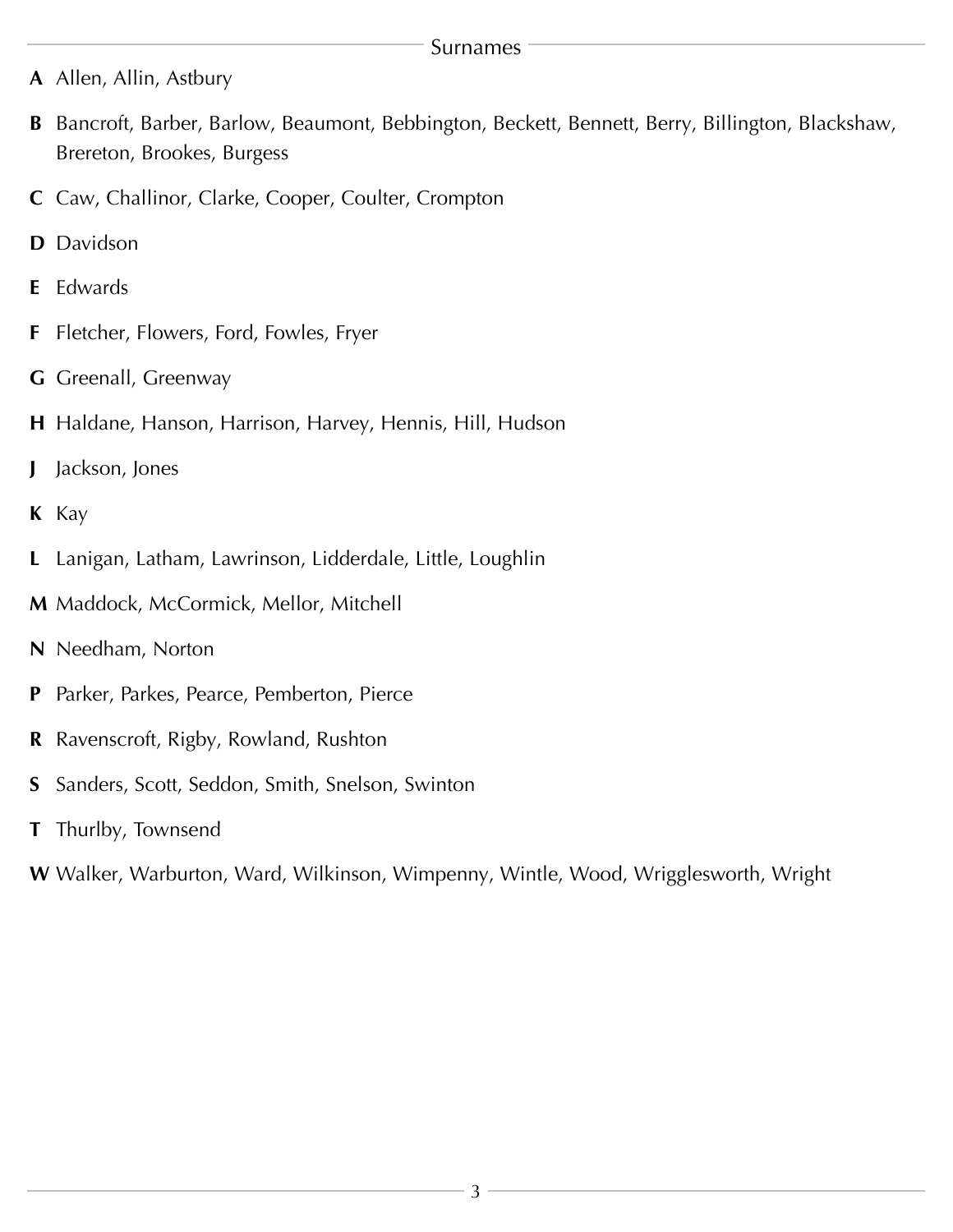### <span id="page-4-1"></span><span id="page-4-0"></span>**1. Peter Warburton**.

<span id="page-4-2"></span>Peter was from Latchford at the time of his marriage.

On 22 Jan 1722 Peter married **Elizabeth Smith** in Grappenhall, Cheshire. One record on FamilySearch has the date of January 28th. Elizabeth was born in Grappenhall, Cheshire, on 27 Oct 1696.

<span id="page-4-7"></span><span id="page-4-6"></span><span id="page-4-5"></span>They had the following children:

- i. **Ellen Warburton**. Ellen was born on 20 Oct 1723. She was christened in Grappenhall, Cheshire, on 1 Nov 1723.
- ii. **John Warburton**. John was born in Latchford, Cheshire, in 1725. He was christened in Grappenhall, Cheshire, on 28 Mar 1725.
- <span id="page-4-3"></span>iii. **Elizabeth Warburton**. Elizabeth was born in Latchford, Cheshire, on 16 Jan 1728. She was christened in Grappenhall, Cheshire, on 21 Jan 1728.
- <span id="page-4-4"></span>iv. **Alice Warburton**. Alice was born in Latchford, Cheshire, on 9 Nov 1730. She was christened in Grappenhall, Cheshire, on 20 Nov 1730.
- v. **Eleanor Warburton**. Eleanor was born in Latchford, Cheshire, on 16 Apr 1732. She was christened in Grappenhall, Cheshire, on 30 Apr 1732.
- **2** vi. **[Peter Warburton](#page-5-1)** (1734-1780)
- **3** vii. **[James Warburton](#page-5-2)** (1736-1805)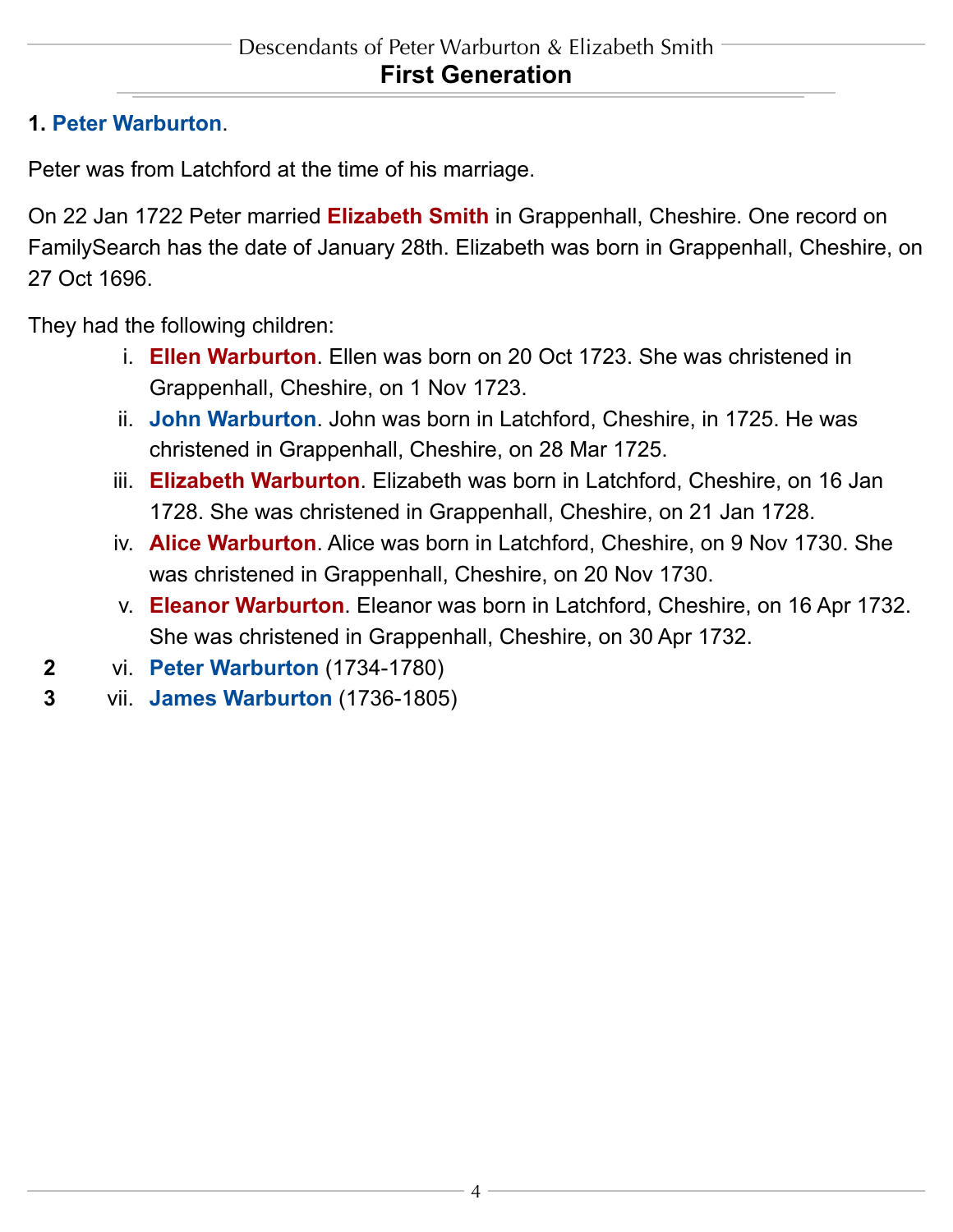<span id="page-5-1"></span><span id="page-5-0"></span>2. Peter Warburton (Peter<sup>1</sup>). Peter was born in Latchford, Cheshire, in 1734. He was christened in Grappenhall, Cheshire, on 1 Feb 1734. Peter died in Weaverham, Cheshire, on 2 Dec 1780.

<span id="page-5-3"></span>The vicar added a sad little note to Peter's burial record: "Thatcher. He had been a farmer but failed in this world."

In Aug 1763 when Peter was 29, he married **Elizabeth Walker** in Whitegate, Cheshire. This is the most likely marriage of Peter and Elizabeth, and therefore the most likely identity for Elizabeth. The marriage license describes Peter as Peter the Younger of Latchford, husbandman. His brother James is a witness. Elizabeth was born in Acton, Cheshire, in 1738. She was christened on 2 Jul 1738. Elizabeth died in Weaverham, Cheshire, on 6 Oct 1813.

<span id="page-5-6"></span>Elizabeth's age was 75 on the burial record.

They had the following children:

- i. **James Warburton**. James was born in 1765. He was christened in Weaverham, Cheshire, on 20 Jul 1765.
- <span id="page-5-5"></span>**4** ii. **[Thomas Warburton](#page-8-1)** (1767-1817)
- <span id="page-5-4"></span>**5** iii. **[John Warburton](#page-9-0)** (1770-1835)
	- iv. **Betty Warburton**. Betty was born in 1776. She was christened in Weaverham, Cheshire, on 14 Apr 1776. Betty died in 1840.

On 17 Jul 1797 when Betty was 21, she married **James Maddock** in Daresbury, Cheshire. James and Betty had at least one son. James was born in Hatton, Cheshire, in 1769. James died in 1835.

<span id="page-5-2"></span>**6** v. **[William Warburton](#page-10-0)** (1779-1855)

**3. James Warburton** (*Peter<sup>1</sup>*). James was born in Grappenhall, Cheshire, in 1736. He was christened in Grappenhall, St Wilfred, Cheshire, on 11 Mar 1736. James died in Lymm, Cheshire, on 25 May 1805. He was buried in Lymm, St Mary, Cheshire, on 31 May 1805.

Some sources have James the son of William, born 24th March, baptised 16th April 1736 at Lymm. However a James son of William was buried in 1737. The only other James baptised at that time was the son of Peter, farmer of Grappenhall, who was baptised at Grappenhall on March 11th 1735/6.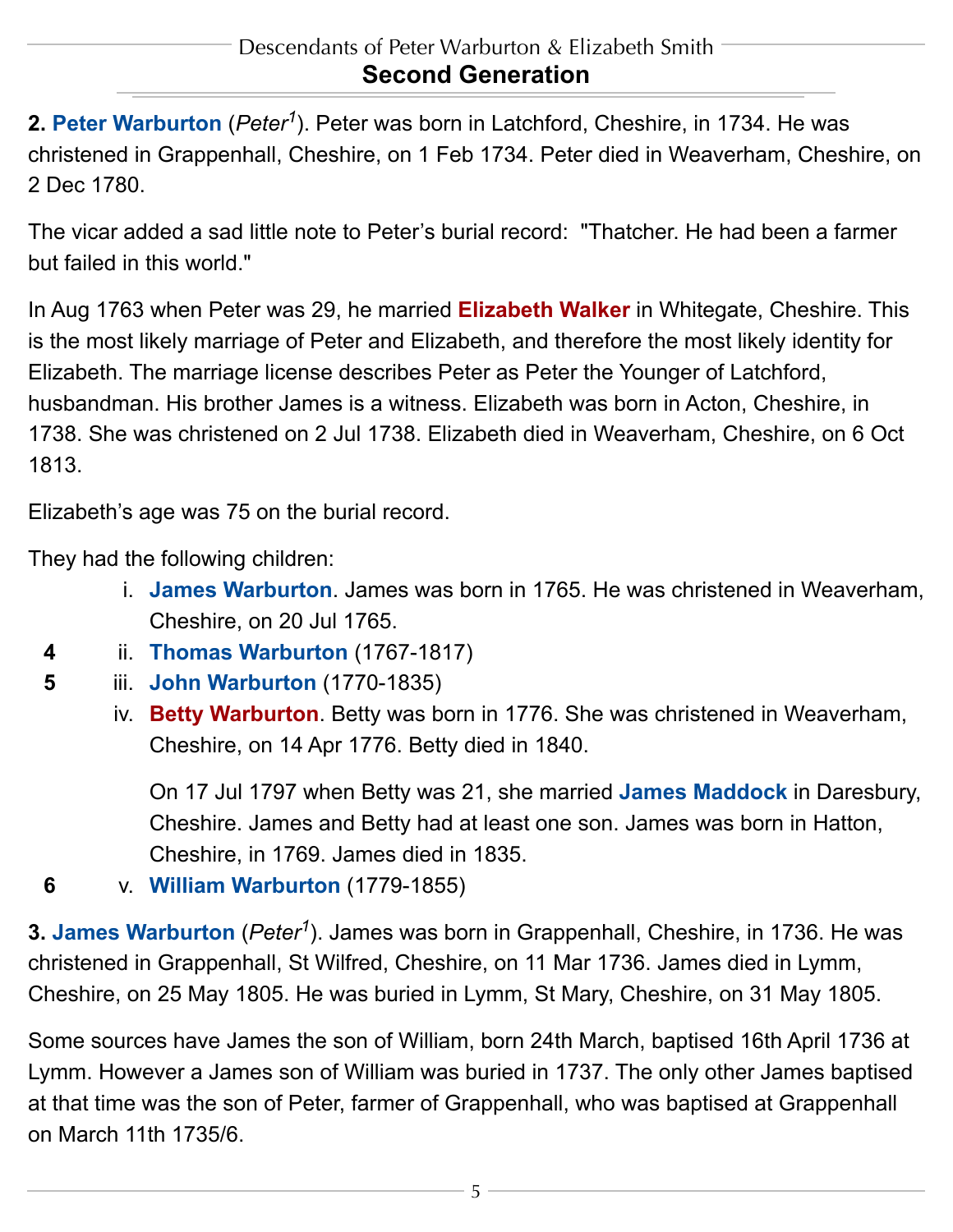#### Second Generation

James's grandson Peter (1803-92) was attached to the Partington clan, based on several Ancestry Public Trees. This seemed incorrect given his age at death exactly matches the birth and baptism of the son of James's son John and his wife Martha Harrison. I therefore moved him out of the Partington clan, and then recognised the link to the Weaverham Clan. I discussed the situation in a Post on the Warburton Website dated April 12th 2020.

<span id="page-6-1"></span>James was buried in grave OZ16, aged 69, along with his wife Sarah, and daughters Martha and Ann.

On 13 May 1762 when James was 26, he married **Sarah Allen** in Daresbury, Cheshire. Sarah was born on 15 Apr 1736. She was christened in Lymm, St Mary, Cheshire, on 29 Apr 1736. Sarah died in Thelwall, Cheshire, on 23 Feb 1805. She was buried in Lymm, St Mary, Cheshire, on 25 Feb 1805.

Sarah was the daughter of James Allen. She was buried in grave OZ16, aged 68, along with her husband James, and daughters Martha and Ann.

<span id="page-6-4"></span><span id="page-6-0"></span>They had the following children:

- i. **Mary Warburton**. Mary was born in Lymm, Cheshire, on 20 Dec 1762. She was christened in Lymm, St Mary, Cheshire, on 22 Jan 1763.
- ii. **Peter Warburton**. Peter was born in Lymm, Cheshire, on 11 Jul 1764. He was christened in Lymm, St Mary, Cheshire, on 5 Aug 1764. Peter died in Appleton, Cheshire, in 1826. He was buried in Thelwall, All Saints, Cheshire, on 5 Oct 1826.

Peter was buried aged 61 which is a possible fit for the son of James and Sarah. However no baptisms for children of Peter have been found in the local area.

<span id="page-6-2"></span>iii. **Ann Warburton**. Ann was born in Lymm, Cheshire, on 1 Oct 1768. She was christened in Lymm, St Mary, Cheshire, on 30 Oct 1768. Ann died in Lymm, Cheshire, on 28 Dec 1822. She was buried in Lymm, St Mary, Cheshire.

<span id="page-6-5"></span>Ann was buried in grave OZ16 , aged 55, along with her parents, and sister Martha.

On 23 Aug 1796 when Ann was 27, she married **John Rowland** in Rostherne, St Mary, Cheshire. Ann's name at death was Rowland, and this is the most likely marriage.

<span id="page-6-3"></span>iv. **James Warburton**. James was born in Lymm, Cheshire, on 18 Mar 1771. He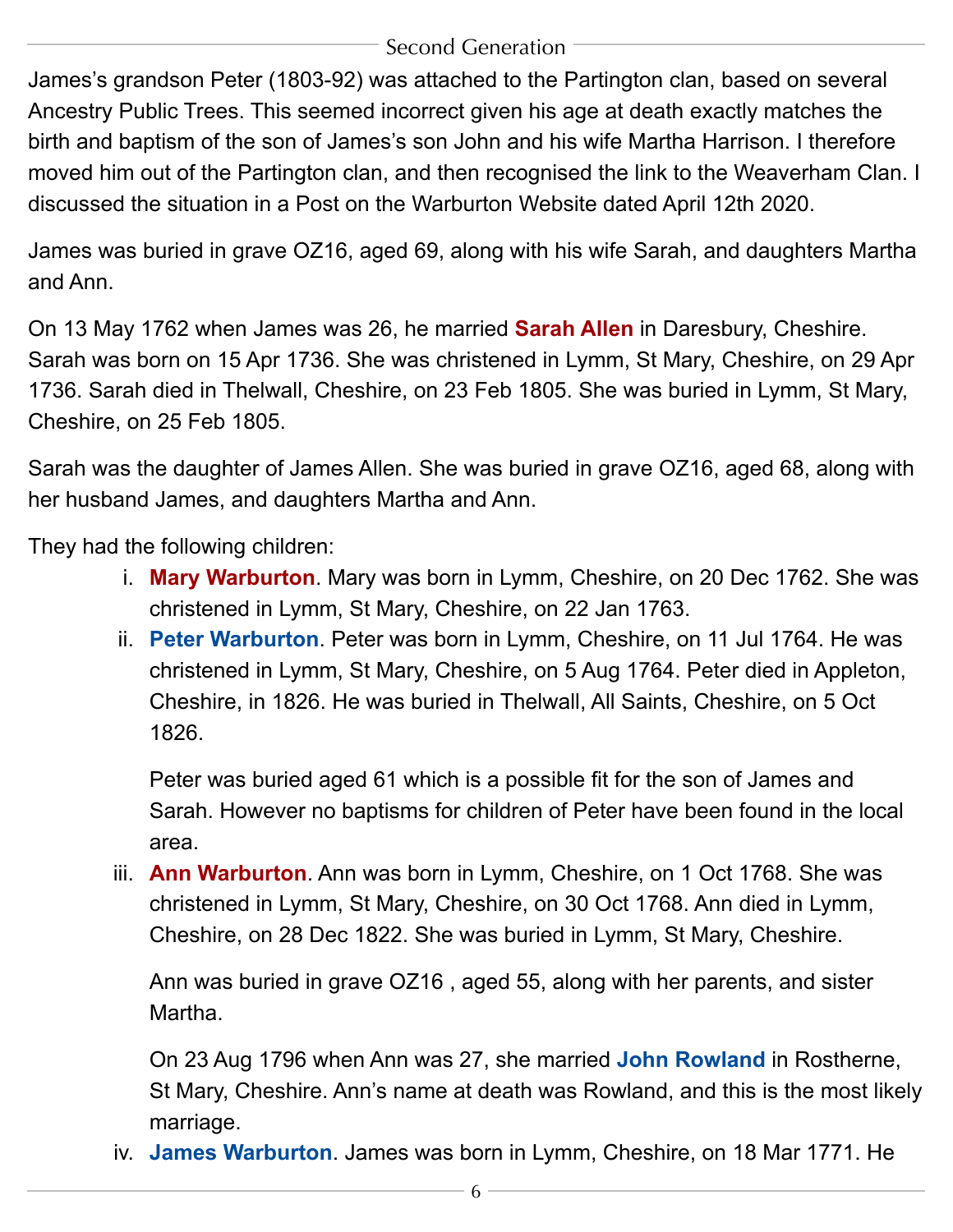was christened in Lymm, St Mary, Cheshire, on 14 Apr 1771.

No obvious burial has been found for James.

<span id="page-7-1"></span>v. **Sarah Warburton**. Sarah was born in Lymm, Cheshire, on 16 Apr 1773. She was christened in Lymm, St Mary, Cheshire, on 2 May 1773.

## <span id="page-7-0"></span>**7** vi. **[John Warburton](#page-11-0)** (1775-1853)

vii. **Martha Warburton**. Martha was born in Lymm, Cheshire, on 20 Jan 1778. She was christened in Lymm, St Mary, Cheshire, on 15 Feb 1778. Martha died in Lymm, Cheshire, on 9 Sep 1780. She was buried in Lymm, St Mary, Cheshire, on 9 Sep 1780.

7

Martha died aged 2 years and 8 months and was buried in grave OZ16 with her parents, and sister Ann.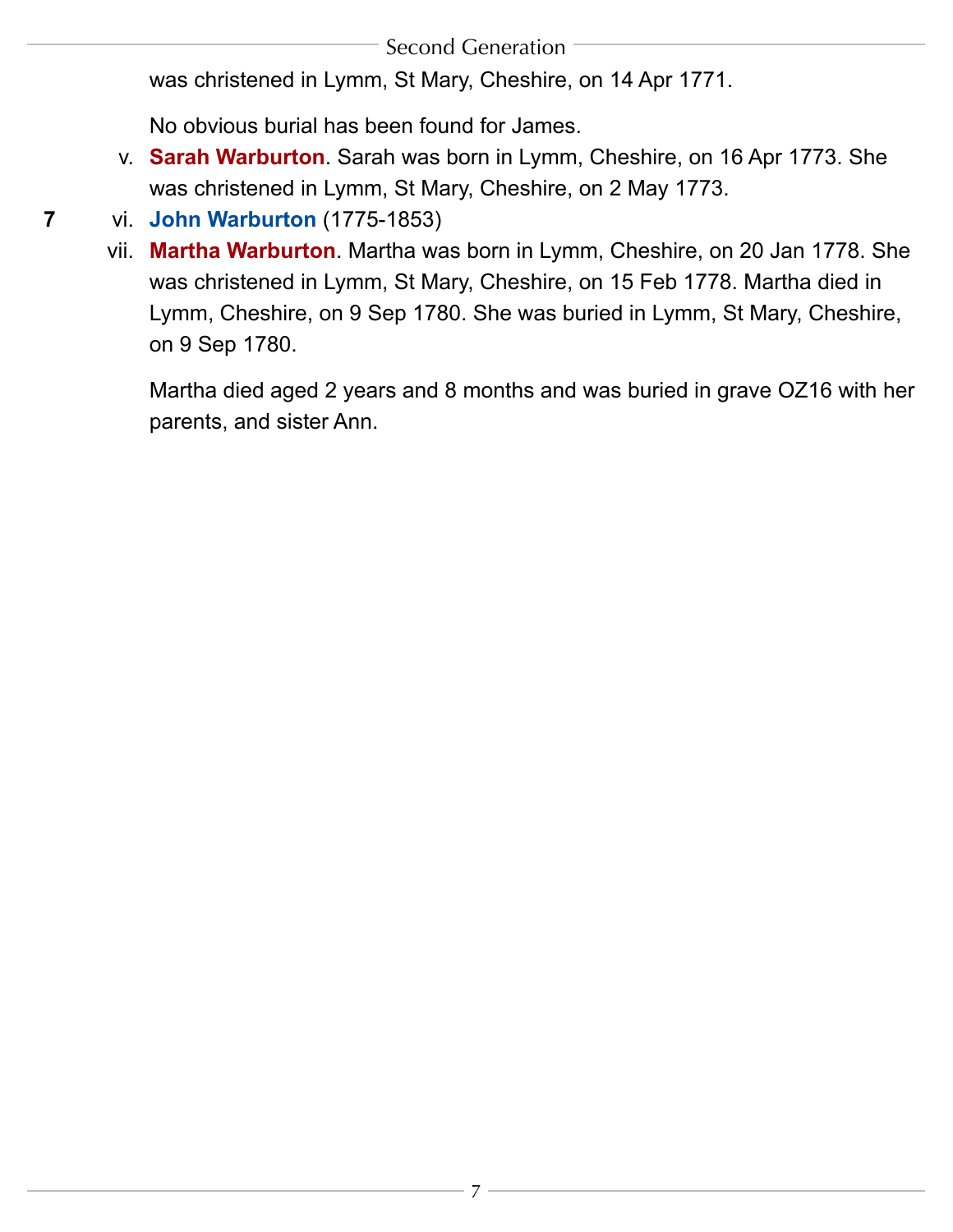<span id="page-8-3"></span><span id="page-8-1"></span><span id="page-8-0"></span>**4. Thomas Warburton** (*[Peter2](#page-5-1), [Peter1](#page-4-1)*). Thomas was born in 1767. He was christened in Weaverham, Cheshire, on 26 Nov 1767. Thomas died in Weaverham, Cheshire, on 19 Feb 1817.

On 2 Jul 1793 when Thomas was 26, he married **Ann Bancroft** in Weaverham, Cheshire. Ann was born in 1771. She was christened in Weaverham, Cheshire, on 28 Dec 1771. Ann died in Weaverham, Cheshire, on 2 Dec 1847.

Ann was descended from Inn keepers. Her burial record gives her place of residence as Liverpool, which supports the belief that she was living with her daughter Ann in the 1841 census.

<span id="page-8-4"></span>They had the following children:

i. **John Warburton**. John was born in Weaverham, Cheshire, on 28 Jul 1796. He was christened in Weaverham, St Mary, Cheshire, on 14 Aug 1796. John died in Weaverham, Cheshire, in 1820. He was buried in Weaverham, St Mary, Cheshire, on 29 Sep 1820.

John's burial record shows he was aged 24 when he died.

<span id="page-8-2"></span>ii. **Ann Warburton**. Ann was born in Weaverham, Cheshire, abt 1799. Ann died in Over, Cheshire, on 15 Mar 1854. She was buried in Weaverham, Cheshire.

Ann's baptism cannot be found at Weaverham. Evidence of her existance and life comes from her descendant Liz Hendry. The main evidence is the 1841 census where Ann, then widowed, is an inn keeper in Liverpool, living with her mother Ann aged 69 which is similar to the age of Ann Bancroft. Also present are servants Sarah and Jane Bancroft, the daughters of Ann Bancroft's brother Richard.

Ann and her husband Aaron ran the Coach and Horses (now The Railway) on Tithebarn Street, Liverpool.

In the 1851 census niece and nephew Margaret and John Lawrinson are present. These are the children of John, a rope maker, and Martha nee Warburton. Ann's daughter Ann and her husband patrick Doyle are also present.

Ann died of heart disease. her death certificate describes her as the widow of publican Aaron Greenhall, and gives her age as 55.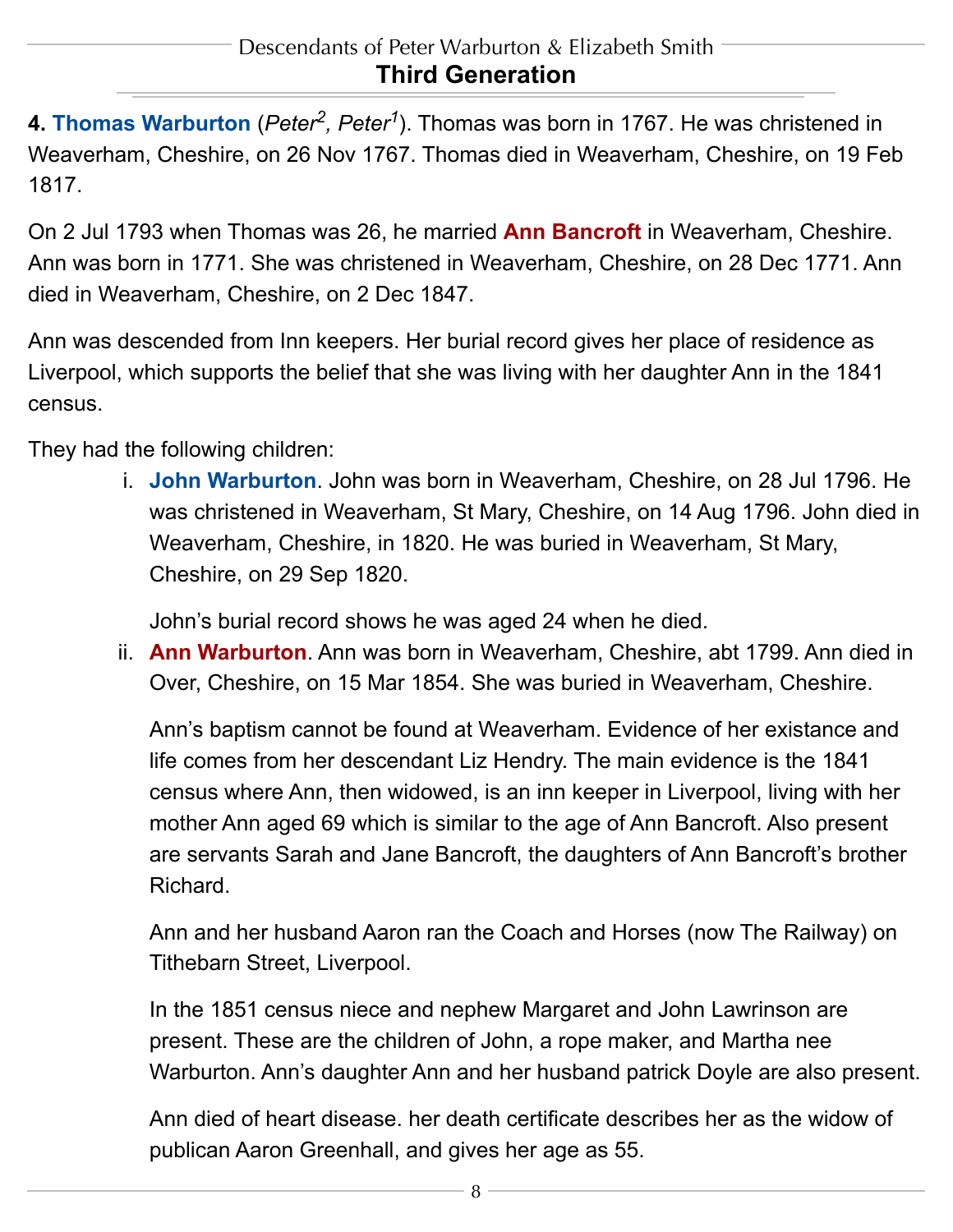<span id="page-9-1"></span>On 21 Dec 1829 when Ann was 30, she married **Aaron Greenall** in Liverpool, St Nicholas, Lancashire. Aaron was born in Knutsford, Cheshire. Aaron died in Liverpool, Lancashire, in 1839.

<span id="page-9-9"></span><span id="page-9-7"></span>iii. **Sally Warburton**. Sally was born in Weaverham, Cheshire, on 27 Nov 1801. She was christened in Weaverham, Cheshire, on 24 Jan 1802.

On 16 Jun 1833 when Sally was 31, she married **Peter Mellor** in Weaverham, Cheshire.

- <span id="page-9-8"></span><span id="page-9-4"></span>iv. **Mary Warburton**. Mary was born in 1802. She was christened in Weaverham, Cheshire, on 28 Feb 1802. Mary died in Weaverham, Cheshire, on 2 Mar 1802.
- <span id="page-9-5"></span>v. **Mary Bancroft Warburton**. Mary Bancroft was born in Weaverham, Cheshire, on 25 Sep 1803. She was christened in Weaverham, St Mary, Cheshire, on 6 Nov 1803.

On 30 Jan 1834 when Mary Bancroft was 30, she married **John Wimpenny** in Liverpool, St Nicholas, Lancashire.

John was a farmer.

<span id="page-9-3"></span><span id="page-9-2"></span>vi. **Martha Warburton**. Martha was born in Weaverham, Cheshire, on 25 Jun 1806. Martha died in 1847.

On 12 Aug 1833 when Martha was 27, she married **John Lawrinson** in Liverpool, St Nicholas, Lancashire.

<span id="page-9-0"></span>**5. John Warburton** (*Peter<sup>2</sup>, Peter<sup>1</sup>). John was born in 1770. He was christened in* Weaverham, Cheshire, on 18 Feb 1770. John died in Swanlow, Cheshire, on 13 Nov 1835.

<span id="page-9-6"></span>John was a farmer.

On 16 Mar 1795 when John was 25, he married **Alice Bancroft** in Weaverham, Cheshire. Alice was born in Weaverham, Cheshire, on 14 Nov 1769. Alice died in Swanlow, Cheshire, on 17 Dec 1849.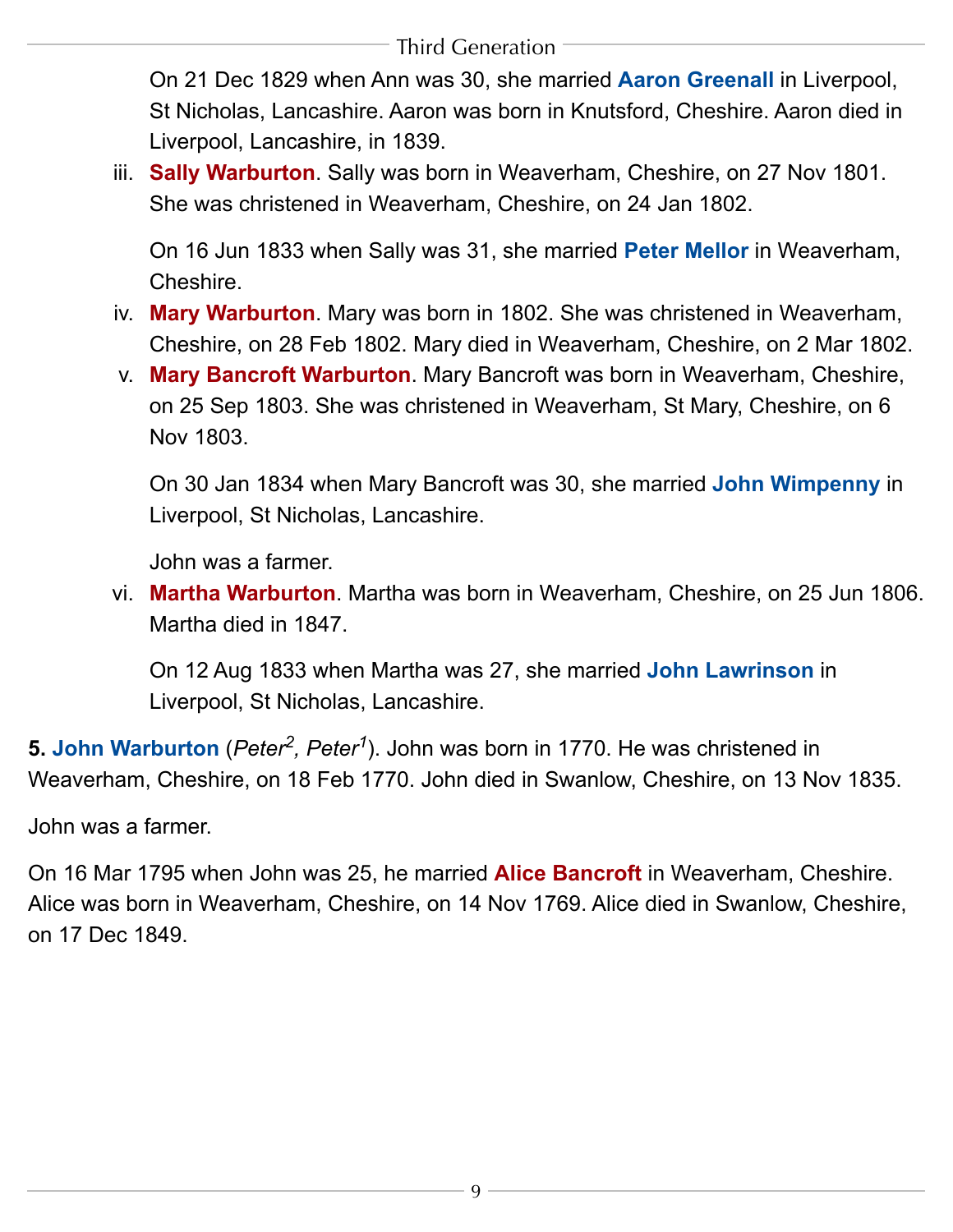<span id="page-10-7"></span>They had the following children:

- i. **Martha Elizabeth Warburton**. Martha Elizabeth was born in Weaverham, Cheshire, on 25 Apr 1797. Martha Elizabeth died in Swanlow, Cheshire, aft 1835.
- <span id="page-10-4"></span><span id="page-10-2"></span>**8** ii. **[John Warburton](#page-14-1)** (1800-1865)
	- iii. **Mary Warburton**. Mary was born in Sandiway, Weaverham, Cheshire, on 20 Mar 1802. She was christened in Sandiway, Weaverham, Cheshire, on 15 Apr 1802. Mary died in Clive, Cheshire, aft 1851.

On 20 Feb 1841 when Mary was 38, she married **John Latham** in Over, Cheshire. John was born in 1804. He was christened in Middlewich, Cheshire, on 23 May 1804.

- <span id="page-10-6"></span><span id="page-10-5"></span>iv. **Hannah Warburton**. Hannah was born in Weaverham, Cheshire, on 27 Aug 1805. Hannah died in Swanlow, Cheshire, on 27 Jun 1860.
- <span id="page-10-1"></span>v. **Ellen Warburton**. Ellen was born in Weaverham, Cheshire, on 24 Jun 1807. She was christened in Weaverham, Cheshire, on 12 Jul 1807. Ellen died in Over, Cheshire, on 28 Jul 1880.

On 12 Jan 1840 when Ellen was 32, she married **John Bebbington** in Over, St Chad, Cheshire. From parish register: John Bebbington, bachelor, wheelwright of Over, father Joseph, coal merchant. Ellen Warburton, spinster, father John Warburton, farmer. Witnesses, Peter and Mary Warburton (probably Ellen's brother and sister). John was born in Calveley, Tarporley, Cheshire, abt 1802. John died aft 1851.

<span id="page-10-0"></span>**9** vi. **[Peter Warburton](#page-15-0)** (1809-1869)

**6. William Warburton** (*[Peter2](#page-5-1), [Peter1](#page-4-1)*). William was born in Weaverham, Cheshire, on 28 Sep 1779. He was christened in Weaverham, St Mary, Cheshire, on 25 Apr 1780. William died on 29 May 1855.

<span id="page-10-3"></span>The children baptised at Over may be from a different family especially given the proximity of Betty and Mary's baptisms.

On 26 Jul 1801 when William was 21, he married **Ann Astbury** in Weaverham, Cheshire. A William also married Ann Hope on 7th May 1804 at Davenham. Another family with parents William and Ann Warburton had 5 children baptised at St Chad, Over between 1805 and 1812. These are probably the children of William and Ann Hope. However the families could be the other way around. Ann was born in Davenham, Cheshire, in 1779.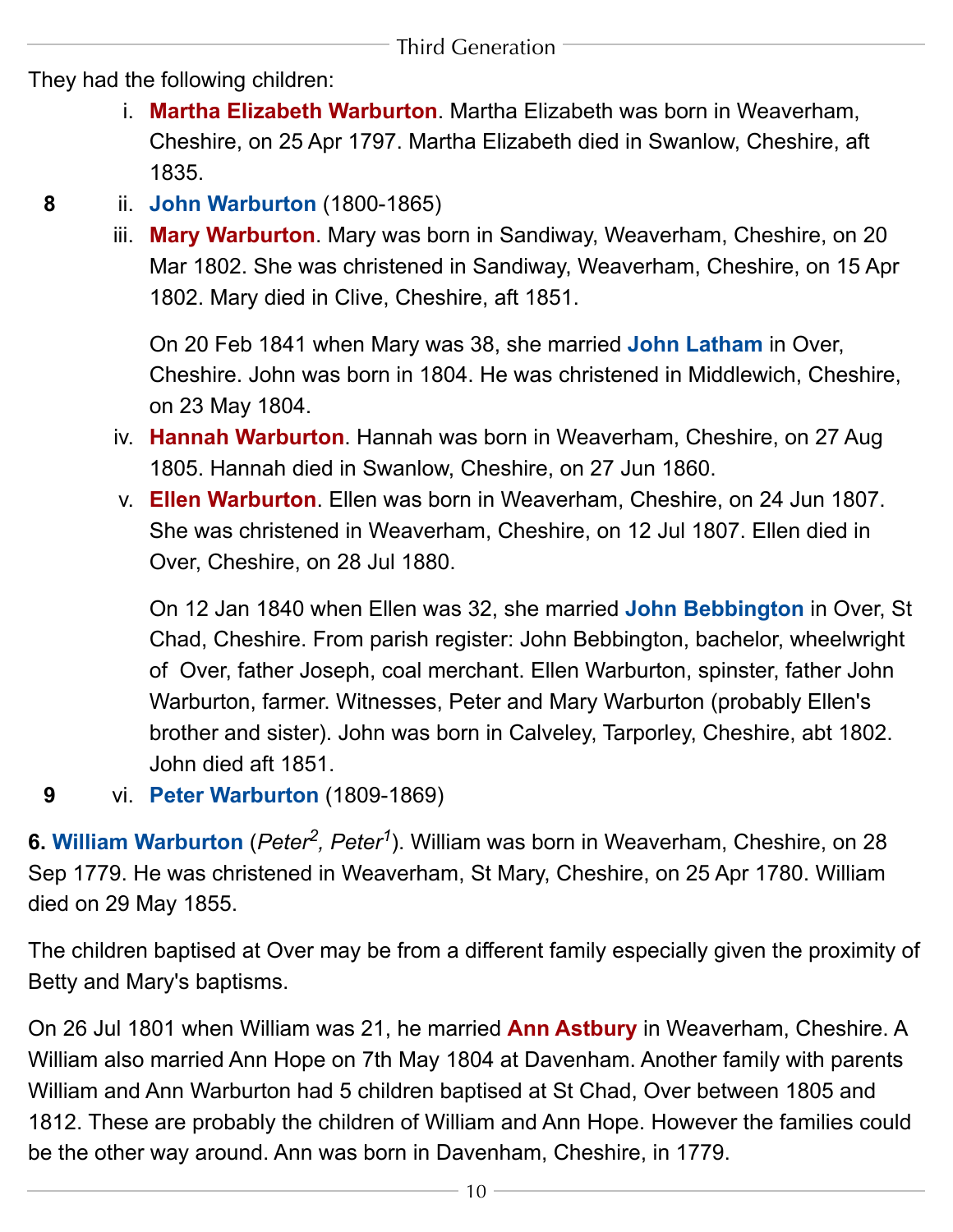<span id="page-11-9"></span><span id="page-11-6"></span><span id="page-11-2"></span>They had the following children:

i. **John Thomas Warburton**.

No details of John Thomas are known.

- ii. **Mary Warburton**. Mary was born in 1805. She was christened in Over, St Chad, Cheshire, on 30 Jun 1805.
- <span id="page-11-1"></span>iii. **Betty Warburton**. Betty was born in Weaverham, Cheshire, on 25 Feb 1805. Betty died on 30 Apr 1862.
- <span id="page-11-4"></span>iv. **John Warburton**. John was born in 1807. He was christened in Over, St Chad, Cheshire, on 15 Feb 1807.
- <span id="page-11-8"></span>v. **Thomas Warburton**. Thomas was born in 1809. He was christened in Over, St Chad, Cheshire, on 4 Jun 1809.
- <span id="page-11-3"></span>vi. **Martha Warburton**. She was christened in Weaverham, Cheshire, on 16 Feb 1811.
- vii. **Peter Warburton**. Peter was born in 1812. He was christened in Over, St Chad, Cheshire, on 30 Jun 1812.

IGI describes Peter's parents as William or John, and Ann or Mary, his presence in this family is dubious.

<span id="page-11-7"></span><span id="page-11-5"></span>viii. **William Warburton**. William was born in 1812. He was christened in Over, St Chad, Cheshire, on 30 Jun 1812.

IGI describes William's parents as William or John, and Ann or Mary, his presence in this family is dubious.

ix. **Margaret Warburton**. She was christened in Weaverham, Cheshire, on 13 Nov 1814.

<span id="page-11-0"></span>**7. John Warburton** (*James<sup>2</sup>, Peter<sup>1</sup>). John was born in Lymm, Cheshire, on 7 May 1775. He* was christened in Lymm, St Mary, Cheshire, on 28 May 1775. ■ Census for Lymm, Cheshire, in 1841. John (66) is an agricultural labourer living at Lymm Booths with Martha (60) and William (20) a servant. ■ Census for Lymm, Cheshire, in 1851. John (76), and Martha (71) are paupers living with son Thomas (51) a labourer, and his wife Mary (52) in Church Green. John died in Lymm, Cheshire, in 1853. He was buried in Lymm, St Mary, Cheshire, on 27 Feb 1853.

John's death is probably that registered in 1q 1853 Altrincham 8a 152, aged 77, and buried at Lymm.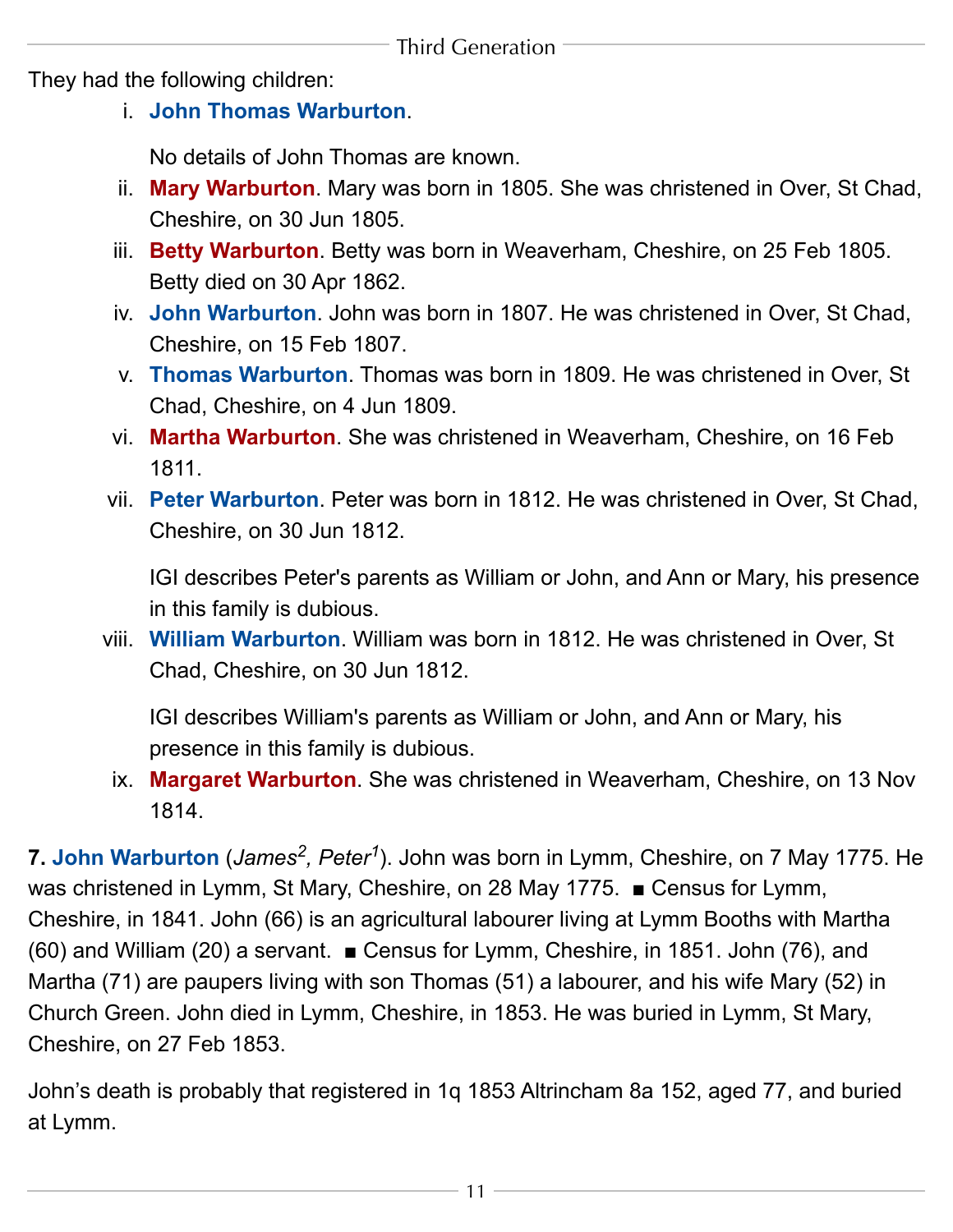<span id="page-12-1"></span>On 26 Jun 1798 when John was 23, he married **Martha Harrison** in Lymm, St Mary, Cheshire. Martha was born in Lymm, Cheshire, abt 1779. Martha died in Lymm, Cheshire, in 1852. She was buried in Lymm, St Mary, Cheshire, on 23 Feb 1852.

Martha's death is probably that registered in 1q 1852 Altrincham 8a 136, aged 72, and buried at Lymm.

<span id="page-12-6"></span>They had the following children:

i. **Thomas Warburton**. Thomas was born in Lymm, Cheshire, on 20 Mar 1799. He was christened in Lymm, St Mary, Cheshire, on 10 Apr 1799. ■ Census for Lymm, Cheshire, in 1841. Thomas (40) is an agricultural labourer living in Church Green with Mary (40). ■ Census for Lymm, Cheshire, in 1851. Thomas (51) is a labourer living in Church Green with Mary (52), and parents John (76), and Martha (71) paupers. ■ Census for Lymm, Cheshire, in 1861. Thomas (62) is a stone getter living in Church Green with Mary (64).

Thomas is probably the Thomas in the Altrincham Union Workhouse at Knutsford in the 1871 census. Though his age at 74 is a little high, and he said to be unmarried, he was born in Lymm. Death registrations that match on age are not sufficiently local to be sure they belong to this Thomas.

<span id="page-12-0"></span>On 27 Jan 1834 when Thomas was 34, he married **Mary Barlow** in Lymm, Cheshire. Both were from Lymm. Mary was born in Lymm, Cheshire, abt 1797. Mary died in Lymm, Cheshire, in 1863.

Mary's death was registered in 3q 1863 Altrincham 8a 121, aged 66.

- <span id="page-12-5"></span>ii. **Sarah Warburton**. Sarah was born in Lymm, Cheshire, on 21 Feb 1801. She was christened in Lymm, St Mary, Cheshire, on 18 Mar 1801.
- <span id="page-12-3"></span>**10** iii. **[Peter Warburton](#page-17-0)** (1803-1892)
	- iv. **John Warburton**. John was born in Lymm, Cheshire, on 12 Jan 1806. He was christened in Lymm, St Mary, Cheshire, on 9 Feb 1806. John died in Lymm, Cheshire, in 1813. He was buried in Lymm, St Mary, Cheshire, on 20 Oct 1813.

A second John was baptised in 1815, so John is probably the John buried in 1813, aged 8.

- <span id="page-12-4"></span><span id="page-12-2"></span>v. **Margaret Warburton**. Margaret was born in Lymm, Cheshire, on 4 Sep 1808. She was christened in Lymm, St Mary, Cheshire, on 25 Sep 1808.
- vi. **Elizabeth Warburton**. Elizabeth was born in Lymm, Cheshire, on 5 Mar 1811.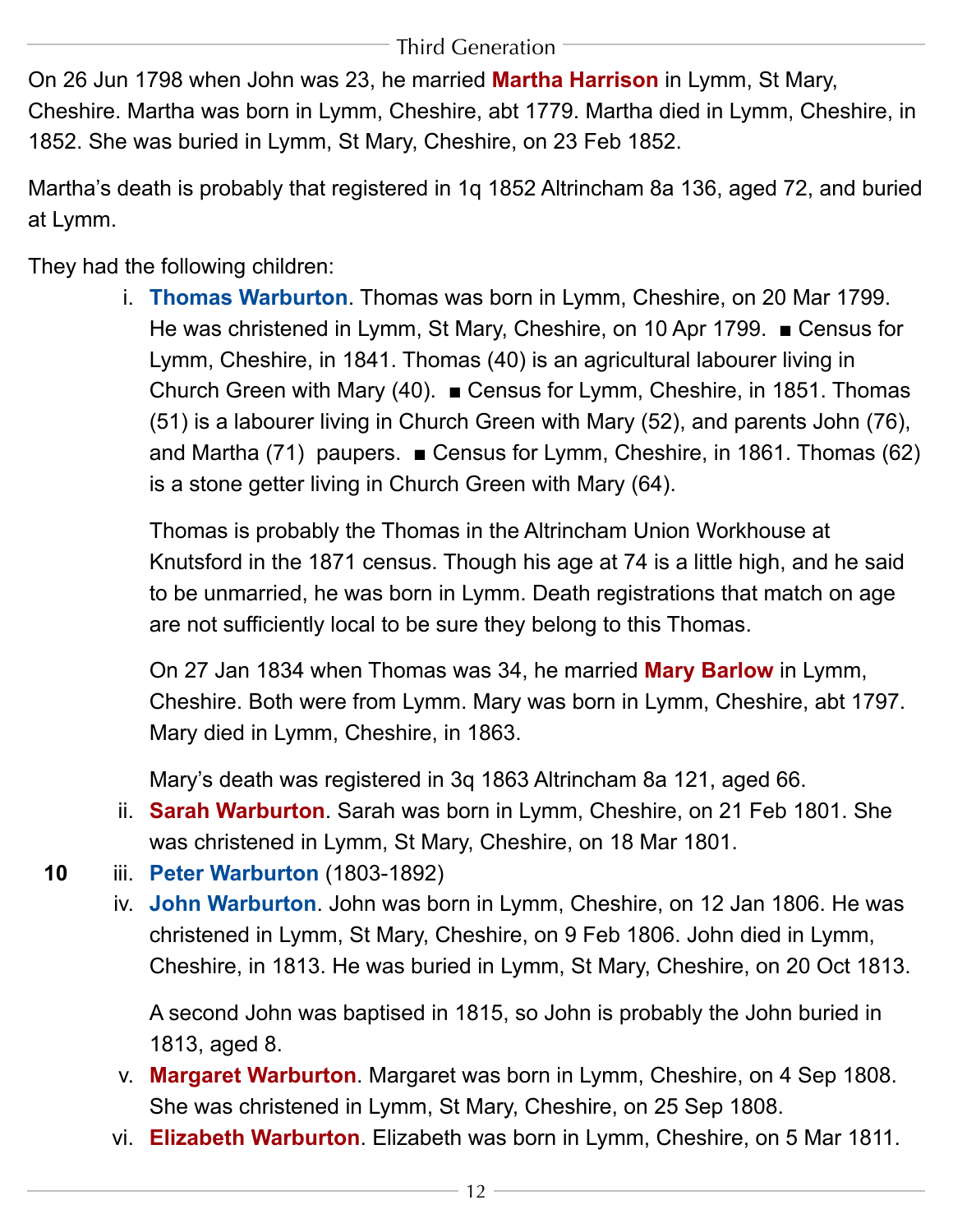<span id="page-13-0"></span>She was christened in Lymm, St Mary, Cheshire, on 14 Apr 1811.

On 2 Jun 1833 when Elizabeth was 22, she married **John Parkes** in Manchester Cathedral, Lancashire. John was born in Birmingham, Warwickshire, abt 1808.

# <span id="page-13-1"></span>**11** vii. **[James Warburton](#page-21-0)** (1813-1888)

viii. **John Warburton**. John was born in Lymm, Cheshire, in 1815. He was christened in Lymm, St Mary, Cheshire, on 13 Aug 1815.

John has not been identified in censuses, but no burial record has been identified either.

**12** ix. **[William Warburton](#page-22-0)** (1819-1882)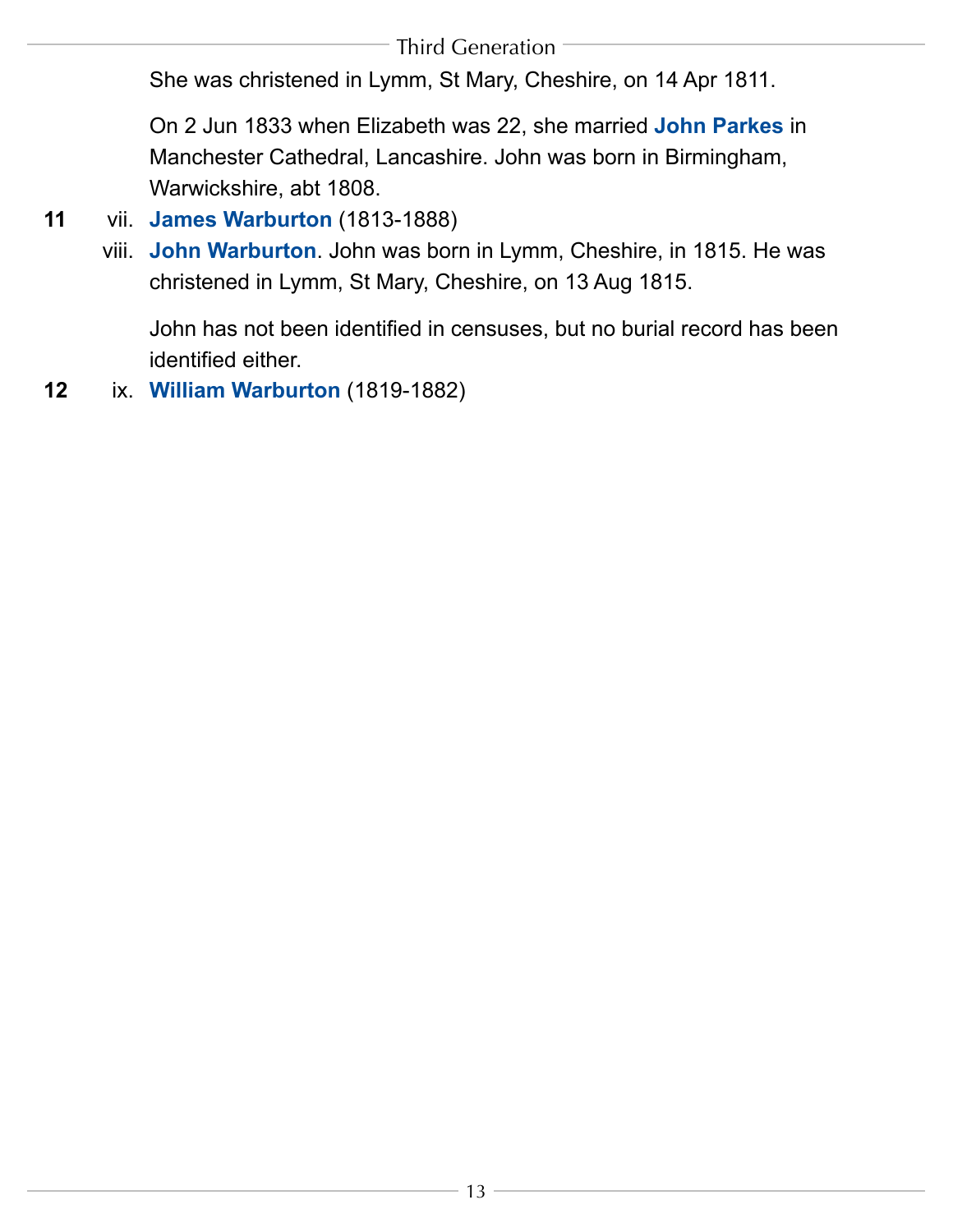<span id="page-14-1"></span><span id="page-14-0"></span>**8. John Warburton** (*[John](#page-9-0)3, [Peter2,](#page-5-1) [Peter1](#page-4-1)*). John was born in Weaverham, Cheshire, on 20 Mar 1800. John died in Daresbury, Cheshire, on 7 Jan 1865.

<span id="page-14-7"></span>John was a schoolmaster.

On 8 Feb 1824 when John was 23, he married **Martha Wilkinson** in Liverpool, Lancashire. Martha was born in Salford, Lancashire, abt 1804. Martha died in Daresbury, Cheshire, on 23 Aug 1879.

<span id="page-14-3"></span>Martha was a hotel keeper.

<span id="page-14-2"></span>They had the following children:

i. **Elizabeth Warburton**. Elizabeth was born in 1824. She was christened in Daresbury, Cheshire, on 9 Jan 1825. Elizabeth died aft 1881.

Elizabeth was variously a hosier and shopkeeper and is in the 1841, 61, 71, and 81 censuses living in Swanlow, Tranmere, and Liverpool.

ii. **Alice Warburton**. Alice was born in Daresbury, Cheshire, on 10 Mar 1826. She was christened in Daresbury, Cheshire, on 9 Apr 1826. Alice died in Salt Lake City, Utah, on 10 May 1883.

Alice and James emigrated to New Orleans from Liverpool on 18 Feb 1850 on the Josiah Bradlee, taking 59 days. They moved to Salt Lake City via Kanesville, Iowa and St Loius, Missouri and had 4 sons and 3 daughters. James took 2 additional wives.

<span id="page-14-8"></span>On 24 Jan 1850 when Alice was 23, she married **James Needham** in Frodsham, St Lawrence, Cheshire. James was born in Warrington, Lancashire, on 20 Aug 1826. James died in Salt Lake City, Utah, on 7 Jun 1890.

<span id="page-14-5"></span>iii. **John Wilkinson Warburton**. John Wilkinson was born in 1827. He was christened in Daresbury, Cheshire, on 29 Apr 1827. John Wilkinson died on 21 Feb 1885.

John was a linen draper and died aged 57 in either Daresbury or Toxteth Park.

- <span id="page-14-6"></span><span id="page-14-4"></span>iv. **Martha Warburton**. Martha was born in 1828. She was christened in Daresbury, Cheshire, on 1 Jun 1828.
- v. **Harriet Warburton**. Harriet was born in 1829. She was christened in Daresbury, Cheshire, on 5 Jul 1829. Harriet died aft 1851.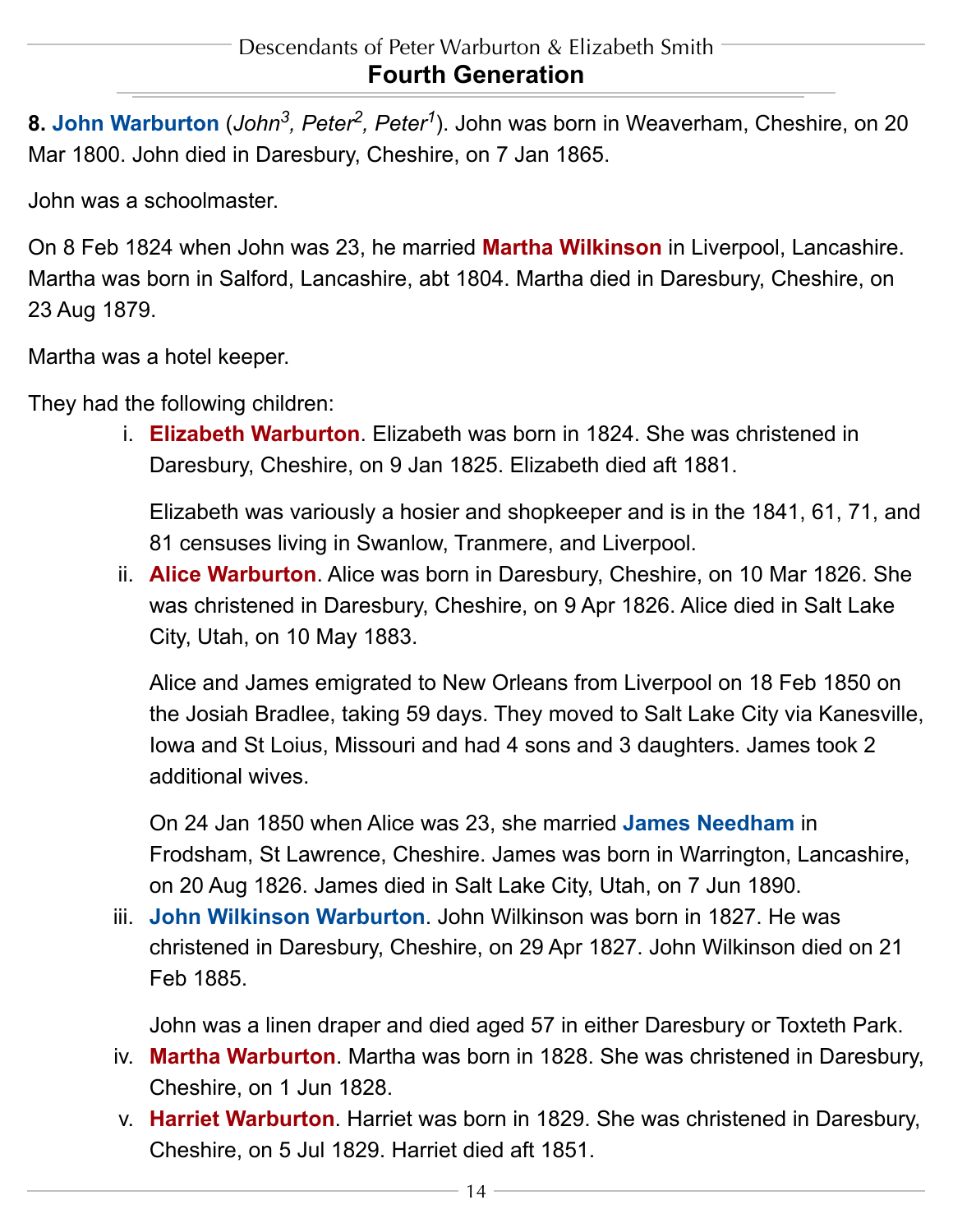<span id="page-15-7"></span>On 21 Oct 1852 when Harriet was 23, she married **Richard Edwards** in Frodsham, St Lawrence, Cheshire.

- <span id="page-15-4"></span><span id="page-15-3"></span>vi. **Frances Warburton**. Frances was born in 1831. She was christened in Daresbury, Cheshire, on 19 Jun 1831. Frances died aft 1861.
- <span id="page-15-1"></span>vii. **Felicia Warburton**. Felicia was born in 1832. She was christened in Daresbury, Cheshire, on 27 Sep 1832. Felicia died aft 1871.
- <span id="page-15-6"></span>viii. **Alfred Warburton**. Alfred was born in 1835. He was christened in Daresbury, Cheshire, on 20 Apr 1835. Alfred died in Frodsham, Cheshire, on 29 Jan 1868.

Alfred was a sugeon in Liverpool and died aged 33.

<span id="page-15-5"></span>ix. **Peter Warburton**. Peter was born in 1836. He was christened in Daresbury, Cheshire, on 7 Aug 1836. Peter died on 6 Jan 1903.

Peter was a clergyman who was in Paddington, London in 1881, and Toxteth Park in 1901. He died in either Toxteth Park or Frodsham aged 66.

- <span id="page-15-2"></span>x. **Hannah Warburton**. Hannah was born in 1839. She was christened in Daresbury, Cheshire, on 21 Jul 1839. Hannah died in Daresbury, Cheshire, on 22 Dec 1845.
- <span id="page-15-8"></span>xi. **Ann Merial Warburton**. Ann Merial was born in 1840. She was christened in Daresbury, Cheshire, on 1 Nov 1840. Ann Merial died aft 1901.

In 1900 when Ann Merial was 60, she married **John Wilton Cunninghame Haldane** in Liverpool, Lancashire. The marriage was registered in the 3rd quarter. John Wilton Cunninghame was born in Tasmania, Australia, abt 1835.

<span id="page-15-0"></span>**13** xii. **[Joseph Wilkinson Warburton](#page-25-1)** (1843-1922)

**9. Peter Warburton** (*[John](#page-9-0)<sup>3</sup>, Peter<sup>2</sup>, Peter<sup>1</sup>). Peter was born in Weaverham, Cheshire, on 31* Mar 1809. Peter died in Acton, Cheshire, on 6 Jun 1869.

<span id="page-15-9"></span>Peter was a farmer.

On 22 Mar 1842 when Peter was 32, he first married **Hannah Wood** in Over, St Chad, Cheshire. From parish register: Peter Warburton, bachelor, farmer of Swanlow, father John, farmer. Hannah Wood, spinster , father Joseph Wood, farmer. Witnesses, George and Sarah Wood, and James B? Hannah was born in Wettenhall, Cheshire, abt 1819. Hannah died in Stanthorne, Cheshire, on 8 Jan 1853.

Hannah died aged 33.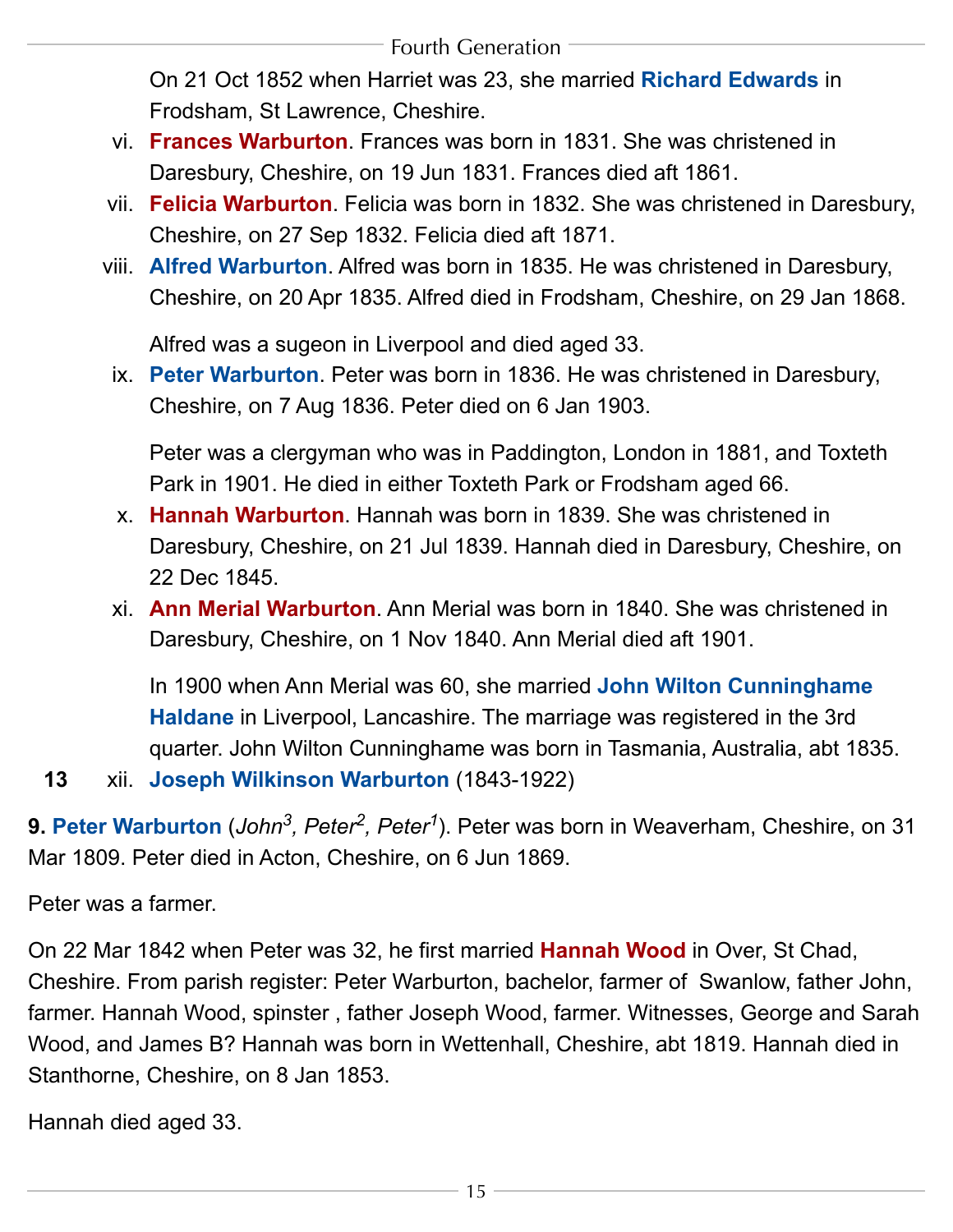<span id="page-16-2"></span><span id="page-16-1"></span>They had the following children:

i. **Alice Warburton**. Alice was born in Wettenhall, Cheshire, on 21 Aug 1842. Alice died aft 1861.

In 1868 when Alice was 25, she married **Samuel Pemberton** in Manchester, Lancashire. Marriage registered in the 4th quarter, at Manchester 8d 639. Alice and Samuel's children were Alice (b 1871), Mary Ellen (b 1874), Sarah Elizabeth (b 1876), and Joseph (b 1880). All were born at Grappenhall, except Joseph at Latchford. Samuel was born in Stockton Heath, Cheshire, abt 1843. Samuel died aft 1901.

- <span id="page-16-3"></span>ii. **John Warburton**. John was born in Over, Cheshire, in 1844. John died in Winsford, Cheshire, in 1844.
- <span id="page-16-4"></span>**14** iii. **[John Warburton](#page-26-0)** (1845-1913)
- <span id="page-16-5"></span>**15** iv. **[Peter Warburton](#page-27-0)** (1847-1913)
	- v. **Hannah Warburton**. Hannah was born in Stanthorne, Cheshire, on 9 Sep 1849.

In 1868 when Hannah was 18, she married **John Beckett** in Warrington, Lancashire. The marriage was registered in the 2nd quarter, reference Warrington 8c 121. John and Hannah had 10 children.

John was a farmer at Betchton in the 1901 census.

<span id="page-16-0"></span>On 7 Feb 1854 when Peter was 44, he second married **Jane Swinton** in Acton, St Mary, Cheshire. Jane was born in Appleton, Cheshire, abt 1832. Jane died in Acton, Cheshire, on 25 Oct 1862.

Jane died aged 30.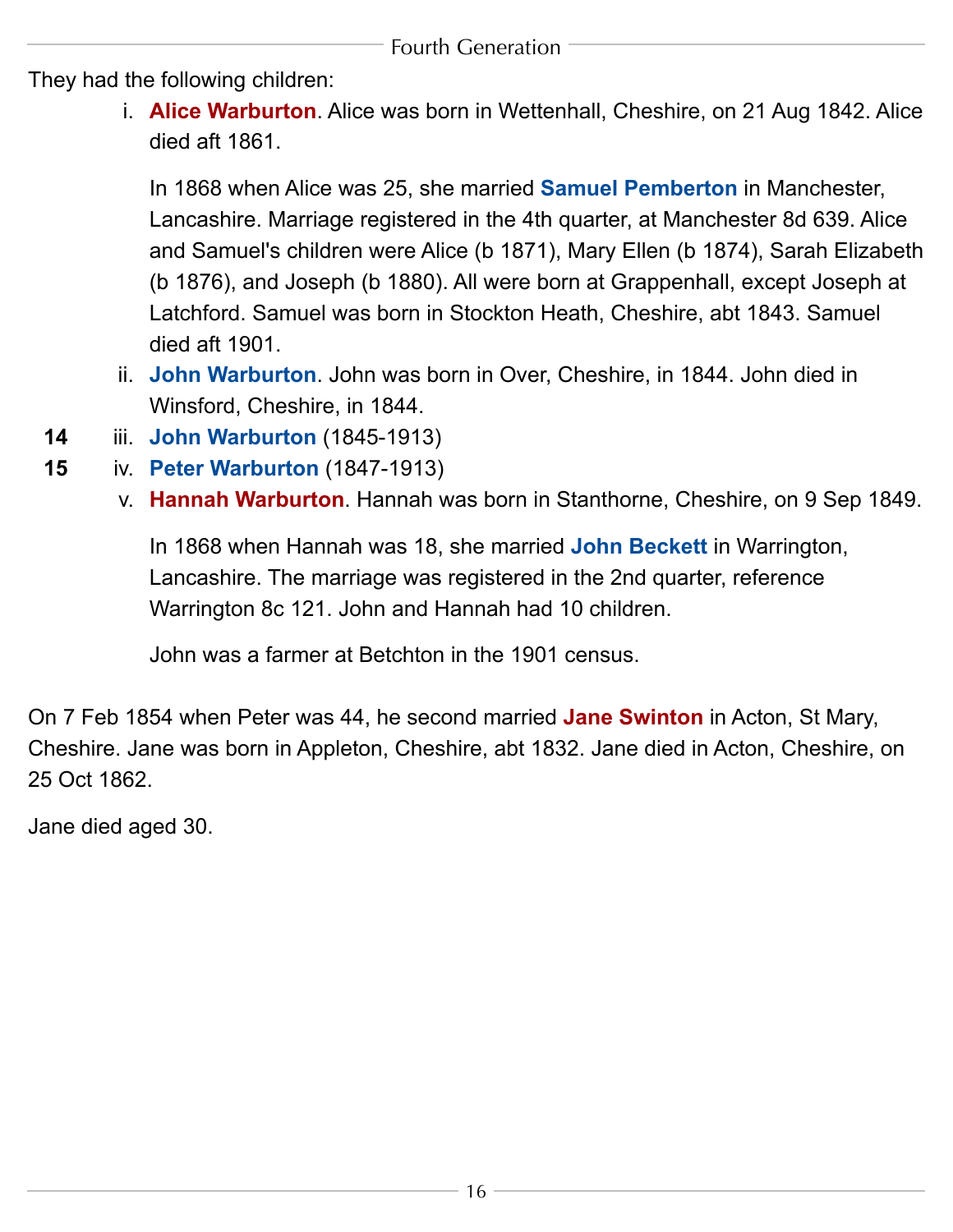<span id="page-17-2"></span>They had the following children:

- **16** i. **[Thomas Warburton](#page-29-0)** (1854-1930)
	- ii. **Richard Latham Warburton**. Richard Latham was born in Acton, Cheshire, on 3 May 1856. Richard Latham died in Grappenhall, Cheshire, on 21 Feb 1924. ■ Census for Hatton, Cheshire, in 1901. Richard L (44) is a farmer living at White House Farm with Sarah A (36) and 3 servants.

<span id="page-17-3"></span>Kelly's Directory of 1892 has Richard Warburton farmer of Morris Brook, Grappenhall. Both Richard and Sarah are buried in Daresbury Church.

1q 1890 when Richard Latham was 33, he married **Sarah Ann Barber** in Appleton Thorn, Cheshire. Sarah Ann was born in Lostock Gralam, Cheshire, on 26 Nov 1864. Sarah Ann died in Hatton, Cheshire, on 18 May 1940.

<span id="page-17-1"></span>iii. **Joseph Warburton**. Joseph was born in 1858. He was christened in Acton, Cheshire, on 26 Feb 1858. He was buried in Grappenhall, Cheshire, on 27 Apr 1926.

1q 1892 when Joseph was 34, he married **Mary Barber** in Appleton, Cheshire.

- <span id="page-17-4"></span>**17** iv. **[Walter Warburton](#page-29-1)** (1860->1924)
- <span id="page-17-0"></span>**18** v. **[William Henry Warburton](#page-30-0)** (1862-1917)

**10. Peter Warburton** (*[John](#page-11-0)3, [James2](#page-5-2), [Peter1](#page-4-1)*). Peter was born in Lymm, Cheshire, on 27 Mar 1803. He was christened in Lymm, St Mary, Cheshire, on 24 Apr 1803. ■ Census for Lymm, Cheshire, in 1841. Peter (35) is living at Rush Green with Ann (30), Jane (8), George (7), William (5), John (3), and Joseph (1). ■ Census for Lymm, Cheshire, in 1851. Peter (48) is a farmer of 19 acres living at Rush Green with Ann (43), George (17) a farmer, John (14) a joiner's apprentice, Joseph (12), Peter (5), and James (1). ■ Census for Lymm, Cheshire, in 1861. Peter (58) is a farmer of 20 acres employing 1 man and living at Rush Green with Ann (52), Jane (28), Joseph (21), Peter (14), and James (11). ■ Census for Lymm, Cheshire, in 1871. Peter (68 ) is a widowed farmer of 40 acres employing 4 hands and living at Rush Green with Peter (24) a grocer and provision dealer, grand daughter Jane A (10), and 4 servants. ■ Census for Lymm, Cheshire, in 1881. Peter (78) is a widowed, retired farmer living in Booths Lane with Peter Jr (34} a farmer of 54 acres and shopkeeper, and 4 servants. ■ Census for Lymm, Cheshire, in 1891. Peter (88) was a widower living on his own means on Warrington Road with Peter (44) a farmer and grocer, and 4 servants. Peter died in Lymm, Cheshire, on 11 Sep 1892. He was buried in Lymm, St Mary, Cheshire.

Peter's death was registered in 3q 1892 Altrincham 8a 128, aged 89. He was buried in grave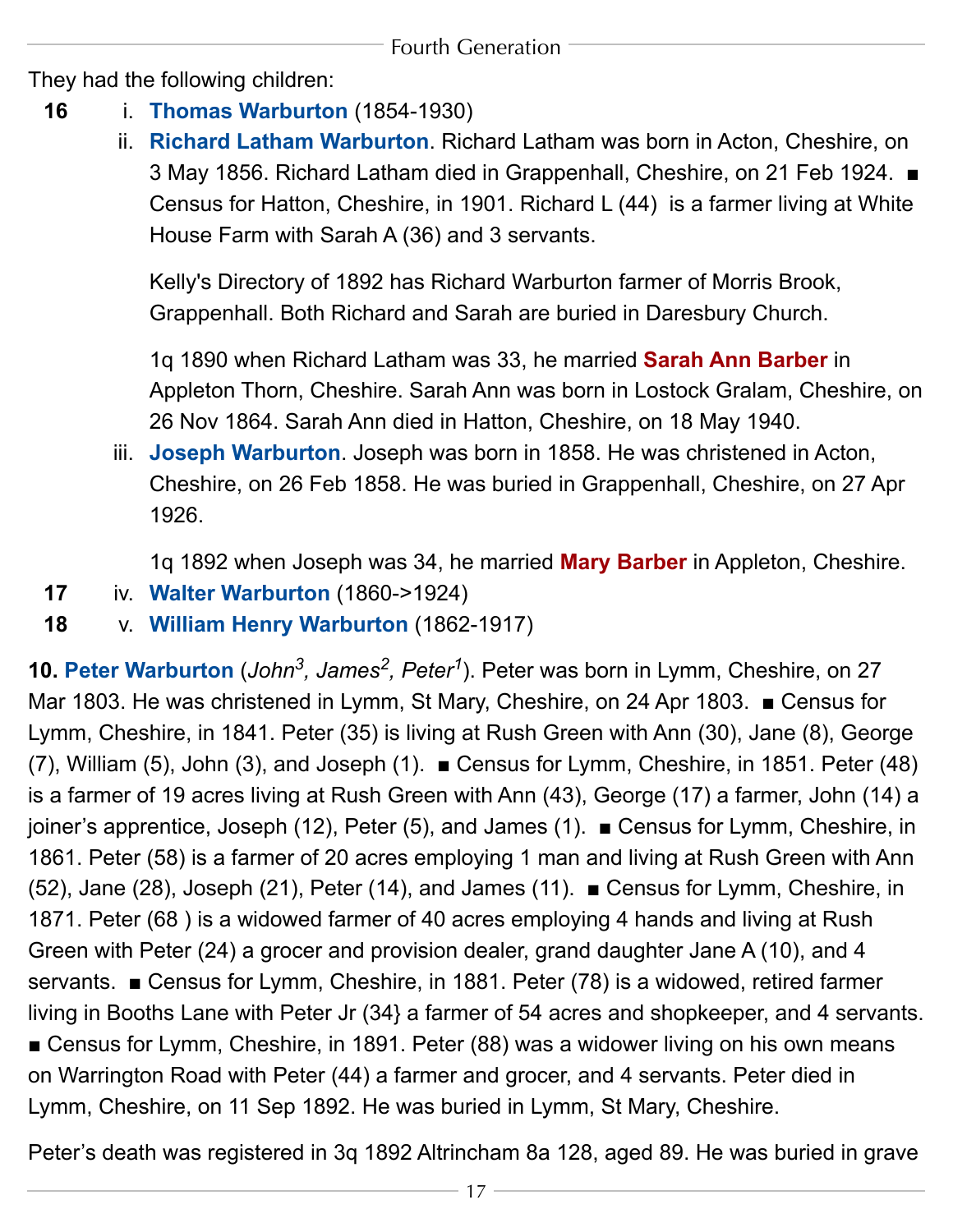OG21, along with his wife Ann, sons Joseph, and Peter, and Peter's wife Emily.

The will of Peter Warburton the elder of Lymm, retired farmer, was written on Nov 3 1891. It appointed sons Peter Warburton, the younger, and William Warburton, as executors and trustees. The will mentioned 4 children, George, Peter, William and Jane, and grandchildren Jane Ann and William, the children of his deceased son John.

<span id="page-18-0"></span>Probate was granted to Peter, farmer, and William, florist. His effects were £2,202 15s 6d.

On 31 Dec 1831 when Peter was 28, he married **Ann Burgess** in Bowdon, St Mary, Cheshire. Both were 'of this parish'. Elizabeth Warburton was a witness. Ann was born in Partington, Cheshire, in 1808. Ann died in Lymm, Cheshire, on 19 Jun 1866. She was buried in Lymm, St Mary, Cheshire.

Ann's death was registered in 2q 1866 Altrincham 8a 141, aged 58. She was buried in grave OG21, along with her husband Peter, sons Joseph and Peter, and Peter's wife Emily.

<span id="page-18-1"></span>They had the following children:

i. **Jane Warburton**. Jane was born in Lymm, Cheshire, on 30 Sep 1832. She was christened in Preston Brook, Primitive Methodist, Cheshire, on 30 Sep 1832. Jane died aft 1892.

Jane's farther is a farmer on her baptism record, and her mother's name is given as Burgess.

<span id="page-18-3"></span>Jane's father's will impies she was unmarried when he died in 1892. Her death registration hasn't been found.

In 1864 when Jane was 31, she married **Joseph Jackson** in Salford Register Office or Registrar Attended, Lancashire. The marriage was registered in 3q 1864 Salford8d 119.

- **19** ii. **[George Warburton](#page-31-0)** (~1834-1906)
- <span id="page-18-2"></span>**20** iii. **[William Warburton](#page-34-0)** (1836-1903)
- **21** iv. **[John Warburton](#page-35-0)** (1837-1866)
	- v. **Joseph Warburton**. Joseph was born in Lymm, Cheshire, in 1839. Joseph died in Manchester, Lancashire, on 23 Feb 1869. He was buried in Lymm, St Mary, Cheshire, on 26 Feb 1869.

Joseph's birth was registered in 3q 1839 Altrincham 19 19, mother's maiden name Burgess. His death was registered in 1q 1869 Manchester 8d 164, aged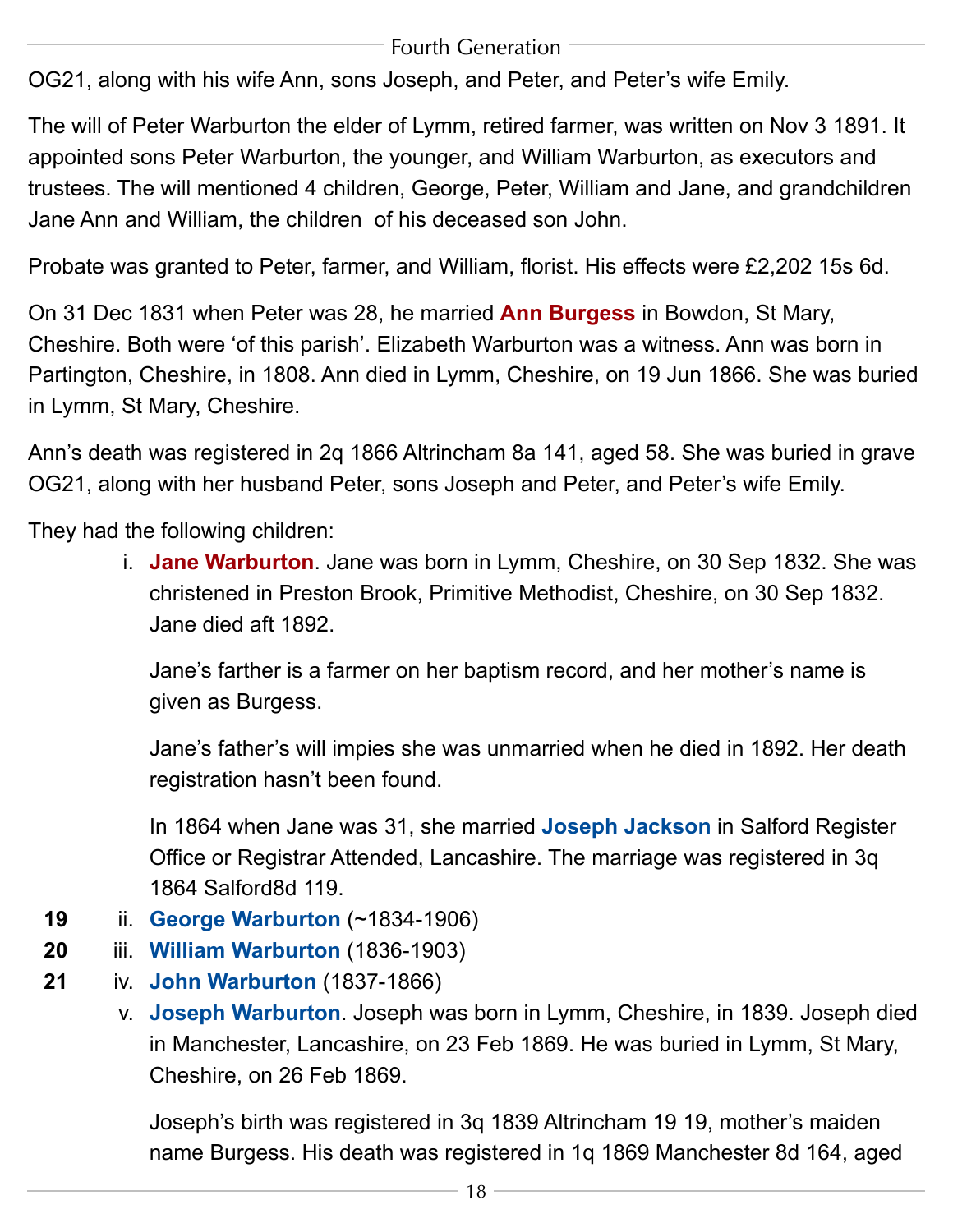29.

He was buried in grave OG21, along with his parents, his brother Peter, and Peter'a wife Emily. His residence at the time of his death was London Road, Manchester.

<span id="page-19-1"></span>vi. **Sarah Warburton**. Sarah was born in Lymm, Cheshire, in 1843. Sarah died in Lymm, Cheshire, on 12 Feb 1845. She was buried in Lymm, St Mary, Cheshire.

Sarah's birth was registered in 3q 1843 Altrincham 19 21, mother's maiden name Burgess. Her death was registered in 1q 1845 Altrincham 19 16, aged 1. She is buried in grave OG22.

<span id="page-19-0"></span>vii. **Peter Warburton**. Peter was born in Lymm, Cheshire, on 4 May 1846. ■ Census for Lymm, Cheshire, in 1901. Peter (54) is a farmer living in Booths Lane with Emily (54), 3 lodgers and 2 servants. ■ Census for Lymm, Cheshire, in 1911. Peter (64) is a farmer living at Lymm Booths Farm (8 rooms) with Emily (64), and 1 servant. Peter and Emily had been married 17 years but had no children. Peter died in Lymm, Cheshire, on 24 Apr 1924. He was buried in Lymm, St Mary, Cheshire.

Peter's birth was registered in 2q 1846 Altrincham 19 20, mother's maiden name Burgess. His death was registered in 2q 1924 Bucklow 8a 218, aged 77. He was buried in grave OG21, along with his wife Emily, his parents, and brother Joseph.

The Will of Peter Warburton of York House, Stockport Road, Timperley, a retired farmer appointed William Walton of "Arden" Cavendish Road, Altrincham, a retired baker, and nephew Charles Clargo Clarke of 118 Higher Road, Urmston to be his executors.

Bequests were made to:

- niece Ann Clarke, wife of Charles Clargo Clarke
- Ann Warburton of 199 London Rd, Stoke-on-Trent
- Ann Hankinson (now in his employ; she was present in all censuses from 1871)
- Miss Grimshaw of the Cripples Home
- Barnardo Homes
- Nelly Lanigan of Pine Street, Pendleton
- William Warburton of Pine Street, Pendleton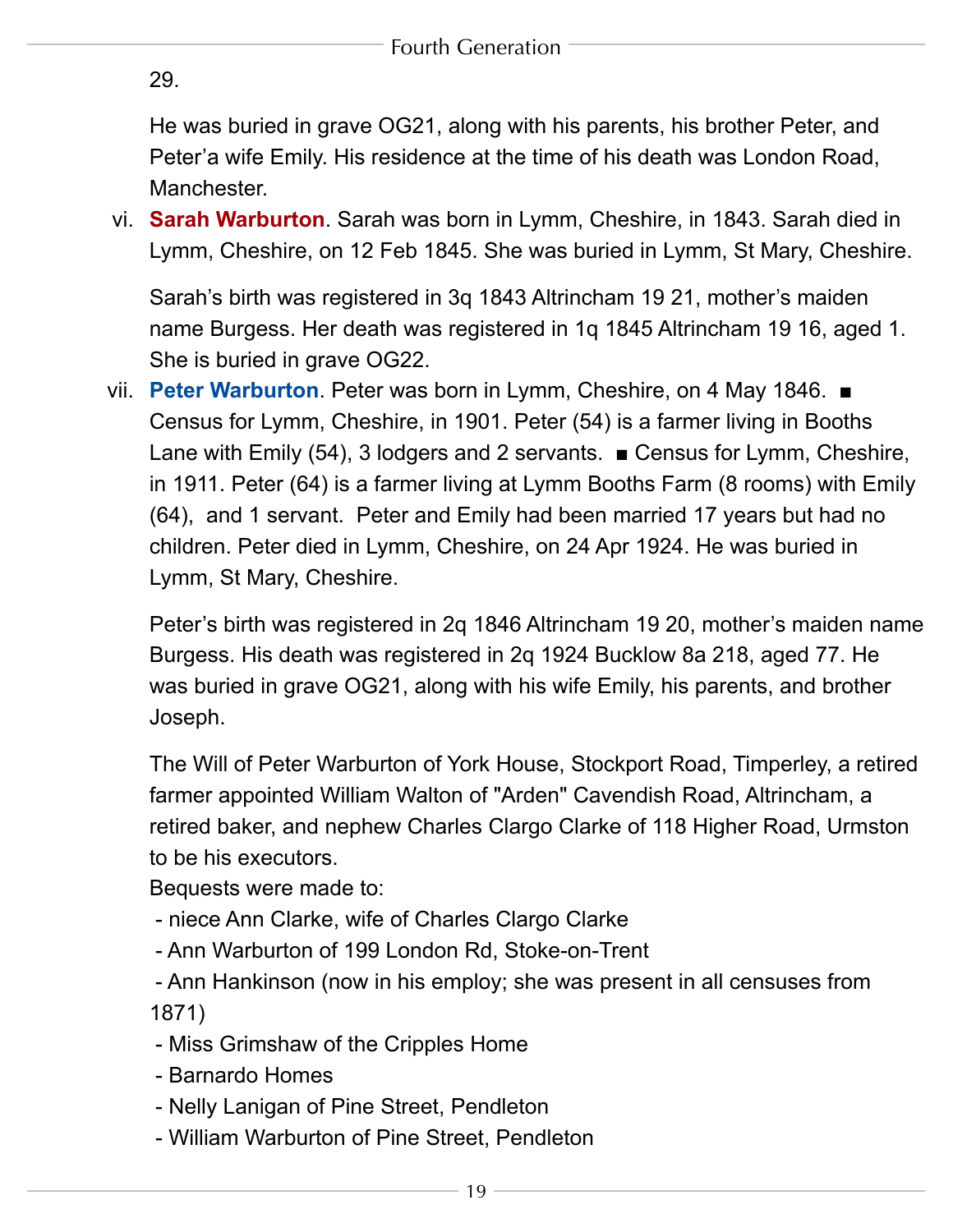- Herbert Warburton of Ottley

- William Warburton of Ottley

plus others.

<span id="page-20-2"></span>Probate for Peter of York House, Stockport Road, Timperley, was granted to William Walton Baker, an estate agent, and Charles Clargo Clarke a confectioner. His effects were £3,320 6s 10d.

On 18 Oct 1893 when Peter was 47, he married **Emily Brereton** in Lytham, St Cuthbert, Lancashire. Peter son of Peter, and Emily daughter of Thomas were both 47 years of age. Emily was born in Pendleton, Lancashire, abt 1846. Emily died in Timperley, Cheshire, on 23 Oct 1920. She was buried in Lymm, St Mary, Cheshire.

Emily's death was registered in 4q 1920 Bucklow 8a 208, aged 74. She was buried in grave OG21, along with her husband Peter, his parents, and his brother Joseph.

Probate for Emily of York House, Stockport Road, Timperley, wife of Peter, a retired farmer, was granted to Peter. Her effects were £2,165 7s 2d.

<span id="page-20-1"></span>viii. **James Warburton**. James was born in Lymm, Cheshire, on 9 Dec 1849. He was christened in Warrington Circuit Wesleyan Methodist, Lancashire, on 5 Jan 1850. James died in Lymm, Cheshire, on 18 Sep 1872. He was buried in Lymm, St Mary, Cheshire.

James's birth was registered in 4q 1849 Altrincham 19 19, mother's maiden name Burgess. His baptism refers to his mother as the daughter of George and Jane Burgess.

James's death was registered in 3q 1872 Altrincham 8a 135, aged 22, He was buried in grave OG22 with his infant sisters Annie, and Sarah. The headstone describes him as a student at the Wesleyan College at Didsbury, and the sixth son of Peter an Ann Warburton of Lymm.

<span id="page-20-0"></span>ix. **Ann Warburton**. Ann was born in Lymm, Cheshire, in 1852. Ann died in Lymm, Cheshire, in 1853. She was buried in Lymm, St Mary, Cheshire.

Ann's birth was registered in 4q 1852 Altrincham 8a 168, mother's maiden name Burgess. She is probably the infant Annie daughter of Peter and Ann, buried in grave OG22.Her death was probably that registered in 3q 1853 Altrincham 8a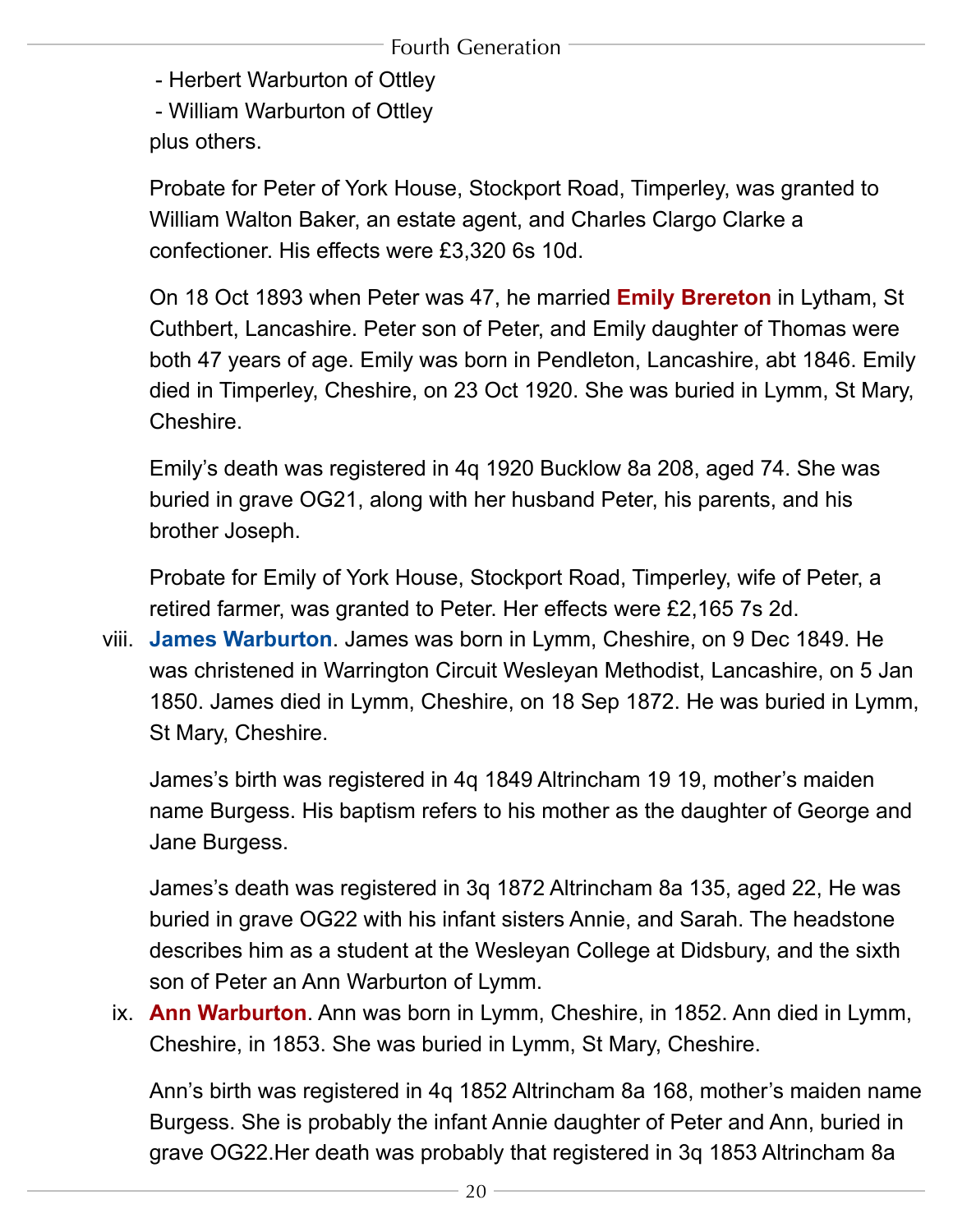122, aged 0.

# <span id="page-21-2"></span>x. **Mary Warburton**. Mary was born in Lymm, Cheshire, in 1855.

Mary's birth was registered in 3q 1855 Altrincham 8a 170, mother's maiden name Burgess. She isn't present at home on the 1861 census, and she isn't mentioned in her father's will, but no death registration has been identified.

<span id="page-21-0"></span>**11. James Warburton** (*[John](#page-11-0)<sup>3</sup>, James<sup>2</sup>, Peter<sup>1</sup>). James was born in Lymm, Cheshire, in* 1813. He was christened in Lymm, St Mary, Cheshire, on 8 Aug 1813. ■ Census for Heaton Norris, Lancashire, in 1851. James (37) is a gardener lodging with Jane Baily (35) a milliner and dressmaker, in Didsbury Road along with Grace (35), John (9), and William (6). ■ Census for Cheetham, Manchester, Lancashire, in 1861. James (47) is a gardener living at Bromfield Cottage, Halliwell Lane with Grace (45), James (2), and nephew William (25) a gardener. ■ Census for Bowdon, Cheshire, in 1871. James (57) is a gardener living in Bowdon Vale with Grace (54), James (12), and a lodger. ■ Census for Bowdon, Cheshire, in 1881. James (67) is a day gardener living in The Vale with Grace (64). James died in Bowdon, Cheshire, in 1888.

<span id="page-21-1"></span>James's death was registered in 2q 1888 Altrincham 8a 118, aged 75.

On 18 Aug 1840 when James was 27, he first married **Grace Kay** in Manchester, St John, Lancashire. John was a gardener from Manchester, father John, a farmer. Grace was from Manchester, father John, a stone mason. Grace was born in Haslingden, Lancashire, abt 1815. Grace died in Heaton Norris, Lancashire, in 1851.

Grace's death was registered in 3q 1851 Stockport 19 170, aged 36.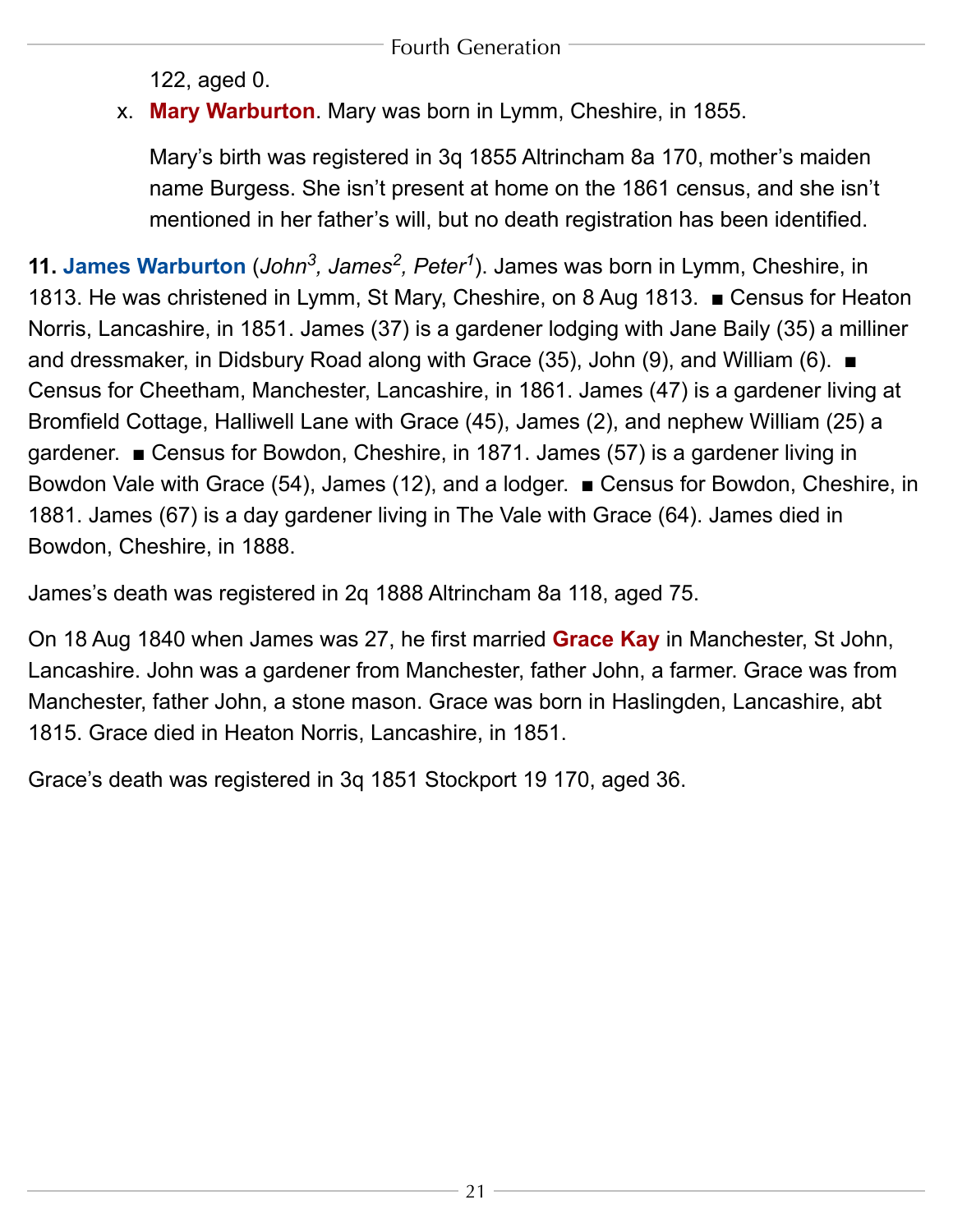<span id="page-22-5"></span><span id="page-22-2"></span>They had the following children:

i. **John Warburton**. John was born in Manchester, Lancashire, in 1841.

John's birth was registered in 4q 1841 Chorlton 20 165, mother's maiden name Kay. John has not been identified in censuses or death records after 1851.

ii. **Elizabeth Warburton**. Elizabeth was born in Manchester, Lancashire, in 1843. She was christened in Manchester Cathedral, Lancashire, on 28 May 1843. Elizabeth died in Manchester, Lancashire, in 1845.

Elizabeth's birth was registered in 2q 1843 Chorlton 20 201, mother's maiden name Kay. Her father was a gardener from Ardwick on her baptism. Her death was registered in 1q 1845 Chorlton 20 195, aged 1.

- <span id="page-22-3"></span>**22** iii. **[William Warburton](#page-37-0)** (1845-1930)
	- iv. **Elizabeth Parkes Warburton**. Elizabeth Parkes was born in Manchester, Lancashire, in 1847. She was christened in Manchester Cathedral, Lancashire, on 4 Apr 1847.

Elizabeth's birth was registered in 1q 1847 Chorlton 20 229, mother's maiden name Kay. Her father was a gardener from Ardwick on her baptism. Her death was registered (as Elizabeth Parker Warburton) in 1q 1850 Chorlton 20 102, aged 3.

<span id="page-22-4"></span>v. **James Warburton**. James was born in Manchester, Lancashire, in 1849. He was christened in Manchester, Lancashire, on 5 Aug 1849.

James's birth was registered in 3q 1849 Chorlton 20 112, mother's maiden name Kay. His death was registered in 2q 1850 Chorlton 20 99, aged 0.

<span id="page-22-1"></span>On 15 Sep 1856 when James was 43, he second married **Grace Lidderdale** in Manchester, St John, Lancashire. John was a gardener from Cheetham Hill, father John, a farmer. Grace was from Ardwick, father James, a woodman. Grace was born in Kirkcudbright, Scotland, abt 1815. ■ Census for Bowdon, Cheshire, in 1891. Grace (75) is a widow living with her son James and his family in Vale Road. Grace died in Bowdon, Cheshire, in 1891.

Grace's death was registered in 4q 1891 Altrincham 8a 121, aged 76.

<span id="page-22-0"></span>They had one child:

# **23** i. **[James Warburton](#page-39-0)** (1858-1929)

**12. William Warburton** (*[John](#page-11-0)3, [James2,](#page-5-2) [Peter1](#page-4-1)*). William was born in Lymm, Cheshire, in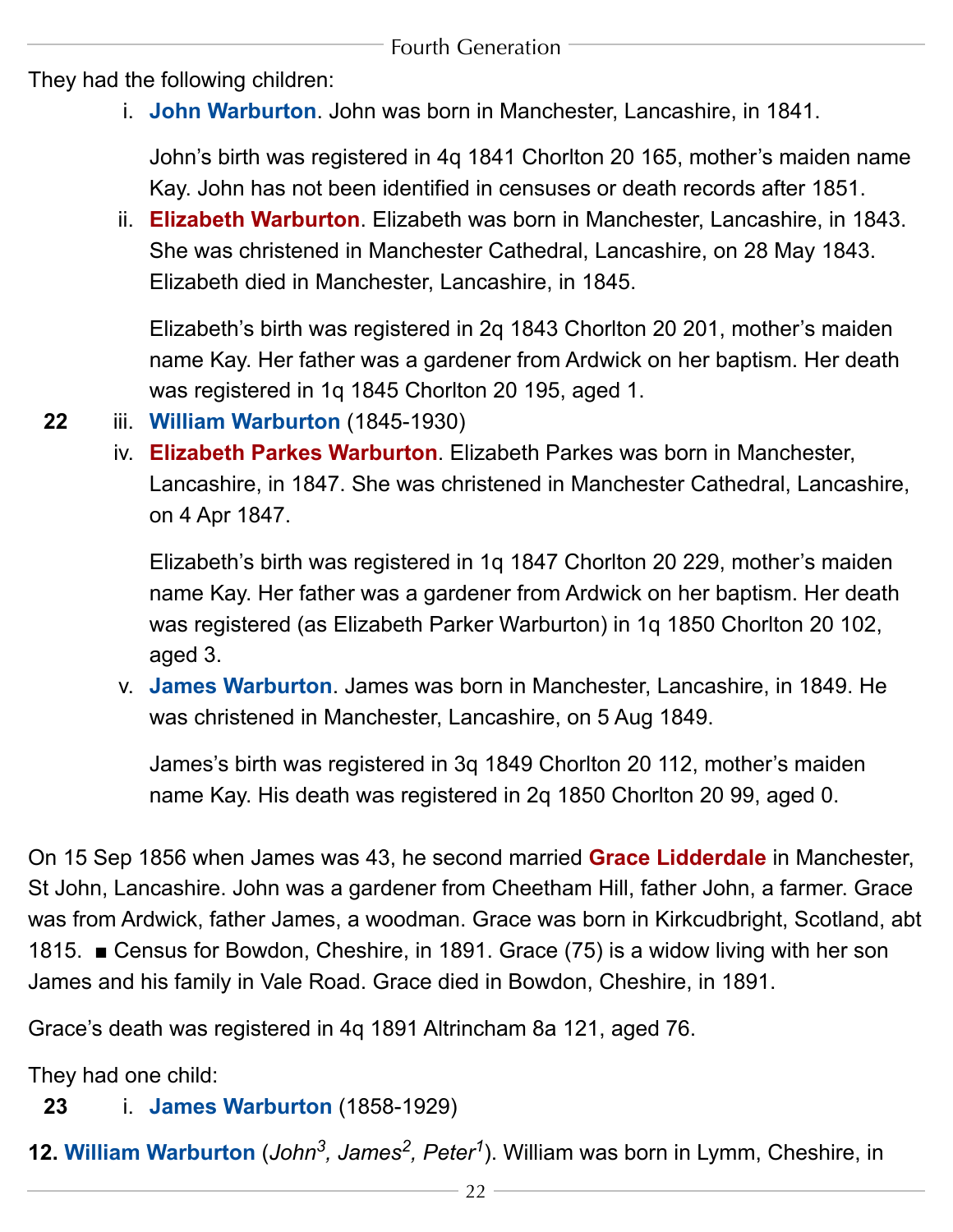1819. He was christened in Lymm, St Mary, Cheshire, on 8 Aug 1819. ■ Census for Worleston, Cheshire, in 1851. William (32) is a game keeper living with Susannah (35), and William (11 months). ■ Census for Faddiley, Cheshire, in 1861. William (42) is a publican and farmer of 17 acres living in Faddiley Village with Susannah (45), William (11), Mary A (8), and a servant. ■ Census for Faddiley, Cheshire, in 1871. William (50) is a publican and farmer of 14 acres living at the Cheshire Cheese Inn with Caroline (43), William (19), and a visitor. ■ Census for Faddiley, Cheshire, in 1881. William (61) is an innkeeper and farmer of 12 acres living in Faddiley Village with Caroline (56). William died in Faddiley, Cheshire, on 12 Apr 1882.

<span id="page-23-1"></span>William's death was registered in 2q 1882 Nantwich 8a 213, aged 62. His will was proved by Caroline Warburton, widow and sole Executrix. His effects were £364 16s 10d.

On 20 Nov 1846 when William was 27, he first married **Susan Wintle** in Merthyr Tydfil, Glamorgan. William's father was John, Susan's father was Joseph. The marriage was registered in 4q 1846 Merthyr Tydfil 26 644. Susan was born in Wight Craft, Gloucestershire, abt 1815. Susan died in Faddiley, Cheshire, in 1865. She was buried in Acton, St Mary, Cheshire, on 27 Aug 1865.

<span id="page-23-0"></span>Susannah's death was registered in 3q 1865 Nantwich 8a 186, aged 49.

They had the following children:

i. **William Warburton**. William was born in Worleston, Cheshire, in 1850. William died in Faddiley, Cheshire, in 1875. He was buried in Acton, St Mary, Cheshire, on 9 Jun 1875.

William's birth was registered in 2q 1850 Nantwich 19 189, mother's maiden name Wintle. His death was registered in 2q 1875 Nantwich 8a 241, aged 24.

<span id="page-23-3"></span>ii. **Mary Ann Warburton**. Mary Ann was born in Worleston, Cheshire, in 1854. Mary Ann died in Faddiley, Cheshire, in 1864.

Mary's birth was registered in 3q 1854 Nantwich 8a 283, mother's maiden name Wintle. Her death was registered in 3q 1864 Nantwich 8a 181, aged 10.

<span id="page-23-2"></span>William second married **Caroline**. Caroline was born in Chichester, Sussex, abt 1827.

The only marriage registration that includes a William Warburton and a Caroline is in 2q 1866 Lambeth 1q 455, where Caroline is Caroline Williams.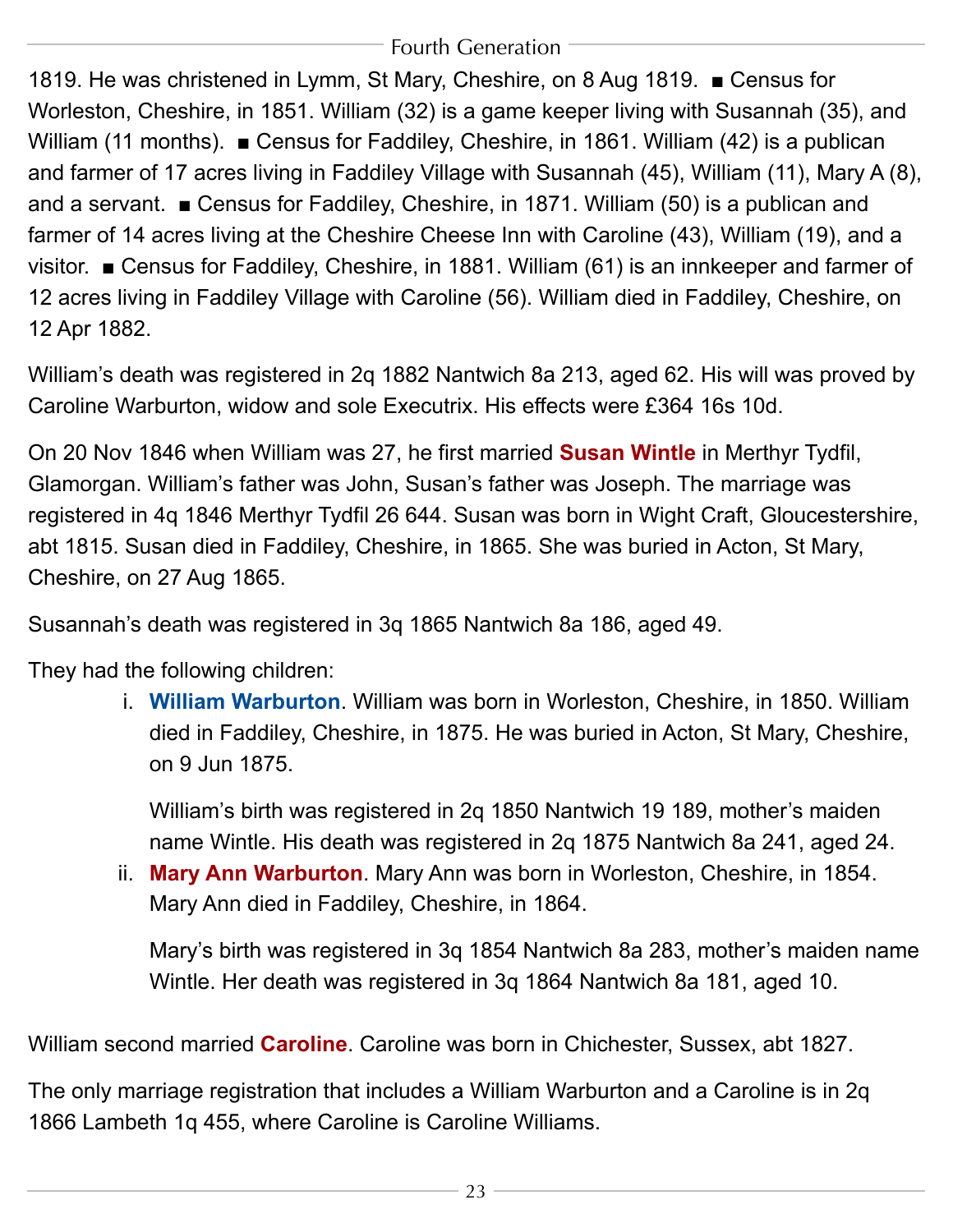Caroline hasn't been found in censuses after William died, but there are no local marriage or death registrations either.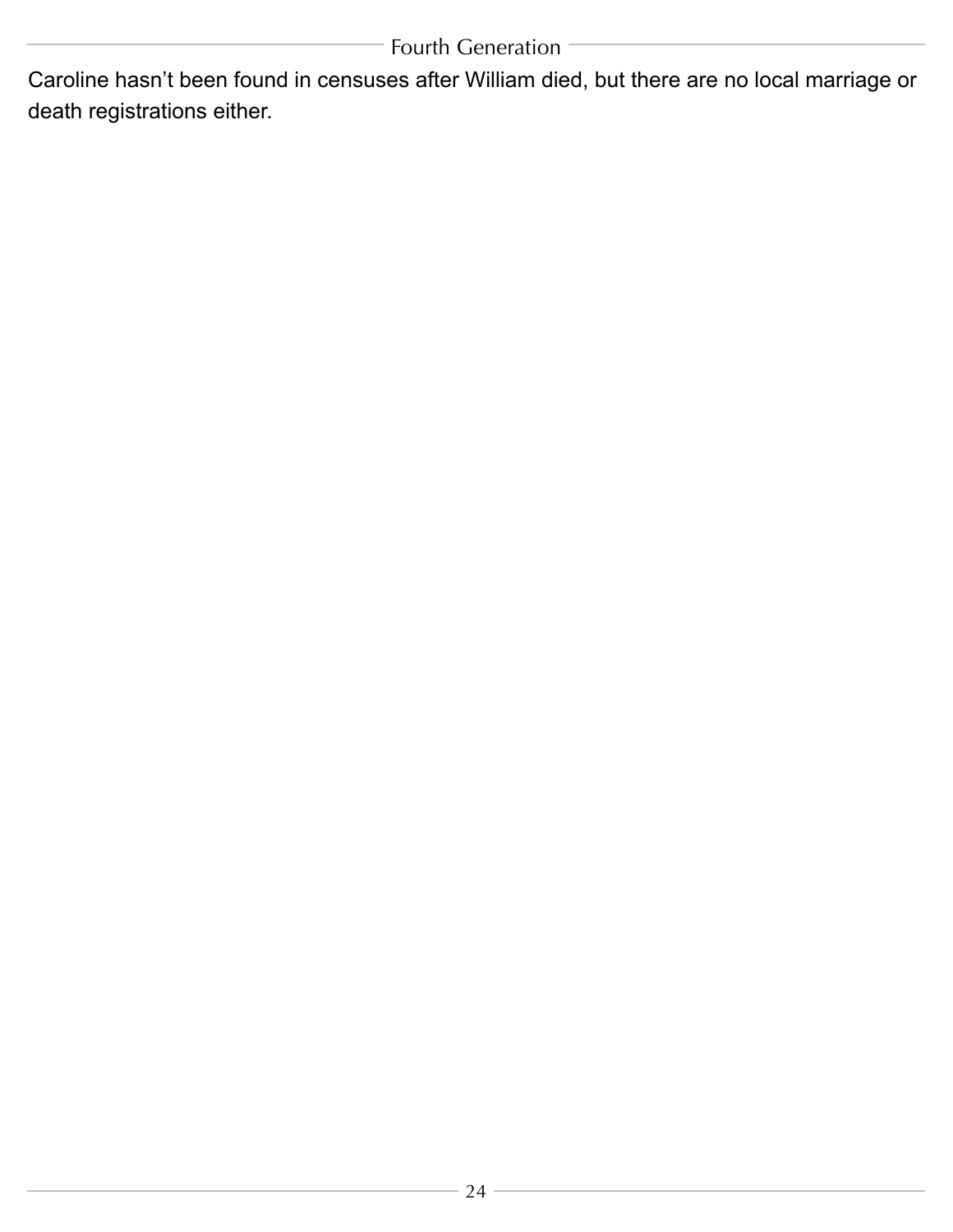<span id="page-25-1"></span><span id="page-25-0"></span>**13. Joseph Wilkinson Warburton** (*[John](#page-14-1)4, [John](#page-9-0)3, [Peter2](#page-5-1), [Peter1](#page-4-1)*). Joseph Wilkinson was born in 1843. He was christened in Daresbury, Cheshire, on 9 Mar 1843. Joseph Wilkinson died in Bournmouth, Hampshire, on 27 Jun 1922.

<span id="page-25-2"></span>Joseph was a physician.

In 1874 when Joseph Wilkinson was 31, he married **Louisa Ann Caw** in Prescot, Lancashire. The marriage was registered in the second quarter. Louisa Ann was born in Liverpool, Lancashire, abt 1850. Louisa Ann died in Bournmouth, Hampshire, in 1933.

<span id="page-25-4"></span>A Louisa C's death was registered in 1q1933, aged 80.

They had the following children:

i. **Frederick James Warburton**. Frederick James was born in Liverpool, Lancashire, in 1875. Frederick James died aft 1901. ■ Census for Rydal, Westmoreland, in 1901. Frederic(k) (25) and Caroline (27) are lodging at Nab Farm.

<span id="page-25-7"></span>Birth registered in the 2nd quarter.

In 1899 when Frederick James was 24, he married **Caroline Agnes Crompton** in Wirral, Cheshire. Marriage registered in the 2nd quarter.

<span id="page-25-3"></span>ii. **Edgar Ryan Warburton**. Edgar Ryan was born in Liverpool, Lancashire, in 1876. Edgar Ryan died aft 1901.

Birth registered in the 3rd quarter. Edgar was a salesman in his own trade in 1901.

<span id="page-25-5"></span>iii. **Harold Warburton**. Harold was born in Liverpool, Lancashire, in 1878. Harold died aft 1891.

Birth was registered in the 2nd quarter. Harold cannot be found in the 1901 census.

<span id="page-25-8"></span><span id="page-25-6"></span>iv. **Alsager Warburton**. Alsager was born in Toxteth Park, Liverpool, Lancashire, in 1881. Alsager died in Putney, Middlesex, on 19 Dec 1951.

Birth registered in the 4th quarter. Alan lists a male child. A Martin PM was registered 3q1929 in Kensington (1a 127), mother's maiden name Coulter.

Alsager married **Ursula Helen Coulter**. The marriage registration cannot be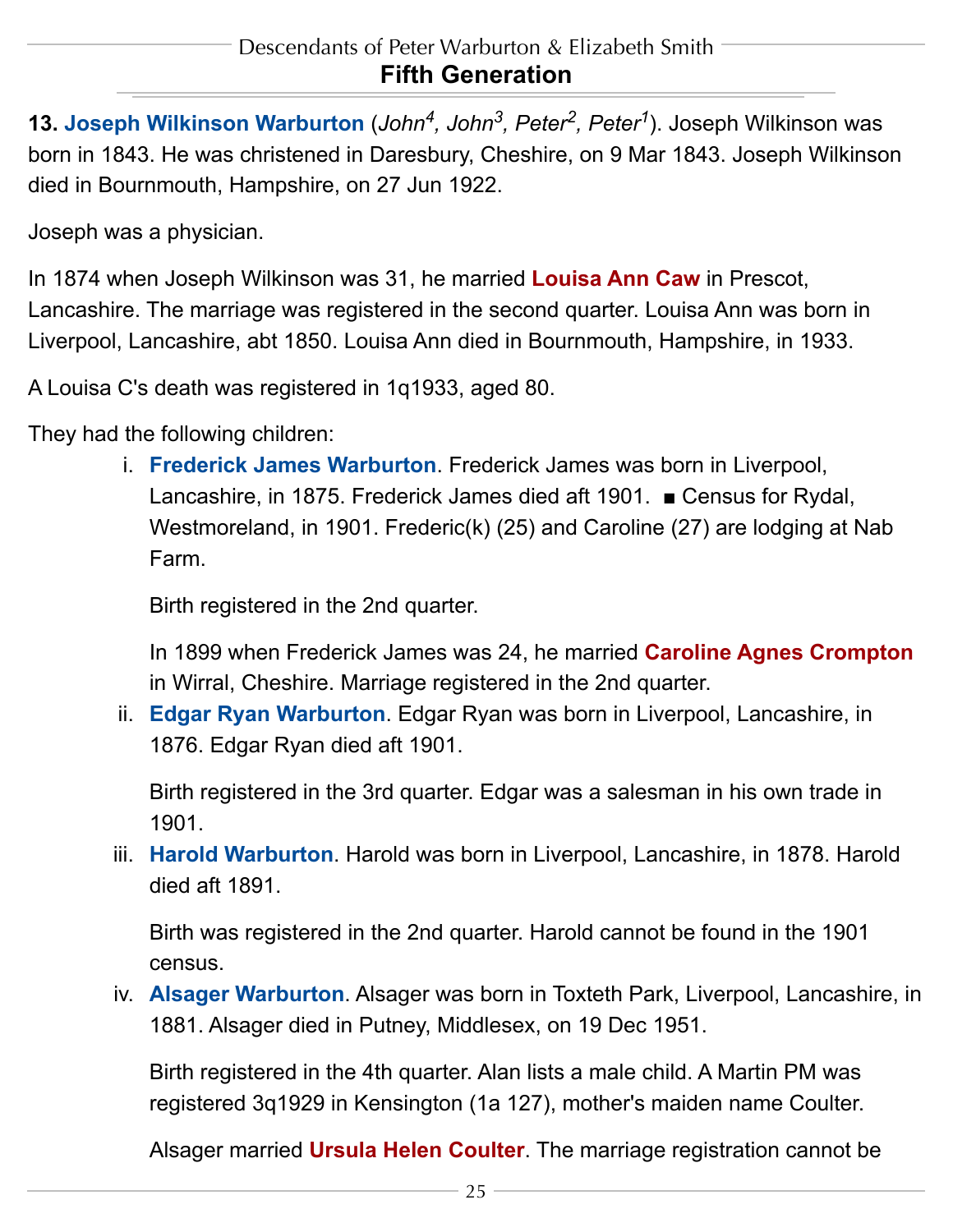found on FreeBDM. Ursula Helen was born in 1901. Ursula Helen died abt 1990.

<span id="page-26-11"></span>v. **John Felix Warburton**. John Felix was born in Toxteth Park, Liverpool, Lancashire, in 1883. John Felix died aft 1901.

Birth registered in the 4th quarter.

<span id="page-26-0"></span>**24** vi. **[Geoffrey Warburton](#page-41-1)** (1887->1918)

**14. John Warburton** (*[Peter4,](#page-15-0) [John](#page-9-0)3, [Peter2,](#page-5-1) [Peter1](#page-4-1)*). John was born in Over, Cheshire, on 22 May 1845. John died in Grappenhall, Cheshire, on 10 Oct 1913.

<span id="page-26-1"></span>John died aged 67.

In 1874 when John was 28, he married **Sarah Berry** in Manchester, Lancashire. The marriage was registered in the 4th quarter, reference Manchester 8d 292. Sarah was born in Appleton, Cheshire, in 1851. Sarah died in Grappenhall, Cheshire, on 14 Feb 1919.

<span id="page-26-5"></span>Sarah died aged 67.

<span id="page-26-12"></span><span id="page-26-3"></span>They had the following children:

i. **Clara Louisa Warburton**. Clara Louisa was born in Grappenhall, Cheshire, 4q 1874. Clara Louisa died in Grappenhall, Cheshire, on 6 Mar 1961.

On 20 Jan 1904 when Clara Louisa was 29, she married **Joseph Barber** in Grappenhall, Cheshire.

- <span id="page-26-9"></span><span id="page-26-8"></span>ii. **Margaret Warburton**.
- iii. **Mary A Warburton**. Mary A was born in Grappenhall, Cheshire, in 1875.
- <span id="page-26-7"></span>iv. **Sarah Ellen Warburton**. Sarah Ellen was born in Grappenhall, Cheshire, 1q 1876.
- <span id="page-26-4"></span>v. **Hannah Warburton**. Hannah was born in Grappenhall, Cheshire, 3q 1877. Hannah died in Grappenhall, Cheshire, on 9 Jul 1897.
- <span id="page-26-10"></span>vi. **Arthur Henry Warburton**. Arthur Henry was born in Grappenhall, Cheshire, in 1878. Arthur Henry died aft 1913.

On 2 Aug 1916 when Arthur Henry was 38, he married **Eliza Jane Wright** in Lymm, St Mary, Cheshire.

<span id="page-26-6"></span><span id="page-26-2"></span>vii. **Felicia Warburton**. Felicia was born in Grappenhall, Cheshire, on 11 Jun 1883. Felicia died in Grappenhall, Cheshire, on 7 Apr 1947.

On 17 Apr 1907 when Felicia was 23, she married **Hugh H Barber** in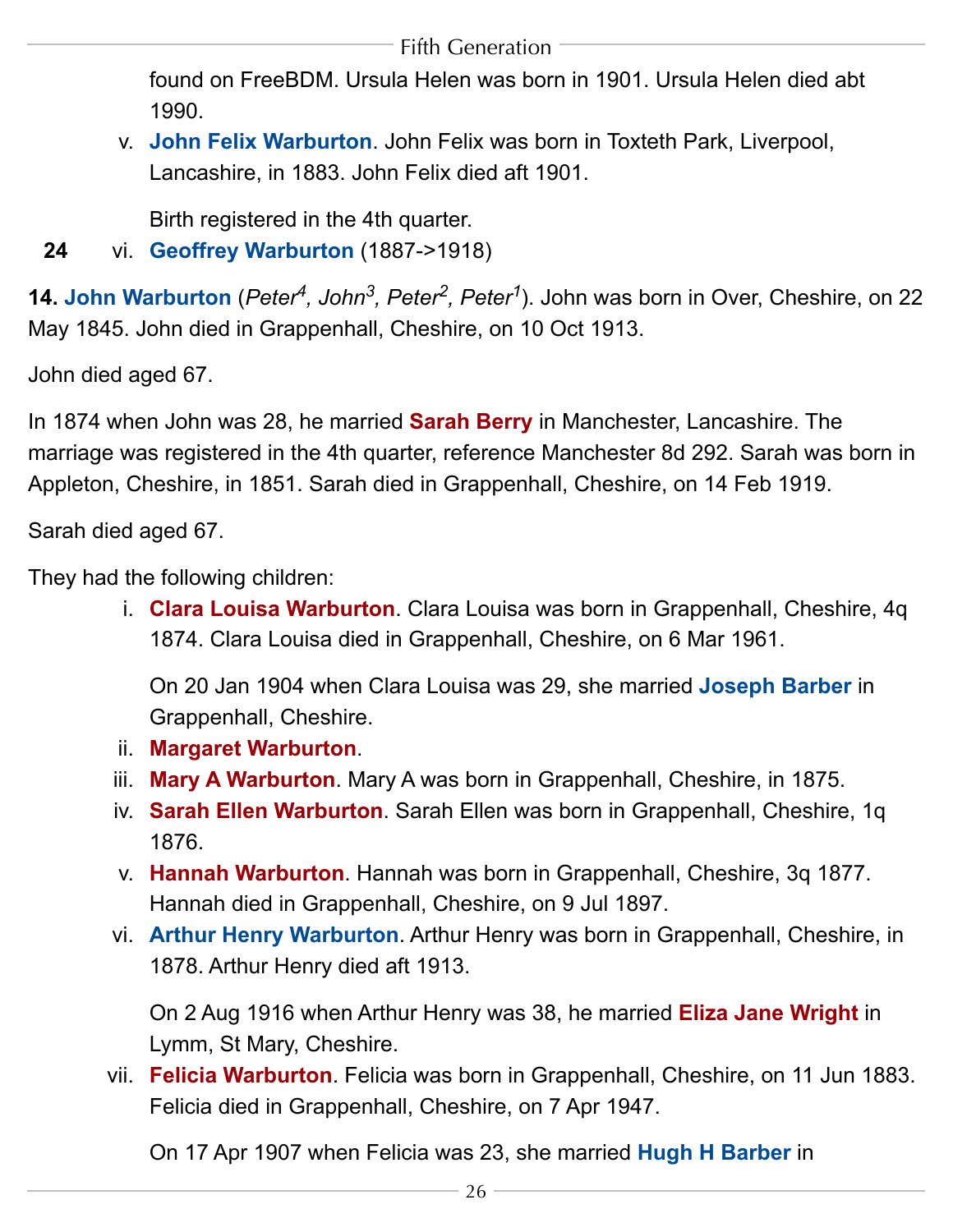Grappenhall, Cheshire.

- <span id="page-27-6"></span><span id="page-27-4"></span>viii. **Merrial Warburton**. Merrial was born abt 1885. Merrial died in Grappenhall, Cheshire, on 15 Feb 1887.
- <span id="page-27-3"></span><span id="page-27-2"></span>ix. **Jane Warburton**. Jane was born in Grappenhall, Cheshire, 3q 1886. Jane died aft 1913.

On 12 Feb 1916 when Jane was 29, she married **Samuel Fryer** in Grappenhall, Cheshire.

<span id="page-27-5"></span>x. **Fanny Warburton**. Fanny was born in Grappenhall, Cheshire, in Oct 1887. Fanny died in Grappenhall, Cheshire, on 5 Nov 1887.

Fanny died aged 2 weeks.

xi. **John Warburton**. John was born in Grappenhall, Cheshire, in 1890. John died in Grappenhall, Cheshire, on 4 May 1891.

John died aged 1 year and 10 weeks.

<span id="page-27-0"></span>**15. Peter Warburton** (*[Peter4](#page-15-0), [John](#page-9-0)3, [Peter2](#page-5-1), [Peter1](#page-4-1)*). Peter was born in Over, Cheshire, on 16 May 1847. Peter died in Thelwall, Cheshire, on 10 Oct 1913.

<span id="page-27-1"></span>Peter died aged 66.

In 1875 when Peter was 27, he married **Ellen Billington** in Manchester, Lancashire. Marriage registered in the 3rd quarter, reference Manchester 8d 339. Ellen was born in Dutton, Cheshire, abt 1852. Ellen died in Thelwall, Cheshire, on 24 May 1895.

Ellen died aged 42.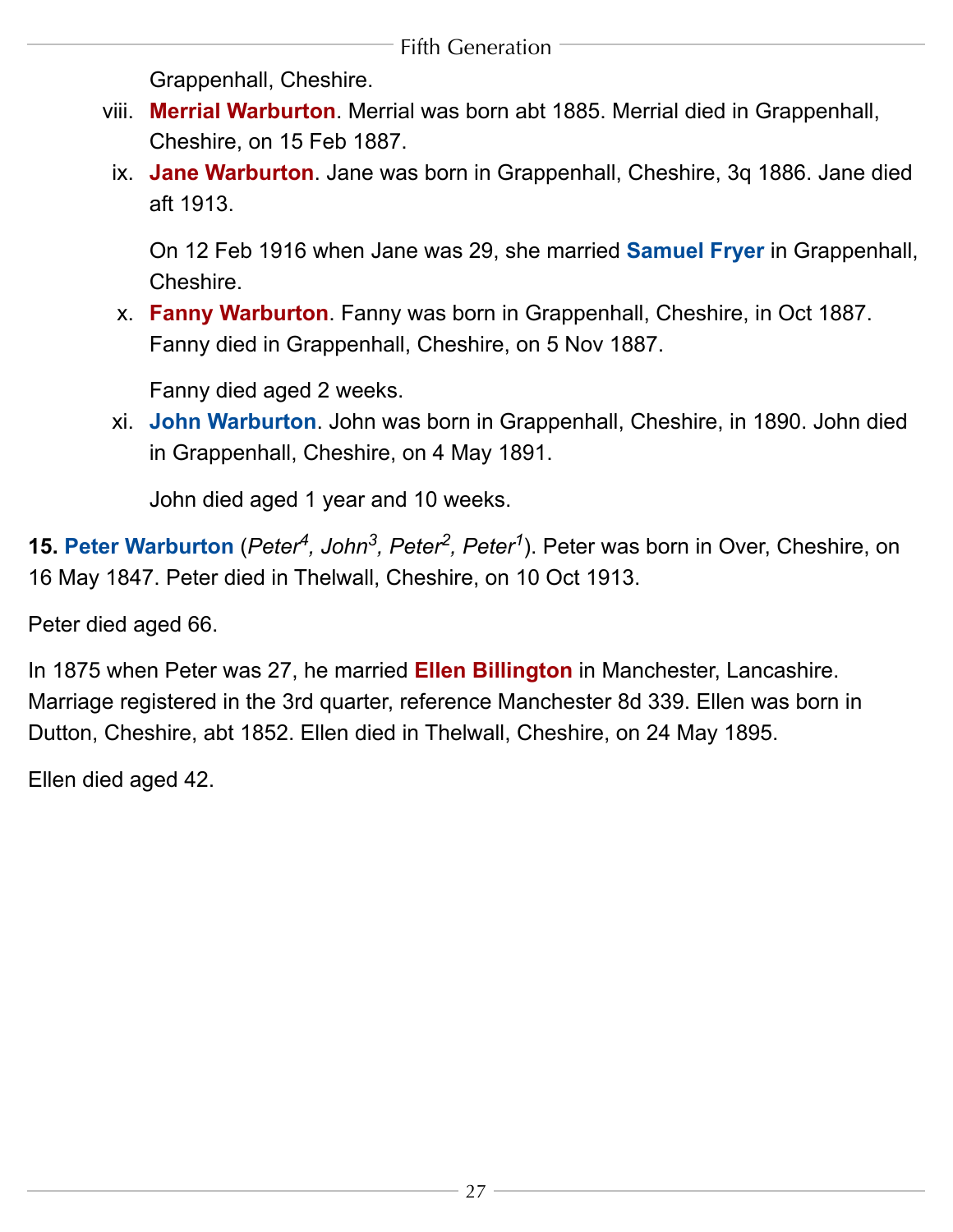<span id="page-28-10"></span><span id="page-28-6"></span><span id="page-28-2"></span>They had the following children:

- i. **Harry Warburton**. Harry was born in Dutton, Cheshire, in 1875. Harry died aft 1913.
- ii. **John Warburton**. John was born in Thelwall, Cheshire, in 1877.
- <span id="page-28-5"></span>iii. **Lilly Warburton**. Lilly was born in Thelwall, Cheshire, in 1878. Lilly died in Thelwall, Cheshire, on 24 Sep 1950.

On 9 Jun 1909 when Lilly was 31, she married **T. B. Blackshaw** in Thelwall, All Saints, Cheshire.

<span id="page-28-15"></span><span id="page-28-7"></span><span id="page-28-1"></span>iv. **Sarah Ellen Warburton**. Sarah Ellen was born in Thelwall, Cheshire, in 1879. Sarah Ellen died in Thelwall, Cheshire, on 24 Sep 1974.

In 1922 when Sarah Ellen was 43, she married **Herbert Blackshaw** in Thelwall, Cheshire.

<span id="page-28-13"></span><span id="page-28-0"></span>v. **Walter Warburton**. Walter was born in Thelwall, Cheshire, in 1883. Walter died in Thelwall, Cheshire, cur 1973.

In 1928 when Walter was 45, he married **Sarah L Barber** in Appleton, Cheshire.

<span id="page-28-8"></span><span id="page-28-4"></span>vi. **Peter Warburton**. Peter was born in Thelwall, Cheshire, in 1884.

Abt 1916 when Peter was 32, he married **Lilly Brookes** in Thelwall, Cheshire.

<span id="page-28-3"></span>vii. **Thomas Victor Warburton**. Thomas Victor was born in Thelwall, Cheshire, in 1886. Thomas Victor died in Thelwall, Cheshire, on 27 Jul 1951.

The executors of Thomas's will were Sarah Ellen Blackshaw and Walter Warburton.

Abt 1927 when Thomas Victor was 41, he married **Annie Jane Challinor** in Rostherne, Cheshire.

<span id="page-28-17"></span><span id="page-28-14"></span><span id="page-28-11"></span>viii. **Joseph Warburton**. Joseph was born in Thelwall, Cheshire, in 1888. Joseph died in Thelwall, Cheshire, on 26 Apr 1935.

Joseph married **Sarah**.

<span id="page-28-12"></span><span id="page-28-9"></span>ix. **Robert Warburton**. Robert was born in Thelwall, Cheshire, in 1890.

In 1924 when Robert was 34, he married **Frieda O Little** in Thelwall, Cheshire.

<span id="page-28-16"></span>x. **Martha A Warburton**. Martha A was born in Thelwall, Cheshire, in 1892.

In 1921 when Martha A was 29, she married **T. G. Ford** in Warrington, Lancashire.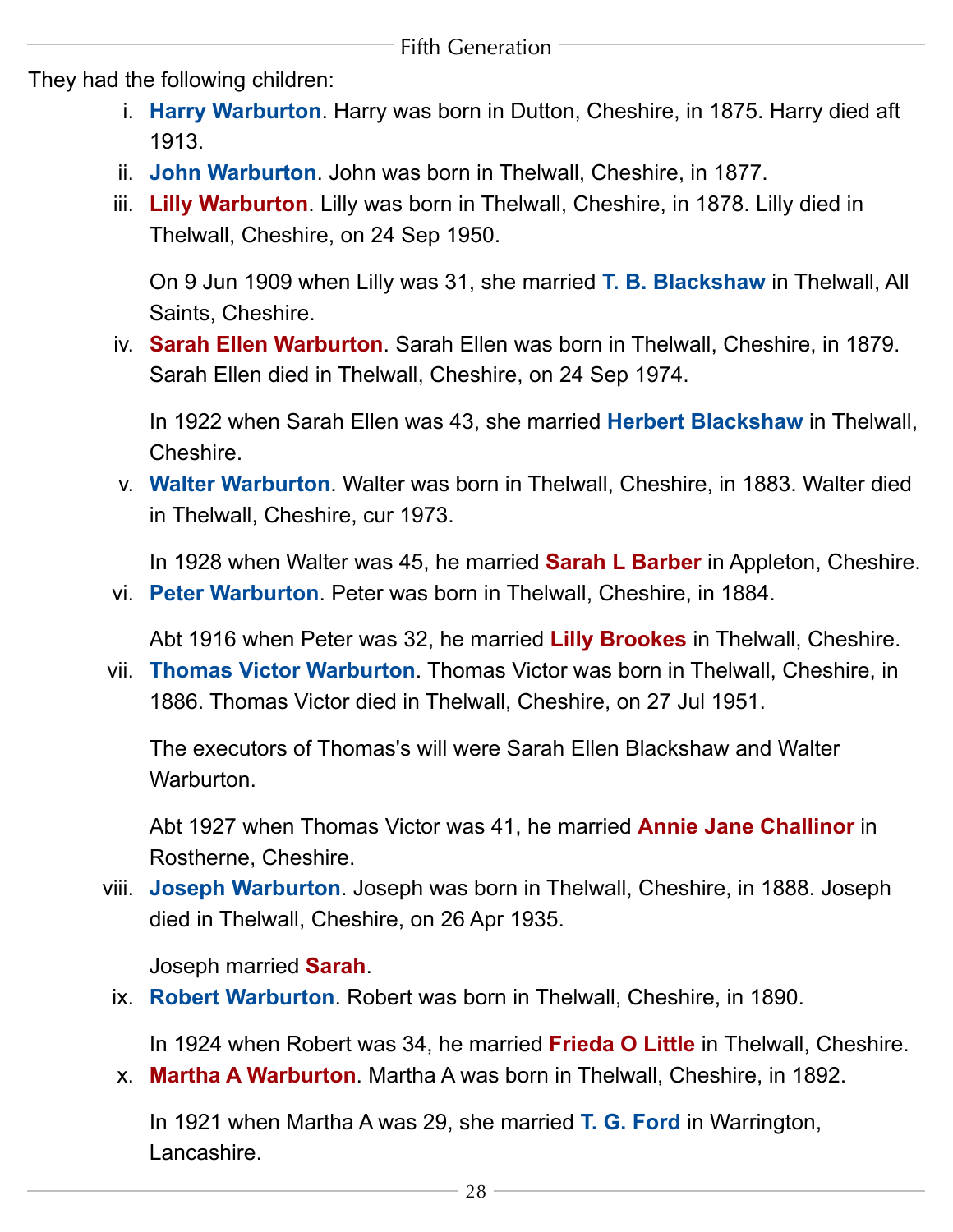<span id="page-29-3"></span><span id="page-29-0"></span>**16. Thomas Warburton** (*[Peter4](#page-15-0), [John](#page-9-0)3, [Peter2](#page-5-1), [Peter1](#page-4-1)*). Thomas was born in Acton, Cheshire, on 10 Oct 1854. Thomas died in Thelwall, Cheshire, on 13 Jun 1930.

On 18 Mar 1886 when Thomas was 31, he married **Harriet Rigby** in Thelwall, All Saints, Cheshire. Harriet was born in Thelwall, Cheshire, on 30 May 1854. Harriet died in Daresbury, Cheshire, on 3 Jul 1917.

<span id="page-29-7"></span><span id="page-29-6"></span><span id="page-29-5"></span>They had the following children:

i. **John Rigby Warburton**. John Rigby was born in Daresbury, Cheshire, in 1887. John Rigby died in Daresbury, Cheshire, in 1954.

In 1918 when John Rigby was 31, he married **Ada A Scott** in Great Sankey, Lancashire.

<span id="page-29-9"></span>ii. **Thomas Warburton**. Thomas was born in Daresbury, Cheshire, in 1888. Thomas died in Daresbury, Cheshire, on 18 Oct 1955.

There seems to be a question as whether his death was 1955 or 1957.

Thomas married **Jessie Cooper**.

- <span id="page-29-4"></span><span id="page-29-2"></span>iii. **Harriet Ellen Warburton**. Harriet Ellen was born in Daresbury, Cheshire, in 1891. Harriet Ellen died in Daresbury, Cheshire, on 13 Jan 1979.
- <span id="page-29-10"></span>iv. **Alfred Henry Warburton**. Alfred Henry was born in Budworth, Cheshire, abt 1893.

On 19 Oct 1926 when Alfred Henry was 33, he married **Phyllis Ford**.

<span id="page-29-8"></span><span id="page-29-1"></span>**17. Walter Warburton** (*[Peter4,](#page-15-0) [John](#page-9-0)3, [Peter2,](#page-5-1) [Peter1](#page-4-1)*). Walter was born in Acton, Cheshire, in 1860. He was christened 186211-23. Walter died aft 1924.

On 6 May 1897 when Walter was 37, he married **Emma Barber** in Runcorn, Cheshire.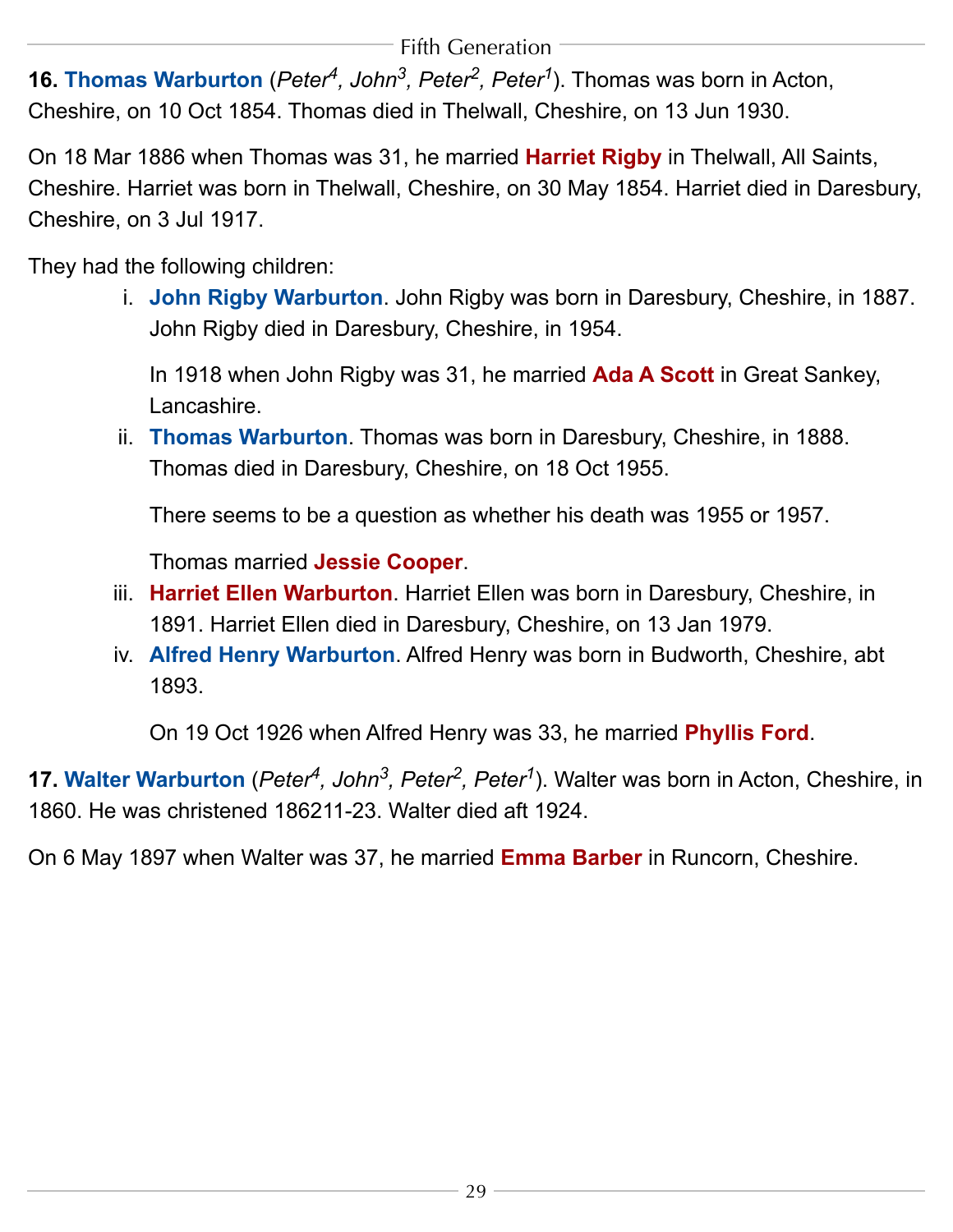<span id="page-30-4"></span><span id="page-30-3"></span>They had the following children:

i. **Hannah Jane Warburton**. Hannah Jane was born in Appleton, Cheshire, in 1898.

Hannah's birth was registerd in 1q 1898 Runcorn 8a 216.

<span id="page-30-2"></span>ii. **Emma Warburton**. Emma was born in Appleton, Cheshire, on 10 Jan 1900.

Emma's birth was registerd in 1q 1900 Runcorn 8a 199.

<span id="page-30-1"></span>iii. **Dorothy Warburton**. Dorothy was born in Appleton, Cheshire, in 1902. She was christened on 24 Apr 1902.

Dorothy's birth was registerd in 2q 18902 Runcorn 8a 206.

<span id="page-30-5"></span>iv. **Beatrice Eliza Warburton**. Beatrice Eliza was born in Appleton, Cheshire, in 1905. She was christened in Appleton, Cheshire, on 5 Apr 1905.

Beatrice's birth was registerd in 2q 1905 Runcorn 8a 201.

v. **Sarah Ann Warburton**. Sarah Ann was born in Appleton, Cheshire, in 1907.

Sarah's birth was registerd in 4q 1907 Runcorn 8a 202.

<span id="page-30-0"></span>**18. William Henry Warburton** (*[Peter4,](#page-15-0) [John](#page-9-0)3, [Peter2,](#page-5-1) [Peter1](#page-4-1)*). William Henry was born in Weaverham, Cheshire, in 1862. William Henry died in Kingsley, Cheshire, on 23 Sep 1917. ■ Census for Kingsley, Cheshire, in 1881. William is staying with his Aunt Eleanor Rigby at Depmore Farm, Depmore Lane.

<span id="page-30-6"></span>William and Martha farmed first at Depmore, Kingsley, and after 1903 at Dairy Farm, Newton, Preston Brook.

On 20 Feb 1895 when William Henry was 33, he married **Martha Ann Ravenscroft** in Kingsley, Cheshire. Wm. Henry Warburton, 31, Bachelor; Farmer of Kingsley, father Peter Warburton, Farmer. Martha Ann Ravenscroft, 24, spinster of Kingsley, father Stephen Ravenscroft, Farmer. Witnesses, Stephen Ravenscroft, and Mary Ravenscroft. By banns. Martha Ann was born in Kingsley, Cheshire, in 1871. Martha Ann died in Kingsley, Cheshire, on 29 Mar 1947.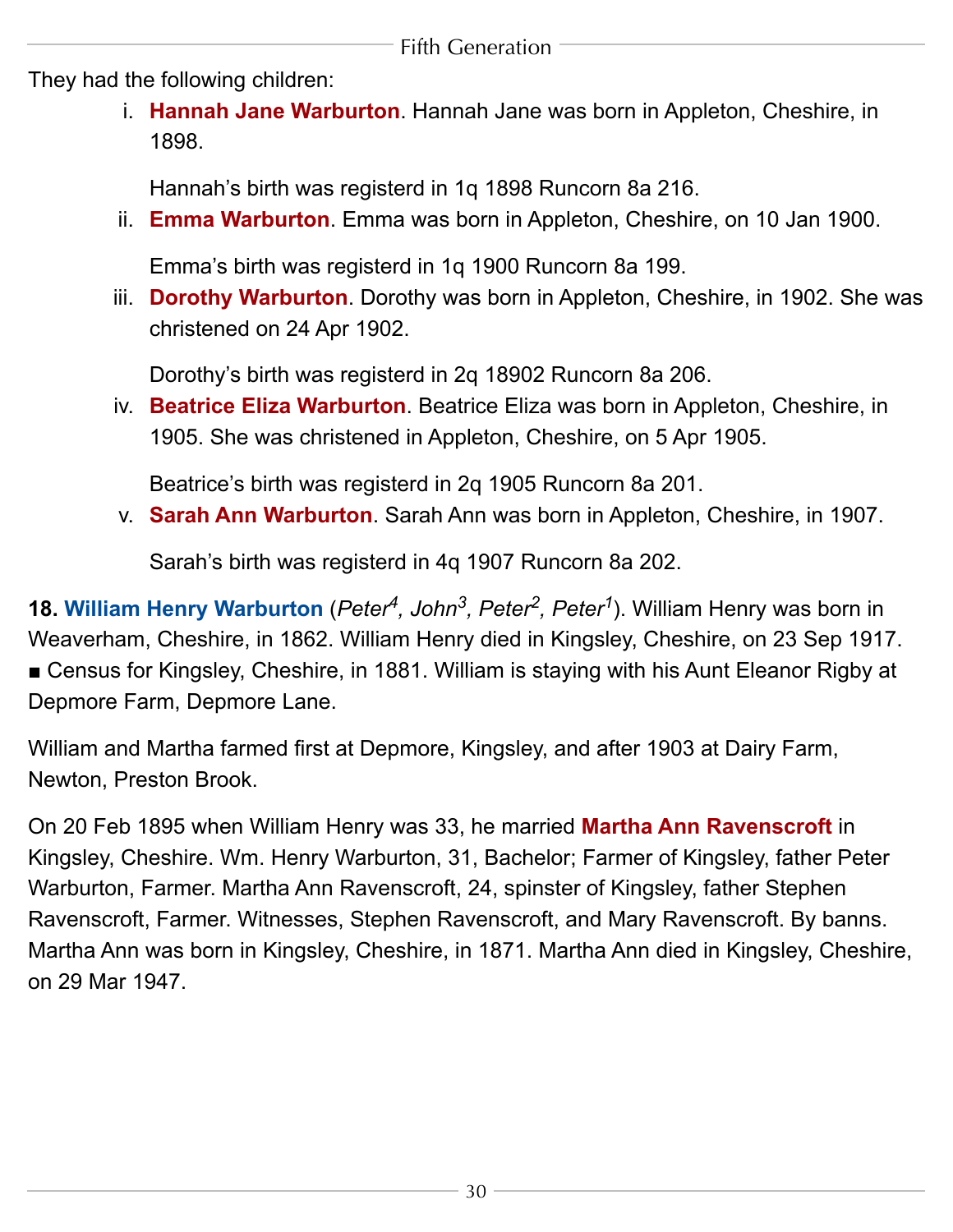<span id="page-31-12"></span><span id="page-31-9"></span><span id="page-31-4"></span>They had the following children:

i. **Thomas Warburton**. Thomas was born in Kingsley, Cheshire, abt 1895. Thomas died abt 1965.

On 7 Dec 1927 when Thomas was 32, he married **Emily Fletcher** in Kingsley, Cheshire.

<span id="page-31-8"></span>ii. **Adelaide (Adeline) Warburton**. Adelaide (Adeline) was born in Kingsley, Cheshire, in 1898. She was christened in Kingsley, Cheshire, on 8 May 1898.

On 3 Apr 1929 when Adelaide (Adeline) was 31, she married **Edward Lewis Snelson** in Kingsley, Cheshire.

<span id="page-31-11"></span><span id="page-31-7"></span>iii. **Maud Warburton**. Maud was born in Kingsley, Cheshire, in 1900. Maud died in Kingsley, Cheshire, aft 1968.

On 4 Jun 1924 when Maud was 24, she married **John Harvey** in Kingsley, Cheshire.

<span id="page-31-14"></span><span id="page-31-13"></span><span id="page-31-10"></span>iv. **Alfred Warburton**. Alfred was born in Preston Brook, Cheshire, in 1903. Alfred died aft 1947.

Alfred married **Doris Ward**. This marriage is uncertain.

<span id="page-31-5"></span><span id="page-31-3"></span>v. **Lily Warburton**. Lily was born in Preston Brook, Cheshire, in 1905. Lily died aft 1947.

On 26 Jan 1927 when Lily was 22, she married **T Fowles** in Kingsley, Cheshire.

<span id="page-31-6"></span>vi. **Hilda Warburton**. Hilda was born in Preston Brook, Cheshire, on 4 Aug 1908. Hilda died in Chester, Cheshire, 4q 1980.

On 4 Nov 1935 when Hilda was 27, she married **W Fowles** in Kingsley, Cheshire.

<span id="page-31-2"></span><span id="page-31-1"></span>vii. **William Henry Warburton**. William Henry was born in Preston Brook, Cheshire, in 1911. William Henry died aft 1947.

In 1942 when William Henry was 31, he married **Ruth Greenway** in Alvanley, Cheshire.

<span id="page-31-0"></span>**19. George Warburton** (*[Peter4](#page-17-0), [John](#page-11-0)3, [James2](#page-5-2), [Peter1](#page-4-1)*). George was born in Lymm, Cheshire, abt 1834. ■ Census for Gorton, Lancashire, in 1861. George (26) is a labourer lodging with the Finney family. ■ Census for Salford, Lancashire, in 1871. George (36) is manager of the Refreshment Room at the Peel Park Royal Museum and Library, and living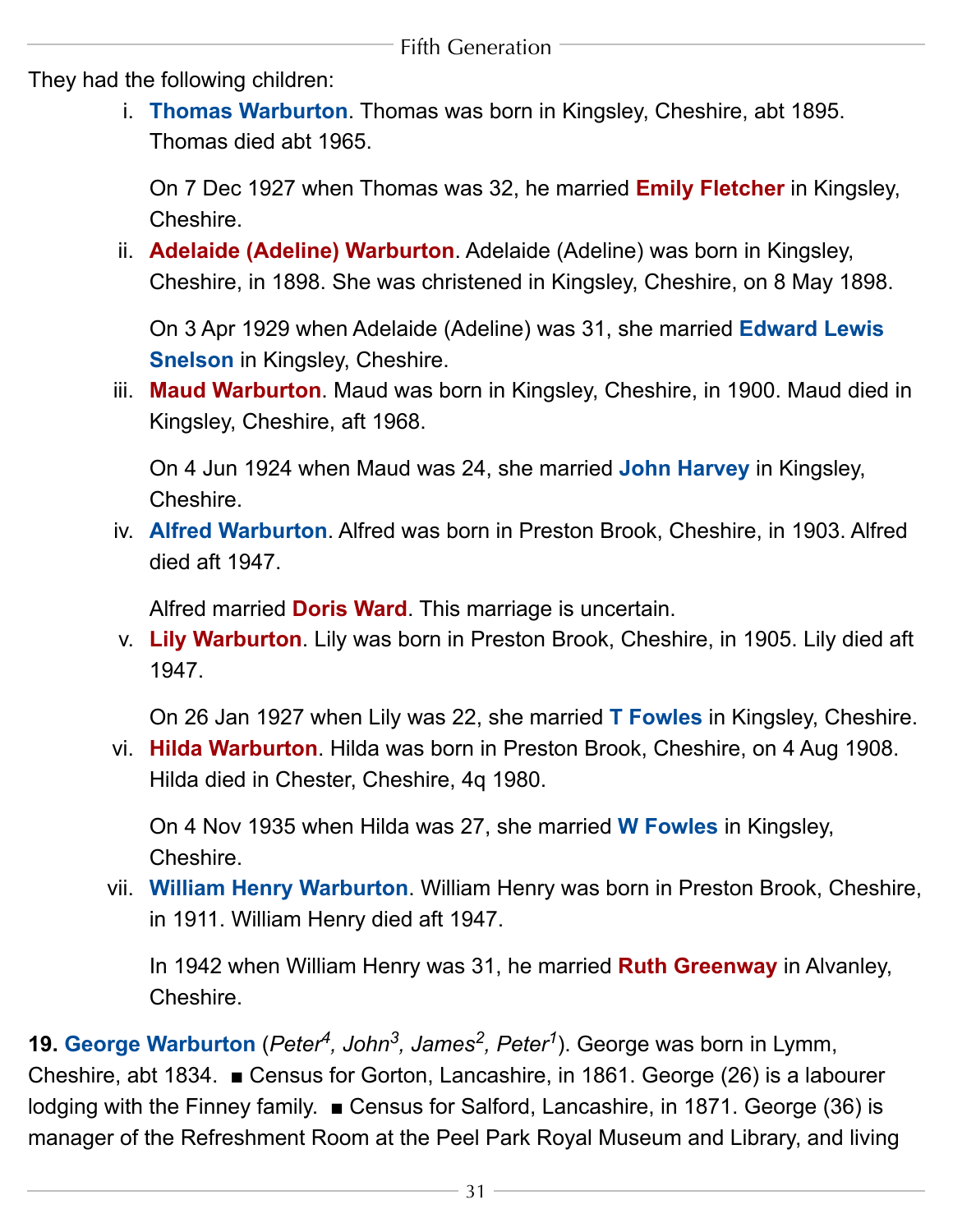there with Louisa (36), John (5), Annie (12 months), and Nelly (1 month). ■ Census for Salford, Lancashire, in 1881. George (56) is manager of the Refreshment Room at the Peel Park Royal Museum and Library, and living there with Louisa (56), John (15) a clerk, Annie (11), Nelly (10), William (8), Mary (4), and a servant. ■ Census for Salford, Lancashire, in 1891. George (56) is manager of the Refreshment Room at the Peel Park Royal Museum and Library, and living there with Louisa (56), Annie (21) a dressmaker, Nelly (20), William (18) a cc clerk, and Mary (14). ■ Census for Salford, Lancashire, in 1901. George (66), Louisa (66), Annie (31), and William (28) a warehouse clerk, are living at 2 East Ordsall Lane, the home of son-in-law Frederick C Allen (30) a chapel caretaker. Frederick's wife Mary is staying with her brother John in Wetherby, Yorkshire. George died in Salford, Lancashire, in 1906.

<span id="page-32-0"></span>George's death was registered in 4q 1906 Salford 8d 27, aged 72.

On 6 Mar 1864 when George was 30, he married **Louisa Rushton** in Manchester Cathedral, Lancashire. George (29) is a labourer from Peel Road Salford, father Peter, a farmer. Louisa (29) is from Market Street, father Thomas, a labourer. The marriage was registered in 1q 1864 Manchester 8d 317. Louisa was born in Alton, Staffordshire, in 1835. Louisa died in Salford, Lancashire, in 1903.

Louisa's death was registered in 4q 1903 Salford 8d 111 aged 68.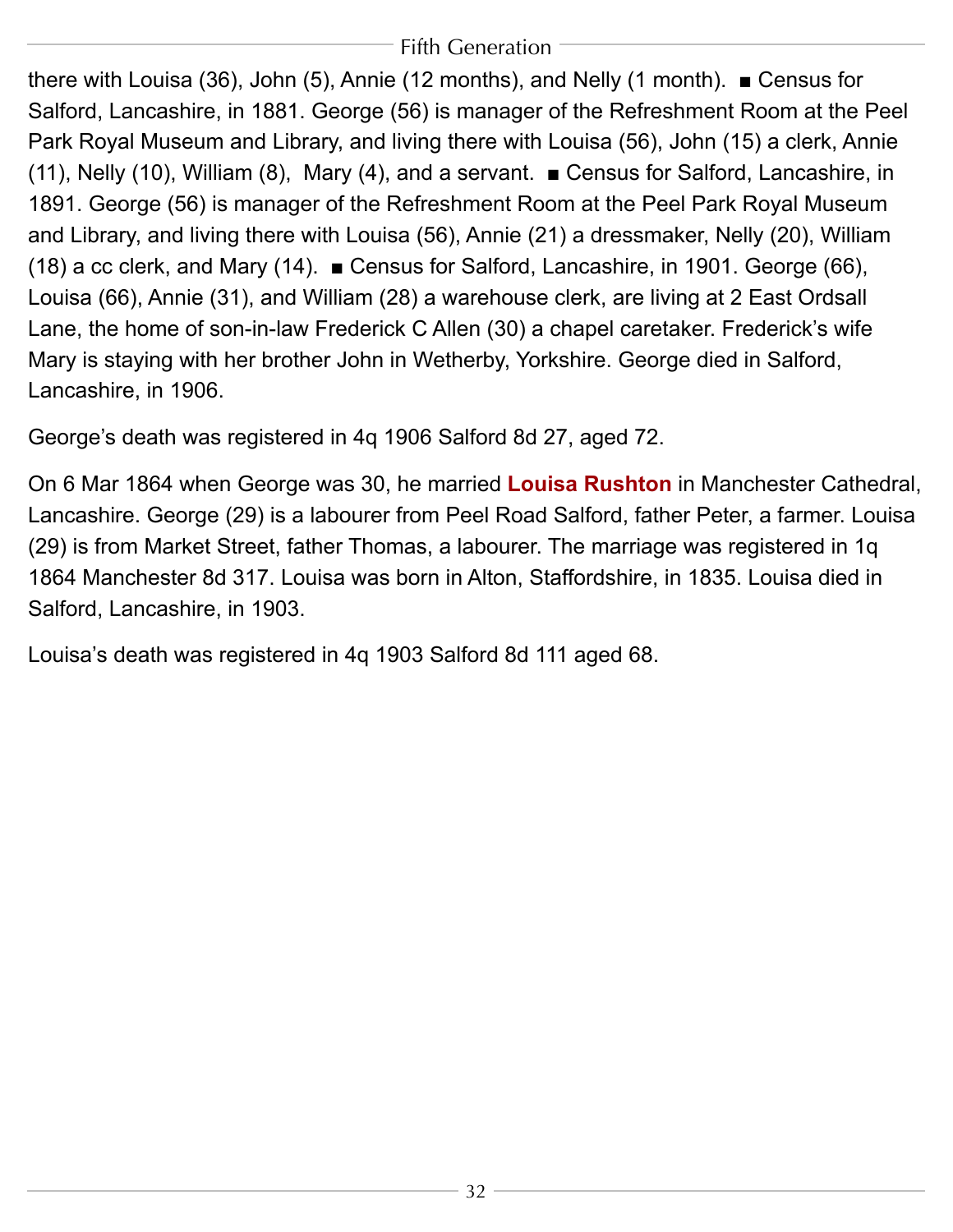<span id="page-33-4"></span>They had the following children:

- <span id="page-33-1"></span>**25** i. **[John Warburton](#page-41-2)** (1865-1917)
	- ii. **Elizabeth Warburton**. Elizabeth was born in Salford, Lancashire, in 1867. Elizabeth died in Salford, Lancashire, in 1868.

Elizabeth's birth was registered in 4q 1867 Salford 8d 54, mother's maiden name Rushton. Her death was registered in 1q 1868 Salford 8d 47, aged 0.

iii. **Annie Warburton**. Annie was born in Salford, Lancashire, in 1869. ■ Census for Flixton, Lancashire, in 1911. Annie (41) is a housekeeper living with her sister Mary Allen, her husband and three children.

Annie's birth was registered in 2q 1869 Salford 8d 71, mother's maiden name Rushton. Her death was registered in 3q 1943 Barton 8c 498, aged 74.

<span id="page-33-0"></span>Annie and her husband Charles Clargo Clarke of 118 High Road, Urmston were mentioned in her Uncle Peter's will.

In 1920 when Annie was 51, she married **Charles Clargo Clarke** in Davyhulme, St Mary, Lancashire. The marriage was registered in 4q 1920 Barton upon Irwell 8c 1139. Charles Clargo was born in Islington, London, abt 1856. Charles Clargo died in Urmston, Lancashire, on 9 Jul 1928.

Charles's death was registered in 3q 1928 Barton upon Irwell 8c 508, aged 72. Probate for Charles Clargo Clarke of 118 Higher Road, Urmston was granted to Annie Clarke, widow. His effects were £178 0s 10d.

<span id="page-33-3"></span>iv. **Nelly Warburton**. Nelly was born in Salford, Lancashire, in 1871.

Nelly's birth was registered in 2q 1871 Salford 8d 50, mother's maiden name Burgess (this is presumably a mistake as it is the maiden name of her deceased mother-in-law). Her death was registered in 4q 1936 Salford 8d 480, aged 65.

<span id="page-33-2"></span>Nelly Lanigan of Pine St, Pendleton was mentioned in her Uncle Peter's will.

In 1900 when Nelly was 29, she married **John Lanigan** in Salford Register Office or Registrar Attended, Lancashire. The marriage was registered in 3q 1900 Salford 8d 266. Four children ere registered at Salford with mother's maiden name Warburton. John was born in Salford, Lancashire, abt 1869.

John was a sanitary inspector for the Borough Council in the 1911 census. He and Nelly had been married 11 years and had 3 children, 2 sons still living. A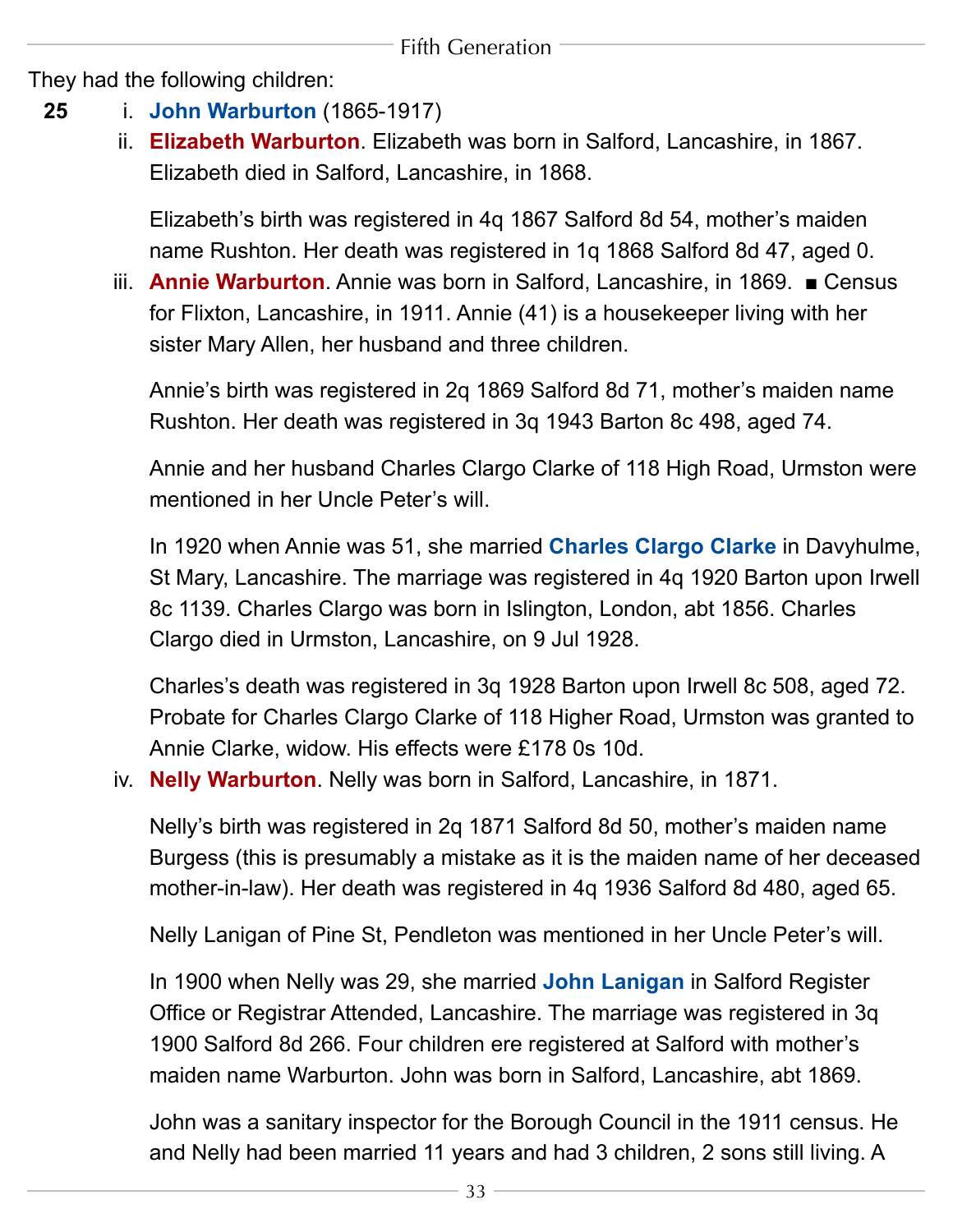daughter was registered subsequently.

<span id="page-34-2"></span>v. **William Warburton**. William was born in Salford, Lancashire, in 1873. ■ Census for Pendleton, Lancashire, in 1911. William (38) is a single reader at a publishers lodging with his sister Nelly Lanigan (40) and her family at 9 Pine Street (5 rooms). William died in Salford, Lancashire, on 9 Feb 1935.

William's birth was registered in 1q 1873 Salford 8d 63, mother's maiden name Rushton. His death was registered in 1q 1935 Salford 8d 373, aged 62.

William of Pine Street was mentioned in his Uncle Peter's will.

Administration for William of 9 Pine Street, Pendleton, who died at 91 Eccles Old Road, Salford was granted to Annie Clarke, widow (his sister). His effects were £8.

<span id="page-34-3"></span>vi. **Mary Warburton**. Mary was born in Salford, Lancashire, in 1877. Mary died in 1931.

<span id="page-34-1"></span>Mary's birth was registered in 2q 1876 Salford 8d 89, mother's maiden name Rushton. Her death was registered in 4q 1931 Barton upon Irwell 8c 672, aged 55.

In 1898 when Mary was 21, she married **Frederick Charles Allin** in Salford Register Office or Registrar Attended, Lancashire. The marriage was registered in 2q 1898 Salford 8d 237. Frederick Charles was born in Hulme, Manchester, Lancashire, abt 1871. Frederick Charles died in 1939.

Frederick is sometimes called Frederick Allen, but is Frederick Allin on his marriage and death registrations, and Mary is recorded as Allin on the 1901 census, and her death registration.

Frederick's death was registered in 3q 1939 Barton 8c 682, aged 68.

<span id="page-34-0"></span>**20. William Warburton** (*[Peter4](#page-17-0), [John](#page-11-0)3, [James2](#page-5-2), [Peter1](#page-4-1)*). William was born in Lymm, Cheshire, in 1836. ■ Census for Cheetham, Manchester, Lancashire, in 1851. William (15) is a gardener living in Hollin Lane, the home of his auntie Elizabeth and her husband John Parkes, also a gardener. ■ Census for Cheetham, Manchester, Lancashire, in 1861. William (25) is a gardener living at Bromfield Cottage, the home of his uncle James, auntie Grace, and cousin James. ■ Census for Sharples, Lancashire, in 1871. William (36) is a gardener living at North Lodge with Ellen (42), and Ann (3). ■ Census for Little Mitton, Lancashire, in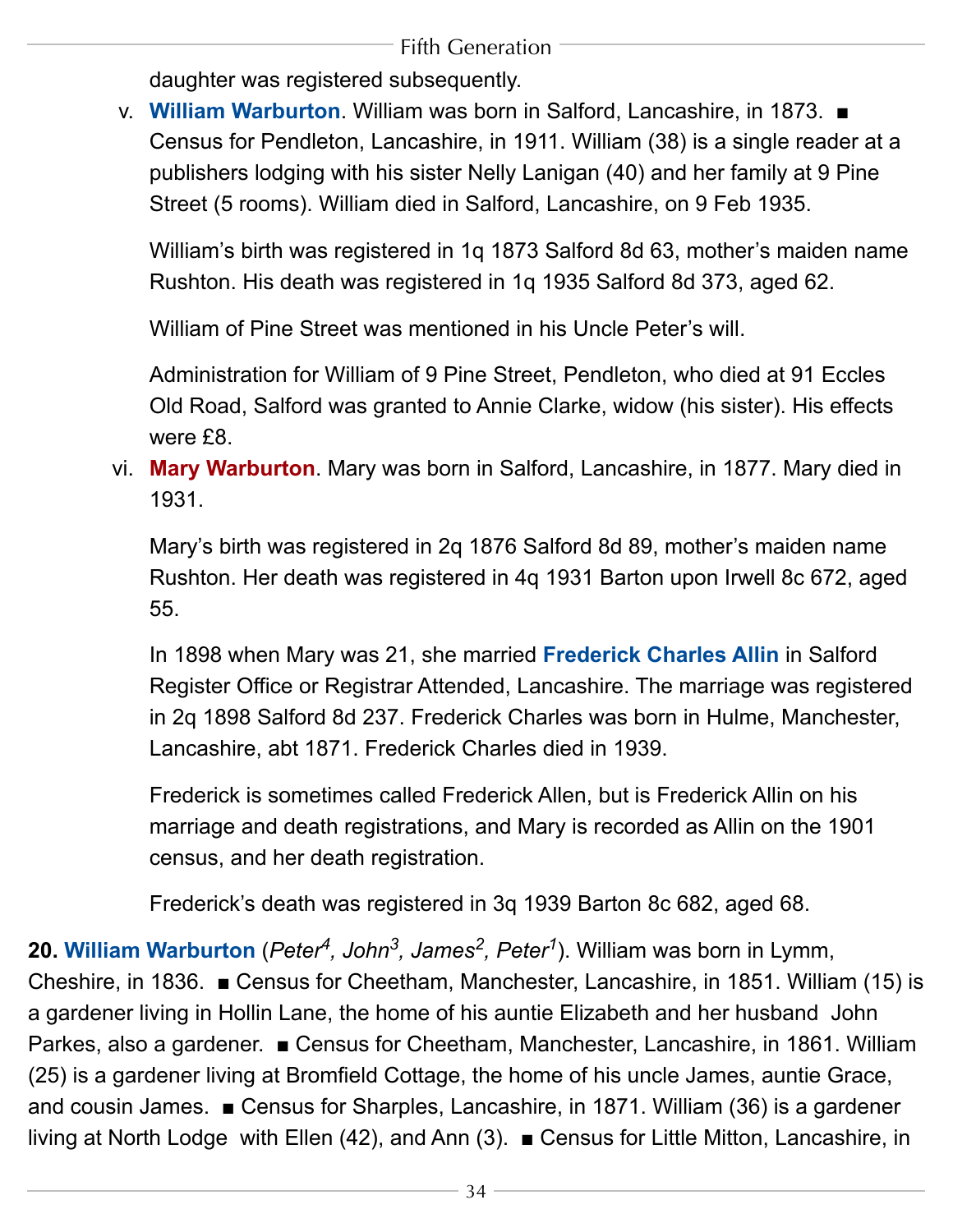1881. William (45) is a gardener living at Mitton Hall Gates with Ellen (52), and Ann (13). ■ Census for Stoke on Trent, Staffordshire, in 1891. William (55) is a market gardener and green grocer living at 4 Commercial Buildings with Ellen (62) a green grocer, and Anne (23) a florist. ■ Census for Stoke on Trent, Staffordshire, in 1901. William (65) is a gardener living in Long Road with Ellen (72), and Annie (32). a florist. William died in Stoke on Trent, Staffordshire, in 1903.

William's death was registered in 1q 1903 Stoke on Trent 6b 141, aged 67.

<span id="page-35-2"></span>He is the main trustee in his fathers will in 1892.

On 4 Sep 1866 when William was 30, he married **Ellen Seddon** in Belmont, St Peter's, Lancashire. William (31) was a gardener from Belmont, father Peter, a farmer. Ellen (37) was from Belmont, father George, a farmer. The marriage was registered in 3q 1866 Bolton 8c 260. Ellen's name is wrongly transcribed as Tellon on FreeBMD. Ellen was born in Rumworth, Lancashire, in 1829. ■ Census for Stoke on Trent, Staffordshire, in 1911. Ellen (83) is a widow living at 174 London Road (4 rooms) with Annie (43) a shopkeeper (greengrocer). Ellen died in 1911.

<span id="page-35-1"></span>Ellen's death was registered in 3q 1911 Bolton 8c 547, aged 82.

They had one child:

i. **Annie Warburton**. Annie was born in Belmont, Lancashire, in 1866.

Annie's birth was registered in 3q 1866 Bolton 8c 210, mother's maiden name Seddon.

Annie of 199 London Road, Stoke Upon Trent was mentioned in her Uncle Peter's 1924 will. She is possibly the Annie who married to John T Ward in 4q 1927 Stoke on Trent 6b 400. No satisfactory death registration has been found.

<span id="page-35-0"></span>**21. John Warburton** (*[Peter4,](#page-17-0) [John](#page-11-0)3, [James2,](#page-5-2) [Peter1](#page-4-1)*). John was born in Lymm, Cheshire, in Sep 1837. He was christened in Lymm, Primitive Methodist Connexion, Cheshire, on 5 Nov 1837. ■ Census for Cheetham, Manchester, Lancashire, in 1861. John (23) is a joiner living at 10 Chestnut Street with Elizabeth (25), Jane A (8 months), and John Smith (10 months) a foster child. John died in Manchester, Lancashire, in 1866.

John's birth was registered in 4q 1837 Altrincham 19 13, mother's maiden name Burgess. His father was a labourer on his baptism record, and his mother was 'formerly Burgess". As his wife had remarried in 1870 he is probably the John whose death was registered in 1q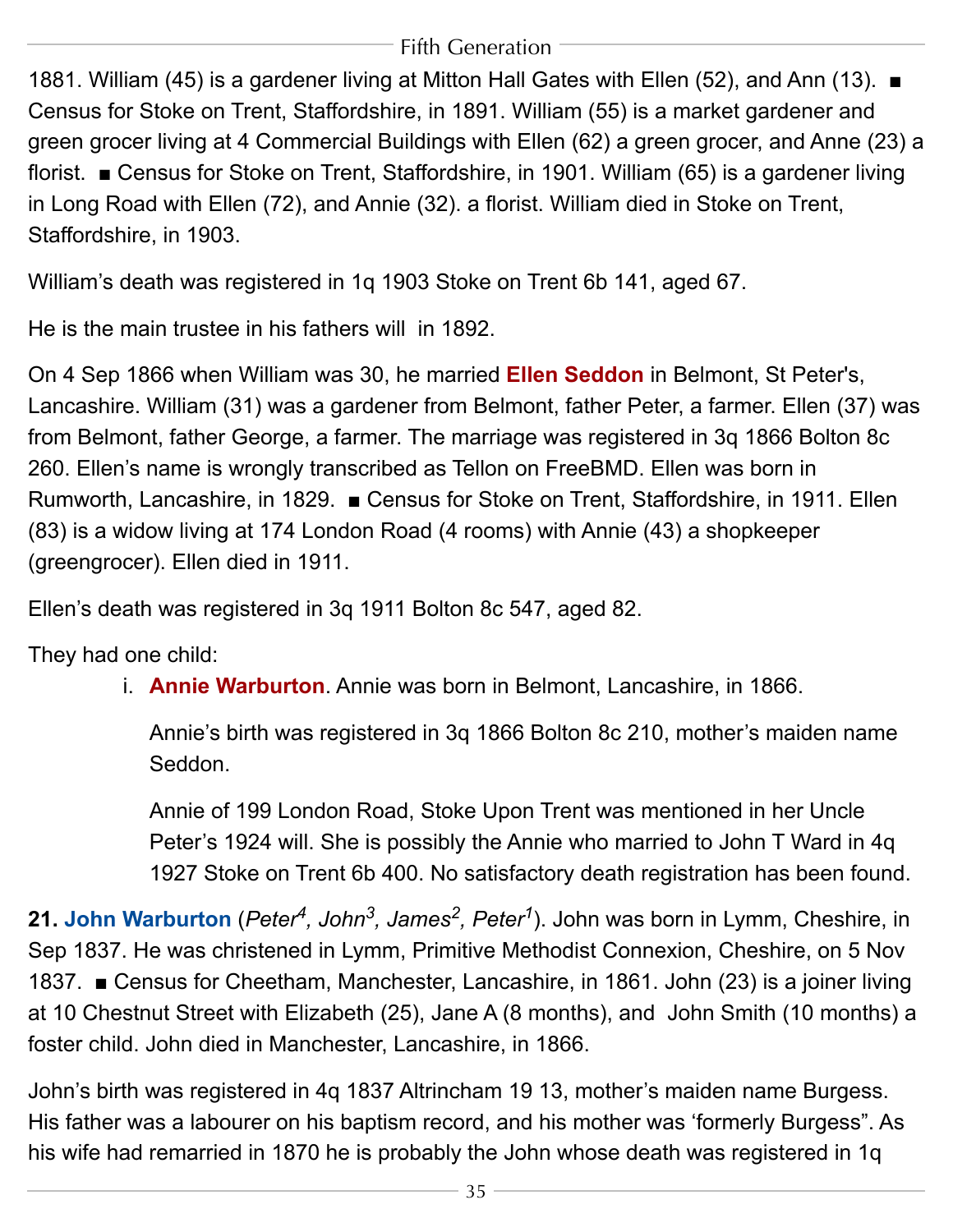<span id="page-36-2"></span>1866 Chorlton 8c 418, aged 50.

On 18 Sep 1859 when John was 22, he married **Elizabeth Pierce** in Manchester Cathedral, Lancashire. John (22) was a joiner from 7 Reather Street, father Peter, a shopkeeper. Elizabeth (25) was from 7 Reather Street, father Edward, a joiner. The marriage was registered in 3q 1859 Manchester 8d 326. Elizabeth was born in Denbigh, Wales, abt 1835. ■ Census for Chorlton, Manchester, Lancashire, in 1871. Elizabeth (32) is living at 2 Kingsdown Street with her second husband Thomas Bradley, adopted son John Smith (10), Mary (9), William (7), Margaret Bradley (4 weeks), and her husband's cousin. ■ Census for Chorlton, Manchester, Lancashire, in 1881. Elizabeth (42) is living at 2 Kingsdown Street with her second husband Thomas Bradley (35) a professor of music, adopted son John Smith (20) a printer, William (17) a warehouseman, Margaret Bradley (10), and lodger. ■ Census for Chorlton, Manchester, Lancashire, in 1891. Elizabeth (51) is living at 2 Dulcie Grove with her second husband Thomas Bradley a music teacher, William (28) a warehouseman, and Margaret Bradley (20).

Elizabeth remarried to Thomas Beaumont Bradley in 2q 1870 at Manchester, St John. The marriage was registered at Manchester (8d 516).

<span id="page-36-1"></span>They had the following children:

i. **Jane Ann Warburton**. Jane Ann was born in Manchester, Lancashire, in 1860.

Jane's birth was registered in 3q 1860 Manchester 8d 327, mother's maiden name Pierce.

Jane is living with her grandfather Peter at Lymm in the 1871 census, with aunt and uncle John and Jane Jackson at High Leigh in 1891, and with her aunt Jane Jackson at 12 York Road, Altrincham in 1901.

<span id="page-36-0"></span>No record has been found for Jane following the death of her husband.

On 6 Nov 1901 when Jane Ann was 41, she married **John James Parker** in Altrincham, St John, Cheshire. John (67) was a widowed game dealer of 6 Stamford Street, Altrincham, father Edward Parker, tanner (deceased). Jane (41) was a spinster from Moneyash Terrace, Altrincham, father John, a builder. The marriage was registered in 4q 1901 Bucklow 8a 256. John James was born abt 1834. John James died in Altrincham, Cheshire, in 1904.

John's death was registered in 3q 1904 Bucklow 8a 124, aged 70.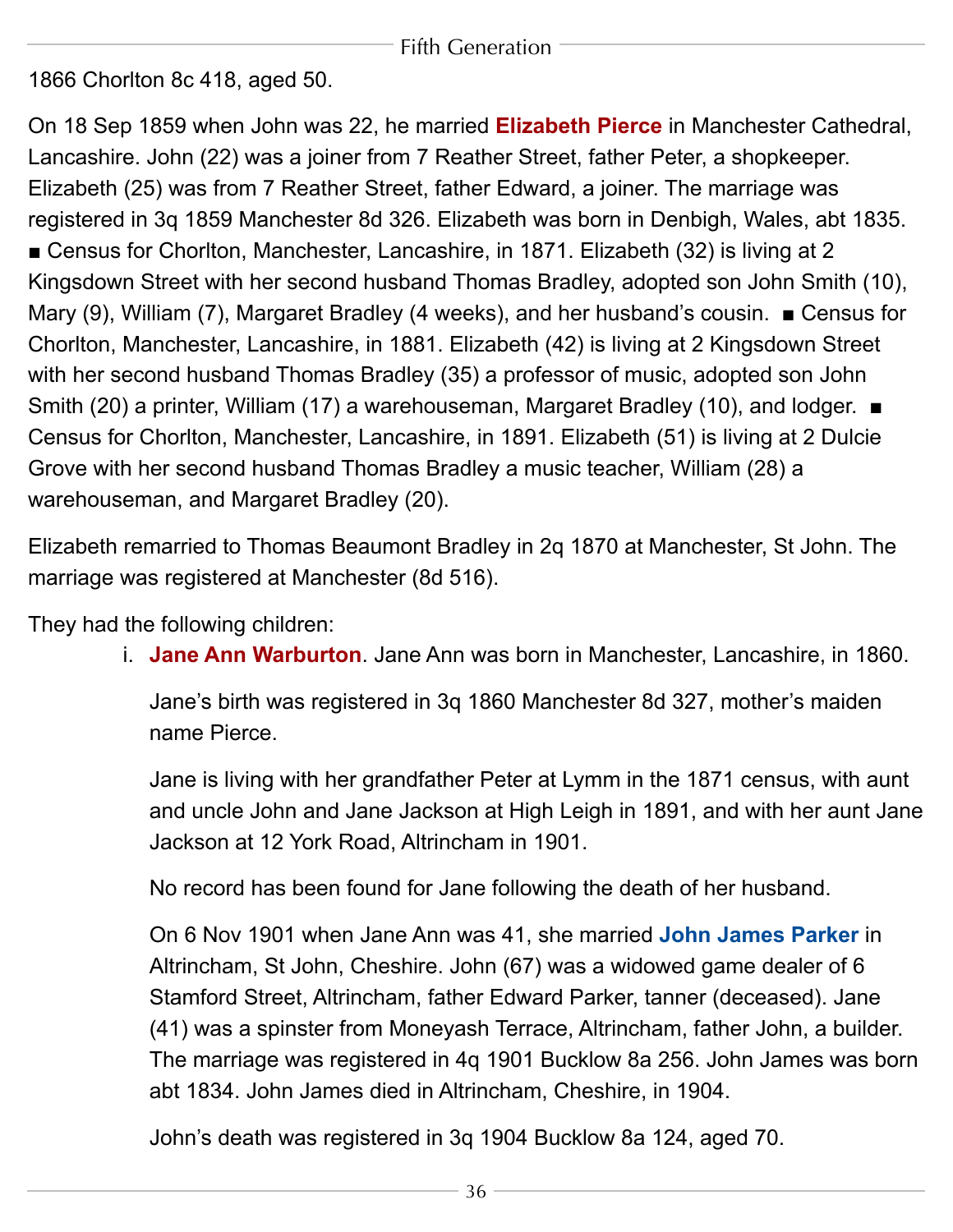<span id="page-37-2"></span>ii. **Mary Warburton**. Mary was born in Manchester, Lancashire, in 1862. Mary died in Chorlton, Manchester, Lancashire, in 1879.

Mary's birth was registered in 2q 1862 Manchester 8d 270, mother's maiden name Pierce. She is absent from the 1881 census so she is probably the Mary whose death was registered in 4a 1879 Chorlton 8c 524, aged 17.

<span id="page-37-3"></span>iii. **William Warburton**. William was born in Manchester, Lancashire, in 1864. William died in 1894.

William's birth was registered in 1q 1864 Manchester 8d 315, mother's maiden name Pierce. He is probably the William Pierce Warburton whose death was registered 1q 1894 Chorlton 8c 521, aged 30.

<span id="page-37-0"></span>**22. William Warburton** (*[James4,](#page-21-0) [John](#page-11-0)3, [James2,](#page-5-2) [Peter1](#page-4-1)*). William was born in Manchester, Lancashire, in 1845. ■ Census for Faddiley, Cheshire, in 1861. William (15) is an apprentice living in Faddiley Village with the family of Samuel Williamson (30) a blacksmith. ■ Census for Shavington cum Gresty, Cheshire, in 1871. William (25) is a blacksmith living in Osbourne Grove with Margaret (24). ■ Census for Shrewsbury, Shropshire, in 1881. William (36) is an engine smith living at 26 Crowmere Road with Margaret (34), Herbert (10), Willie (3), and Caroline (0). ■ Census for Shrewsbury, Shropshire, in 1891. William (46) is a blacksmith living at 15 Rea Street with Margaret (44), William (13) a gardener's apprentice, Caroline (10), Grace E (7), and a boarder. ■ Census for Shrewsbury, Shropshire, in 1901. William (56) is a blacksmith living at 6 Springfield Terrace, Crowmere Road with Margaret (54),. ■ Census for Coppenhall, Cheshire, in 1911. William (66) is an unemployed blacksmith living with daughter Caroline (30), her husband Samuel Bennett (31) a bricklayer, and daughter Ivy Margaret (4) at 57 Middlewich Street, Crewe (5 rooms). William had been married for 40 years and had 5 children, 3 living. William died in 1930.

<span id="page-37-1"></span>William's birth was registered in 1q 1845 Chorlton 20 202, mother's maiden name Kay. His death was registered in 1q 1930 Nantwich 8a 455, aged 85.

On 22 Nov 1869 when William was 24, he married **Margaret Bennett** in Goldenhill, Staffordshire. William (24) was a blacksmith living in QueenStreet, father James, a gardener. Margaret was living in Queen Street, father Thomas, a labourer. The marriage was registered in 4q 1869 Wolstanton 6b 179. Margaret was born in Brindley, Cheshire, abt 1847. ■ Census for Coppenhall, Cheshire, in 1911. Margaret (64) is living with her daughter Grace (27), and her husband Harry Evans (27) a general labourer in a locomotive works, at 52 Vincent Street, Crewe (5 rooms). Harry and Grace had been married 3 years and had no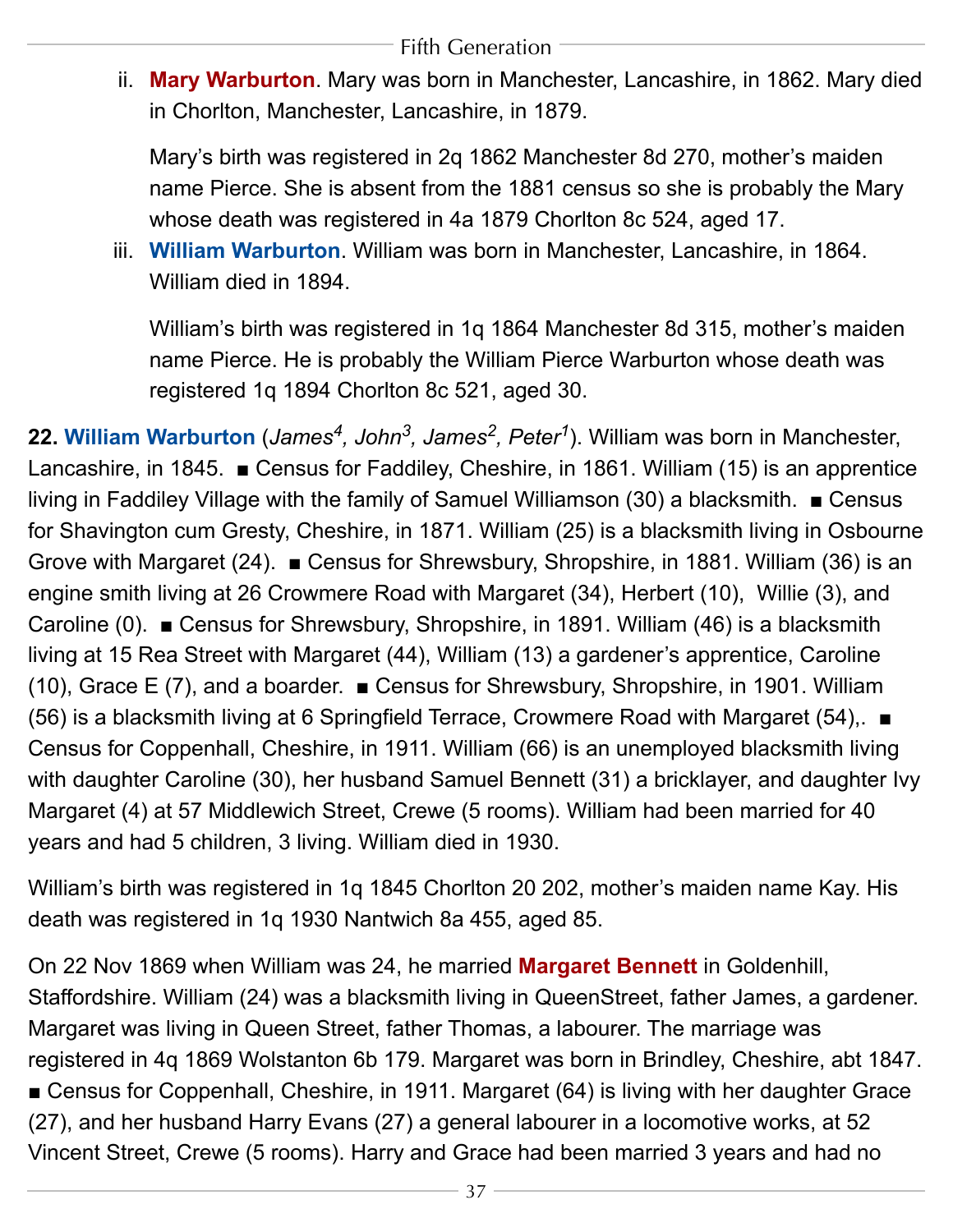children. Margaret had been married 40 years and had 5 children, 3 still living. Margaret died in 1926.

Margaret's place of birth is variously described as Brindley, Acton and Nantwich. Her death was registered in 4q 1926 Nantwich 8a 378, aged 79.

<span id="page-38-6"></span><span id="page-38-1"></span>They had the following children:

i. **Herbert Warburton**. Herbert was born in Birmingham, Warwickshire, in 1870. Herbert died in Shrewsbury, Shropshire, in 1888.

Herbert's birth was registered in 1q 1872 Birmingham 6d 238, mother's maiden name Bennett. His death was registered in 1q 1888, Atcham 6a 531, aged 16.

<span id="page-38-0"></span>ii. **Grace Kay Warburton**. Grace Kay was born in 1874.

Grace's birth was registered in 1q 1874 Nantwich 8a 370. Her death was registered (as Grace Key) 1q 1874 Nantwich 8a 257, aged 0.

iii. **William Warburton**. William was born in Smethwick, Staffordshire, abt 1877. ■ Census for Ardwick, Lancashire, in 1901. William (24) is a blacksmith's striker (iron trade) living at 124 Victoria Street with Louisa (25), and widowed mother-inlaw Elizabeth Norton (59) a shirt machinist.

William's birth registration has not been found. He was still alive in 1911 as one of 3 living children declared by each of his parents, but neither he nor Louisa have been found in the 1911 census, American Federal censuses, or death registrations.

<span id="page-38-3"></span>On 24 Dec 1900 when William was 23, he married **Louisa Norton** in Longsight, St Clement, Lancashire. Willie (24) was a striker from 133 Victoria Street, father William, a blacksmith. Louisa (25) was from 124 Victoria Street, father Stephen, a carter. Louisa was born in Manchester, Lancashire, abt 1875.

<span id="page-38-4"></span><span id="page-38-2"></span>iv. **Caroline Warburton**. Caroline was born in Shrewsbury, Shropshire, in 1880.

Caroline's birth was registered in 4q 1880 Atcham 6a 631, mother's maiden name Bennett.

In 1904 when Caroline was 24, she married **Samuel Bennett** in Shrewsbury, Shropshire. The marriage was registered in 4q 1904 Atcham 6a 1407. Samuel was born in Crewe, Cheshire, abt 1879.

<span id="page-38-5"></span>v. **Grace Elizabeth Warburton**. Grace Elizabeth was born in Shrewsbury,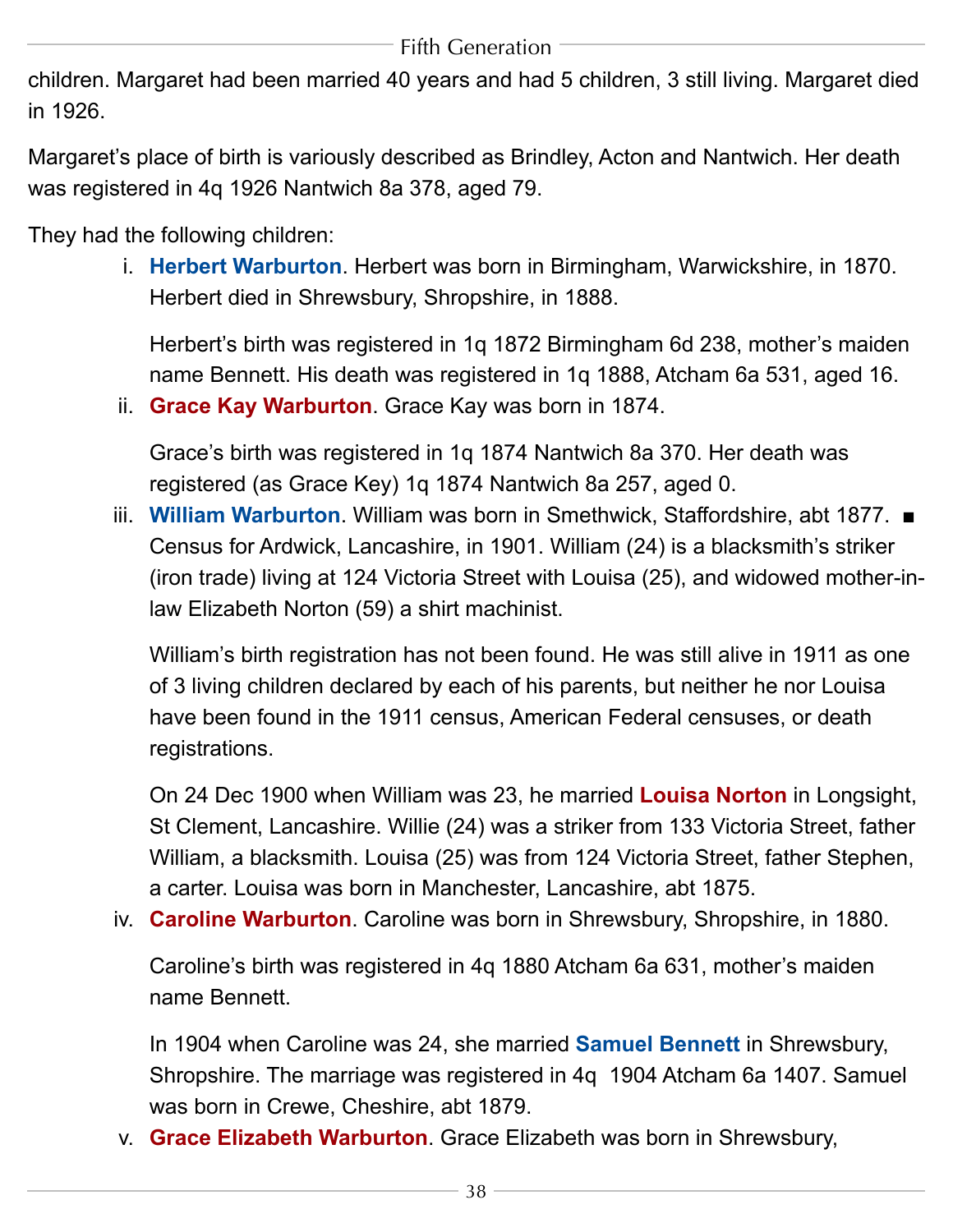Shropshire, in 1883.

<span id="page-39-2"></span>Grace's birth was registered in 3q 1883 Atcham 6a 646, mother's maiden name Bennett.

In 1907 when Grace Elizabeth was 24, she married **Harry Edward Jones** in Shrewsbury, Shropshire. The marriage was registered in 4q 1907 Atcham 6a 1437. Harry Edward was born in Shrewsbury, Shropshire, abt 1883.

<span id="page-39-0"></span>23. **James Warburton** (*James<sup>4</sup>, [John](#page-11-0)<sup>3</sup>, James<sup>2</sup>, Peter<sup>1</sup>). James was born in Manchester,* Lancashire, in 1858. He was christened in Cheetham, St Mark, Lancashire, on 22 Aug 1858. ■ Census for Bowdon, Cheshire, in 1891. James (32) is a day gardener living in Vale Road with Eliza (31), John (10), Hugh (7), Grace (4), Archie (1), and widowed mother Grace (75). ■ Census for Bowdon, Cheshire, in 1901. James (42) is a lamplighter and gardener living in Vale Road with Eliza (41), Hugh (17) a domestic gardener, Grace (14), Archie (11), Alice (8), Sydney (7), Charles (5), and two visitors. ■ Census for Bowdon, Cheshire, in 1911. James (52) is a day gardener living in Vale Road (5 rooms) with Eliza (51), Grace (24) a school teacher, Archie (21) a Post Office clerk, Alice (18), Sydney (17) a farm labourer, and Charles (15) a blacksmith's apprentice. James and Eliza had been married 31 years and had 7 children, all living. James died in Bowdon, Cheshire, on 12 Aug 1929.

James's birth was registered in 3q 1858 Manchester 8d 276, mother's maiden name Lidderdale. His father was a gardener from Cheetham on his baptism.

<span id="page-39-1"></span>James's death was registered in 3q 1929 Bucklow 8a 180, aged 71. Probate was granted for James of Shady Nook, Vale Road, Bowdon to Hugh Warburton, political agent. His effects were £119 13s 10d.

In 1880 when James was 22, he married **Eliza Beaumont** in Altrincham, St John, Cheshire. James (21) was a gardener from Bowdon, father James, a gardener. Eliza (20) was from Altrincham, father Charles , a whitesmith. The marriage was registered in 1q 1880 Altrincham 8a 197. Eliza was born in Hulme, Manchester, Lancashire, abt 1859. Eliza died in Bowdon, Cheshire, in 1926.

Eliza's death was registered in 3q 1926 Bucklow 8a 170, aged 67.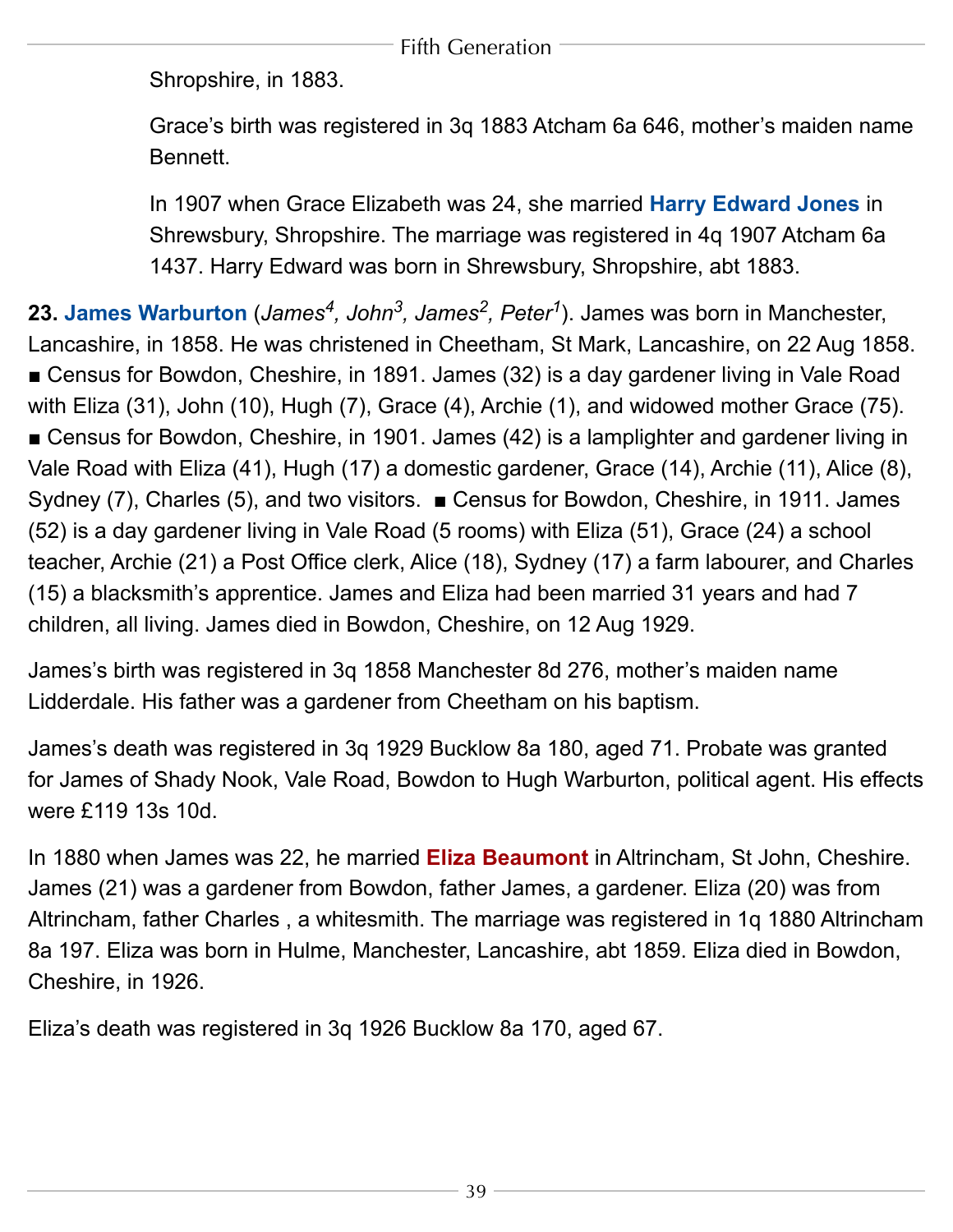<span id="page-40-2"></span>They had the following children:

- **26** i. **[John Warburton](#page-43-0)** (1880-1948)
- **27** ii. **[Hugh Warburton](#page-44-0)** (1883-)
	- iii. **Grace Warburton**. Grace was born in Bowdon, Cheshire, in 1886. She was christened in Altrincham, St John, Cheshire, on 1 Jul 1886.

Grace's birth was registered in 2q 1886 Altrincham 8a 190, mother's maiden name Beaumont. Her father was a gardener from Vale Road, on her baptism.

- <span id="page-40-0"></span>**28** iv. **[Archie Warburton](#page-45-0)** (1889-1966)
	- v. **Alice Warburton**. Alice was born in Bowdon, Cheshire, in 1892. She was christened in Altrincham, St John, Cheshire, on 12 Mar 1893.

Alice's birth was registered in 4q 1892 Altrincham 8a 181, mother's maiden name Beaumont. Her father was a gardener from Vale Road, Bowdon on her baptism.

<span id="page-40-3"></span>vi. **Sydney Warburton**. Sydney was born in Bowdon, Cheshire, in 1894. He was christened in Altrincham, St John, Cheshire, on 13 May 1894.

Sydney's birth was registered in 2q 1894 Altrincham 8a 172, mother's maiden name Beaumont. His father was a gardener from Vale Road, Bowdon on his baptism.

Sydney has not been found in the 1939 Register, and the nearest death registration matches a Sydney who is in the 1939 Register. Military or Immigration records have also not been found, so his story is unknown.

<span id="page-40-1"></span>vii. **Charles Warburton**. Charles was born in Bowdon, Cheshire, in 1895. He was christened in Altrincham, St John, Cheshire, on 11 Aug 1895.

Charles's birth was registered in 2q 1895 Altrincham 8a 194, mother's maiden name Beaumont. His father was a gardener from Vale Road, Bowdon on his baptism.

Charles signed up for service on September 9th 1914 but fell ill and was discharged on January 1st 1915 as 'not likely to become an efficient soldier'.

Charles has not been found in the 1939 Register, and no matching death registration has been found. Also no Immigration records have been found, so his story is unknown.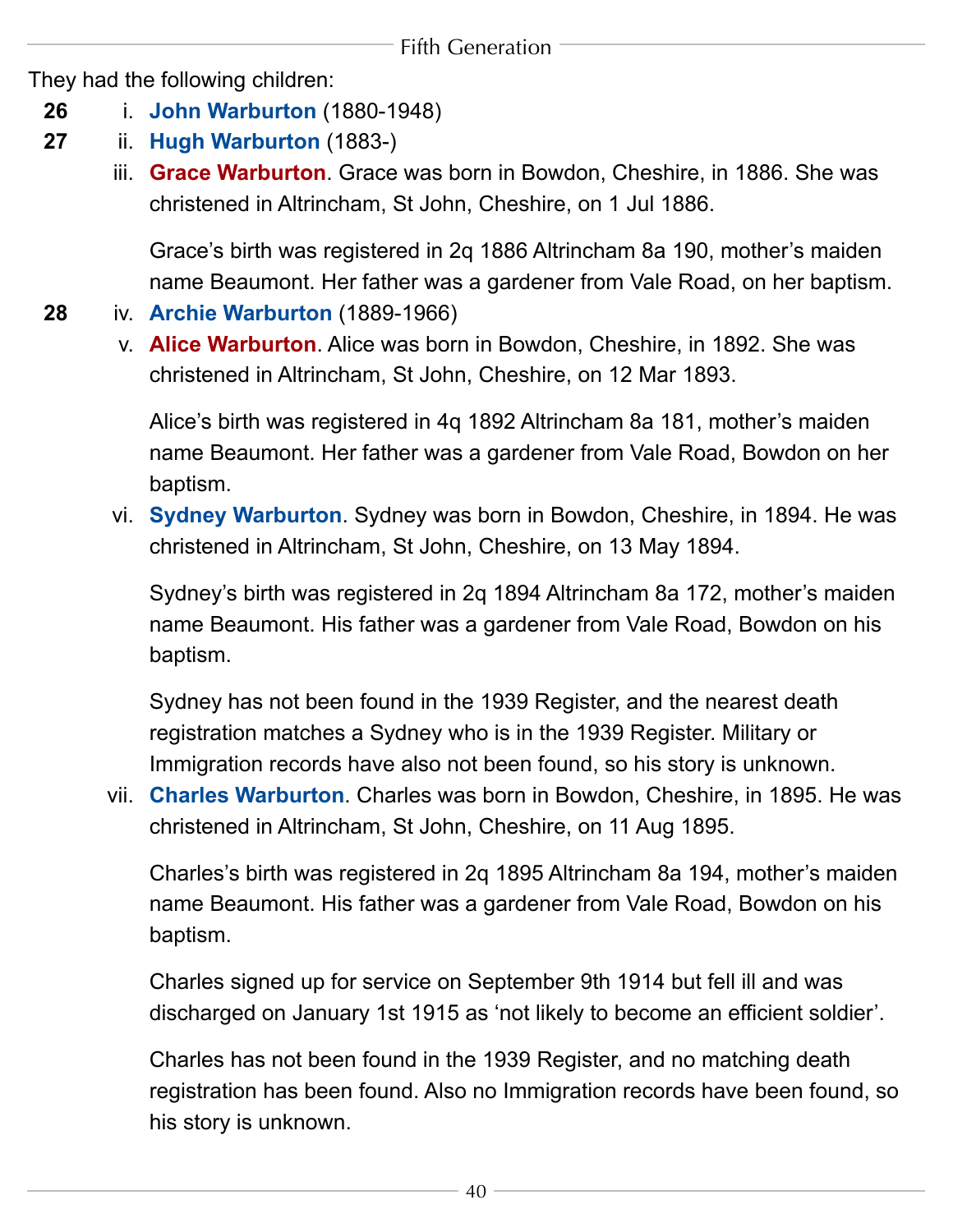<span id="page-41-1"></span><span id="page-41-0"></span>**24. Geoffrey Warburton** (*[Joseph Wilkinson5](#page-25-1), [John](#page-14-1)4, [John](#page-9-0)3, [Peter2](#page-5-1), [Peter1](#page-4-1)*). Geoffrey was born in Toxteth Park, Liverpool, Lancashire, in 1887. Geoffrey died aft 1918.

Birth registration was in the 1st quarter. Alan lists a female child in addition to Adrian. The only other Warburton child on FreeBDM from 1912-30, whose mother's maiden name was Davidson (in addition to a family in Bolton) was Alison M registerd 4q1912 on the Isle of White (2b 1102).

<span id="page-41-3"></span>In 1911 when Geoffrey was 24, he married **Muriel Davidson** in Kensington, Middlesex. Marriage registered in the 4th quarter.

<span id="page-41-5"></span><span id="page-41-4"></span>They had one child:

i. **Adrian Warburton**. Adrian was born in Middlesborough on 10 Mar 1918. Adrian died in Over Germany, on 12 Apr 1944.

Adrian was an RAF pilot.

In 1939 when Adrian was 20, he married **Eileen Adelaide Mitchell**.

<span id="page-41-2"></span>**25. John Warburton** (*[George](#page-31-0)5, [Peter4](#page-17-0), [John](#page-11-0)3, [James2,](#page-5-2) [Peter1](#page-4-1)*). John was born in Salford, Lancashire, in 1865. ■ Census for Otley, Yorkshire, in 1891. John (25) is a police constable boarding with the Walker family at 31 Wesley Street. ■ Census for Wetherby, Yorkshire, in 1901. John (35) is a Police Inspector living at the Police Station, West End with Elizabeth Ann (32), George (8), Herbert Townsend (7), John William (5), sister Mary Allin (24), nephew Frank Sinclair Allin (1), and visitor Thomas Fallon (68). ■ Census for Ingleton, Yorkshire, in 1911. John (45) is a Police Superintendent living at the Court House (11 rooms) Ingleton, Kirkby Lonsdale with Elizabeth Ann (42), John William (15), and visitor Richard Poole (30) a foundry labourer. John and Elizabeth had been married 19 years and had 3 children, all living. John died in Otley, Yorkshire, on 23 Jan 1917.

John's birth was registered in 3q 1865 Salford 8d 45, mother's maiden name Rushton. His death was registered in 1q 1917 Warfedale 9a 198, aged 51.

Probate was granted for John of 17 Farnley Lane, Otley to Elizabeth Ann widow, Herbert Townsend Warburton Naval Sick berth Reserve, and John William Warburton Lieutenant 6th King's Own Yorkshire Light Infantry. His effects were £932 15s 9d.

John received a bequest in uncle Peter's (1846-1924) Will.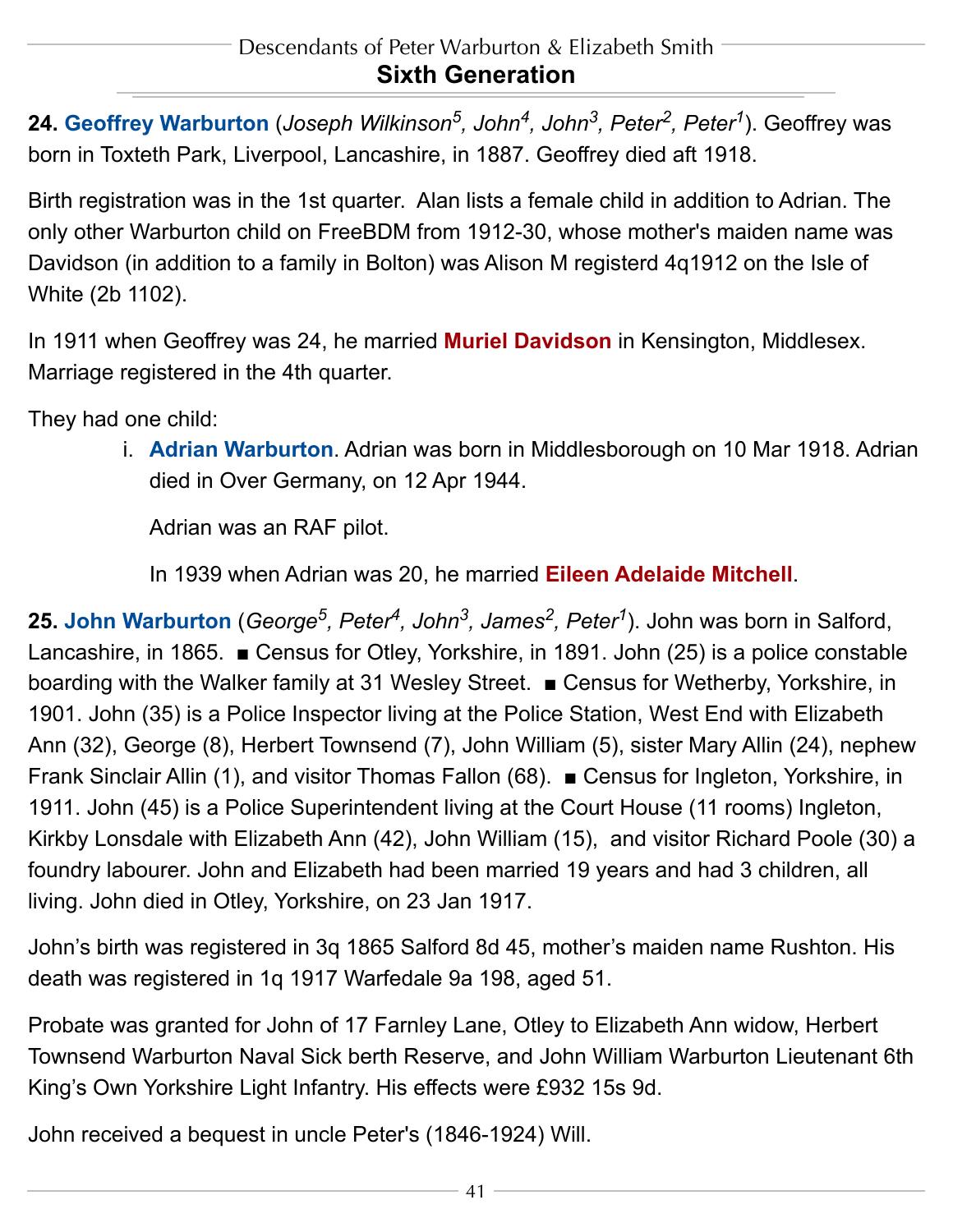<span id="page-42-0"></span>In 1891 when John was 26, he married **Elizabeth Ann Townsend** in Dewsbury, Yorkshire. The marriage was registered in 3q 1891 Dewsbury 9b 1202. Elizabeth Ann was born in Heckmondwike, Yorkshire, on 3 Aug 1868. Elizabeth Ann died in Otley, Yorkshire, on 4 Jun 1951.

Elizabeth's death was registered in 2q 1951 Warfedale 2d 642, aged 82. Probate was granted for Elizabeth Ann of Rose Dene, Weston Lane, Otley to Herbert Townsend Warburton, boot and shoe repairer, and William Warburton, local government officer. Her effects were £369 10s 10d.

<span id="page-42-2"></span>They had the following children:

i. **George Warburton**. George was born in Otley, Yorkshire, on 16 Aug 1892. ■ Census for Shipley, Yorkshire, in 1911. George (18) a telephone inspector, and Herbert Townsend (17) a boot maker are amongst 4 boarders living at 6 Moor View Avenue (5 rooms) with Ann Drake (62) a widowed boarding house keeper, and her daughter Emma (24) a shop assistant.

George's birth was registered in 3q 1892 Wharfedale 9a 153, mother's maiden name Townsend.

On June 27th 1915 George signed up to serve in the Canadian Overseas Expeditionary Force, having served 4 years in the 6th Battalion West Yorkshire Regiment, and 10 months in the Royal Canadian Engineers. His trade was electrician.

There is no death registration, or entry in the 1939 Register, which matches George's date of birth. Also he is not an executor, along with his brothers, for his parents' estates. He either died on service with the Canadian Overseas Expeditionary Force, or emigrated to Canada on completion of his service.

- <span id="page-42-1"></span>**29** ii. **[Herbert Townsend Warburton](#page-47-1)** (1894-1965)
	- iii. **John William Warburton**. John William was born in Settle, Yorkshire, on 11 Oct 1895. ■ Census for Otley, Yorkshire, in 1939. John W was a part time Registrar of Births and Deaths, and part time 2nd Assistant Clerk at Wharfedale RDC, living at Rose Dene, Weston Lane with Olive, Elizabeth A (John's widowed mother), and 2 persons whose records are closed. John William died in Otley, Yorkshire, on 13 May 1970.

John's birth was registered in 4q 1895 Settle 9a 12, mother's maiden name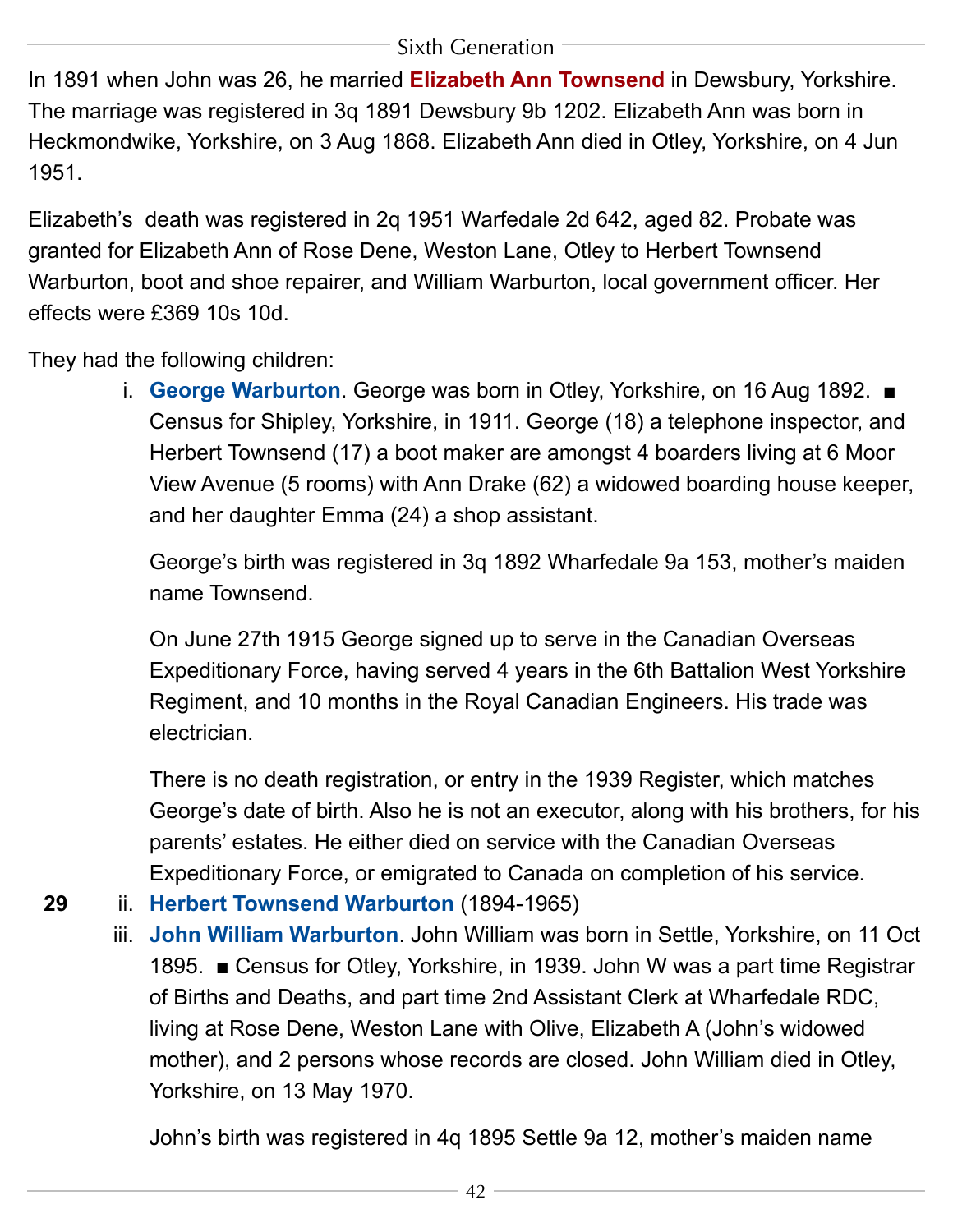<span id="page-43-2"></span>Townsend. His death was registered in 2q 1970 Wharfedale 2d 1690, aged 74. Probate was granted for John William of Rose Dene, Weston Lane. His effects were £7032.

In 1921 when John William was 25, he married **Olive Thurlby** in Otley, Trinity Methodist Church, Yorkshire. The marriage was registered in 3q 1921 Wharfedale 9a 369. A son and daughter were registered at Wharfedale with mother's maiden name Thurlby. Olive was born on 27 Apr 1896. Olive died in Otley, Yorkshire, in 1967.

Olive's death was registered in 2q 1921 Wharfedale 2d 699, aged 71.

<span id="page-43-0"></span>**26. John Warburton** (*[James5,](#page-39-0) [James4](#page-21-0), [John](#page-11-0)3, [James2](#page-5-2), [Peter1](#page-4-1)*). John was born in Hale, Cheshire, on 17 Nov 1880. He was christened in Altrincham, St John, Cheshire, on 9 Jan 1881. ■ Census for Altrincham, Cheshire, in 1911. John (30) is a postman living with his sister-in-law Jennie Parker (32) a shopkeeper at 38 Victoria Street (3 rooms). Also present are mother-in-law Phoebe Parker (72), Lily Ada (36), Arthur (5), Ellen (3), and Grace (1 month). John and Lily had been married 6 years and had 3 children, all living. ■ Census for Altrincham, Cheshire, in 1939. John is a baker living at 22 Bold Street with Lily A, Anthony J (grandson; the J looks like A), and a person whose record is still closed. John died in Altrincham, Cheshire, in 1948.

John's birth was registered in 4q 1880 Altrincham 8a 165, mother's maiden name Beaumont. His father was a gardener from 3 Albert Terrace, Hale Road on his baptism.

John had a son living with him in 1939 but there are also no further children registered at Bucklow after 1911 with mother's maiden name Parker.

<span id="page-43-1"></span>His death is probably that registered in 1q 1942 Bucklow 8a 459, aged 61.

In 1905 when John was 24, he married **Lily Ada Parker** in Altrincham, Cheshire. The marriage was registered in 3q 1905 Bucklow 8a 451. Lily Ada was born in Warrington, Lancashire, on 9 Aug 1876. Lily Ada died in Altrincham, Cheshire, in 1944.

Lily's death was registered in 3q 1944 Bucklow 8a 226, aged 69.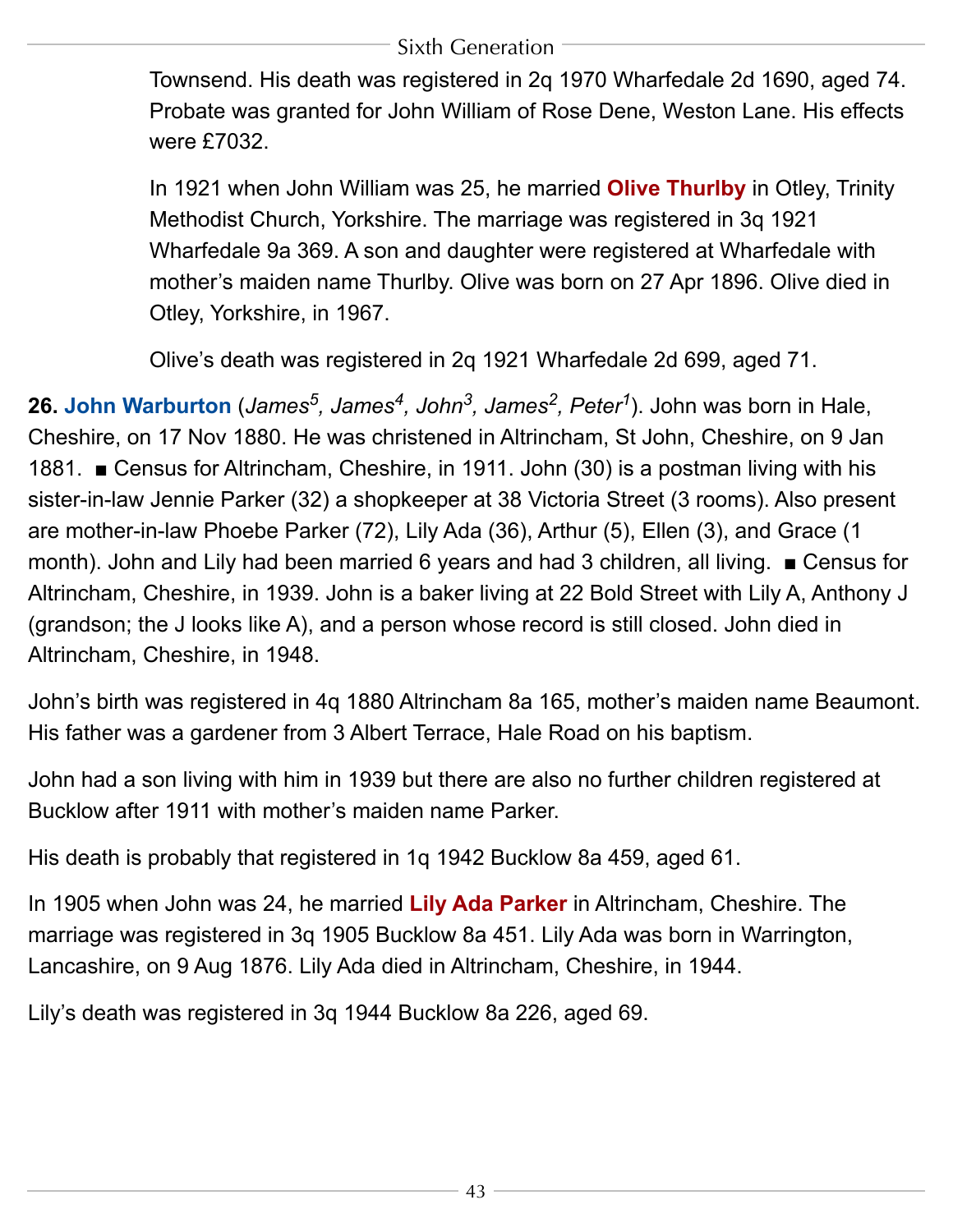<span id="page-44-3"></span>They had the following children:

- <span id="page-44-1"></span>**30** i. **[Arthur Warburton](#page-47-2)** (1906-1964)
	- ii. **Ellen Warburton**. Ellen was born in Timperley, Cheshire, in 1907.

Ellen's birth was registered in 4q 1907 Bucklow 8a 157, mother's maiden name Parker.

iii. **Grace Warburton**. Grace was born in Altrincham, Cheshire, on 16 Mar 1911. Grace died in Nov 1995.

<span id="page-44-4"></span>Grace's birth was registered in 2q 1911 Bucklow 8a 153, mother's maiden name Parker. Her death was registered in November 1995 Trafford B41A 0151B 212, aged 84.

In 1929 when Grace was 17, she married **Thomas Hanson**. The marriage was registered in 2q 1929 Bucklow 8a 427. A son was registered at Bucklow in 1938, mother's maiden name Warburton, and he is present with his parents in the 1939 Register. Thomas was born on 14 Jan 1909.

<span id="page-44-0"></span>**27. Hugh Warburton** (*[James5,](#page-39-0) [James4,](#page-21-0) [John](#page-11-0)3, [James2,](#page-5-2) [Peter1](#page-4-1)*). Hugh was born in Bowdon, Cheshire, in 1883. He was christened in Altrincham, St John, Cheshire, on 4 Jul 1883. ■ Census for Hale, Cheshire, in 1911. Hugh (27) is a postman living at 124 Stamford Park Road (5 rooms) with Alice (29), Leonard (1), John (3 months), and widowed mother-in-law Frances Hill (70). Hugh and Alice had been married 2 years and had 2 children, both living. ■ Census for Bowdon, Cheshire, in 1939. Hugh is a day gardener living at 1 Shady Nook, Vale Road with Alice, and Sydney, an unemployed stone mason.

<span id="page-44-2"></span>Hugh's birth was registered in 2q 1883 Altrincham 8a 198, mother's maiden name Beaumont. His father was a gardener from Vale Road, Bowdon on his baptism.

In 1908 when Hugh was 25, he married **Alice Hill** in Bowdon Civil Marriage, Cheshire. The marriage was registered in 3q 1908 Bucklow 8a 433. Alice was born in Glossop, Derbyshire, on 20 Jan 1881.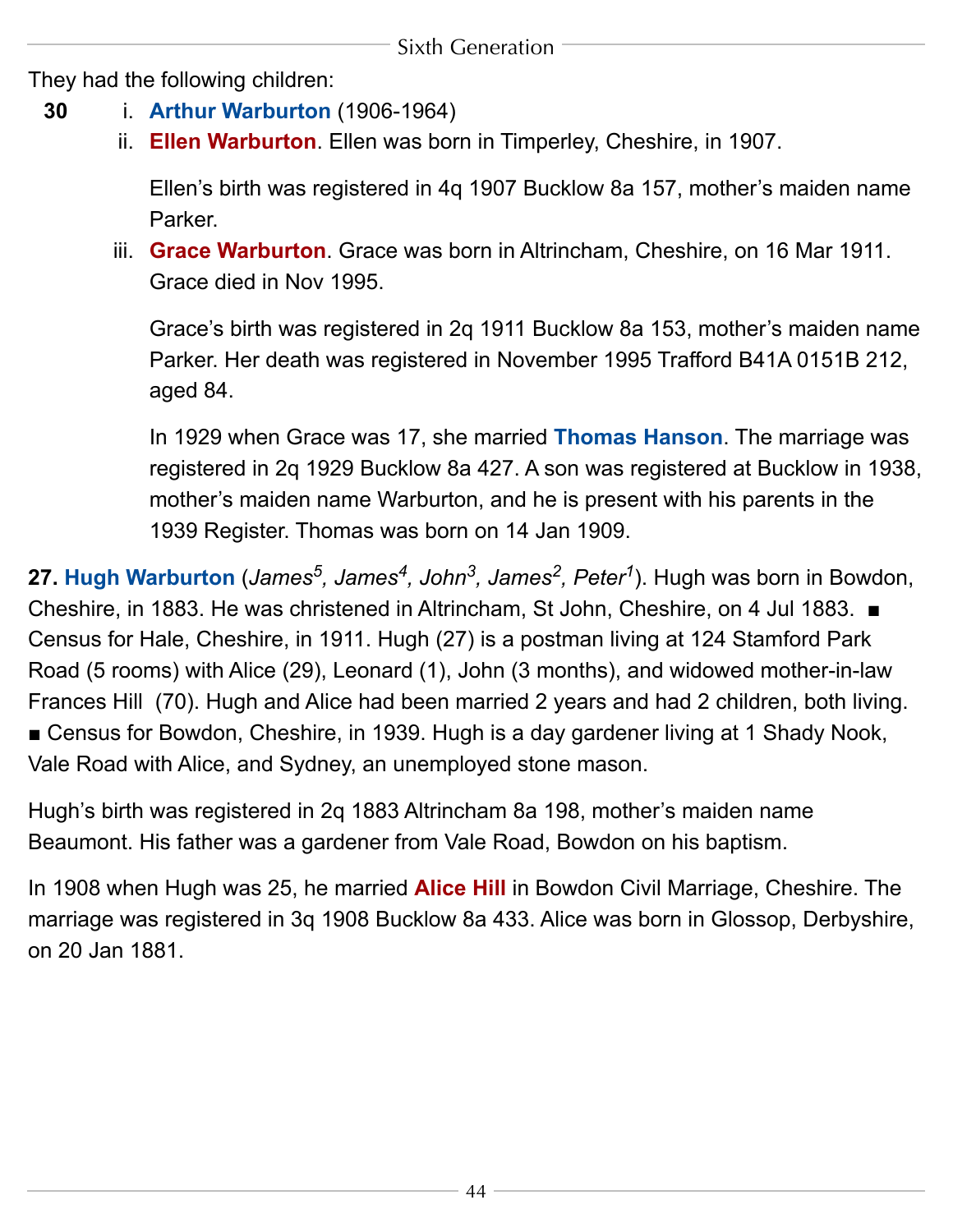<span id="page-45-3"></span>They had the following children:

i. **Leonard Warburton**. Leonard was born in Hale, Cheshire, in 1909.

Leonard's birth was registered in 3q 1909 Bucklow 8a 165, mother's maiden name Hill.

Leonard is not present in the 1939 Register, and the only matching death registration is in the same district as a another Leonard registered in 3q 1909. Leonard's story is therefore unknown.

<span id="page-45-2"></span>ii. **John Warburton**. John was born in Hale, Cheshire, in 1911.

John's birth was registered in 1q 1911 Bucklow 8a 152, mother's maiden name Hill.

5 John's were registered in 1q 1911 , and only one is present in the 1939 Register, and his location is a better fit for one of the other registrations. There is no obvious death registration, especially before 1939, so John's story remains unknown.

<span id="page-45-1"></span>iii. **Sydney Warburton**. Sydney was born in Bowdon, Cheshire, on 4 Dec 1919. Sydney died in Colwyn, Clwyd, on 9 Apr 1989.

Sydney's birth was registered in 4q 1919 Bucklow 8a 308 mother's maiden name Hill.

No obvious marriage has been tied to Sydney.

His death was registered in April 1989 Colwyn 24 130, aged 69.

Probate was granted for Sydney of 29 Lloyds Gardens, Altrincham, effects not exceeding £70,000. He must have been visiting the Colwyn area when he died as he was resident in Altrincham.

<span id="page-45-0"></span>**28. Archie Warburton** (*[James5,](#page-39-0) [James4,](#page-21-0) [John](#page-11-0)3, [James2](#page-5-2), [Peter1](#page-4-1)*). Archie was born in Bowdon, Cheshire, on 10 Sep 1889. He was christened in Altrincham, St John, Cheshire, on 4 Dec 1889. ■ Census for Altrincham, Cheshire, in 1939. Archie is an assistant Post Office Superintendent living at 6 Richmond Terrace with Doris, Thomas J Sharp who is at school, and one person whose record is closed. Thomas Sharp's mother's maiden name was Dean, so his relationship to Archie and Doris is unknown. Archie died in Church Stretton, Shropshire, on 8 Mar 1966.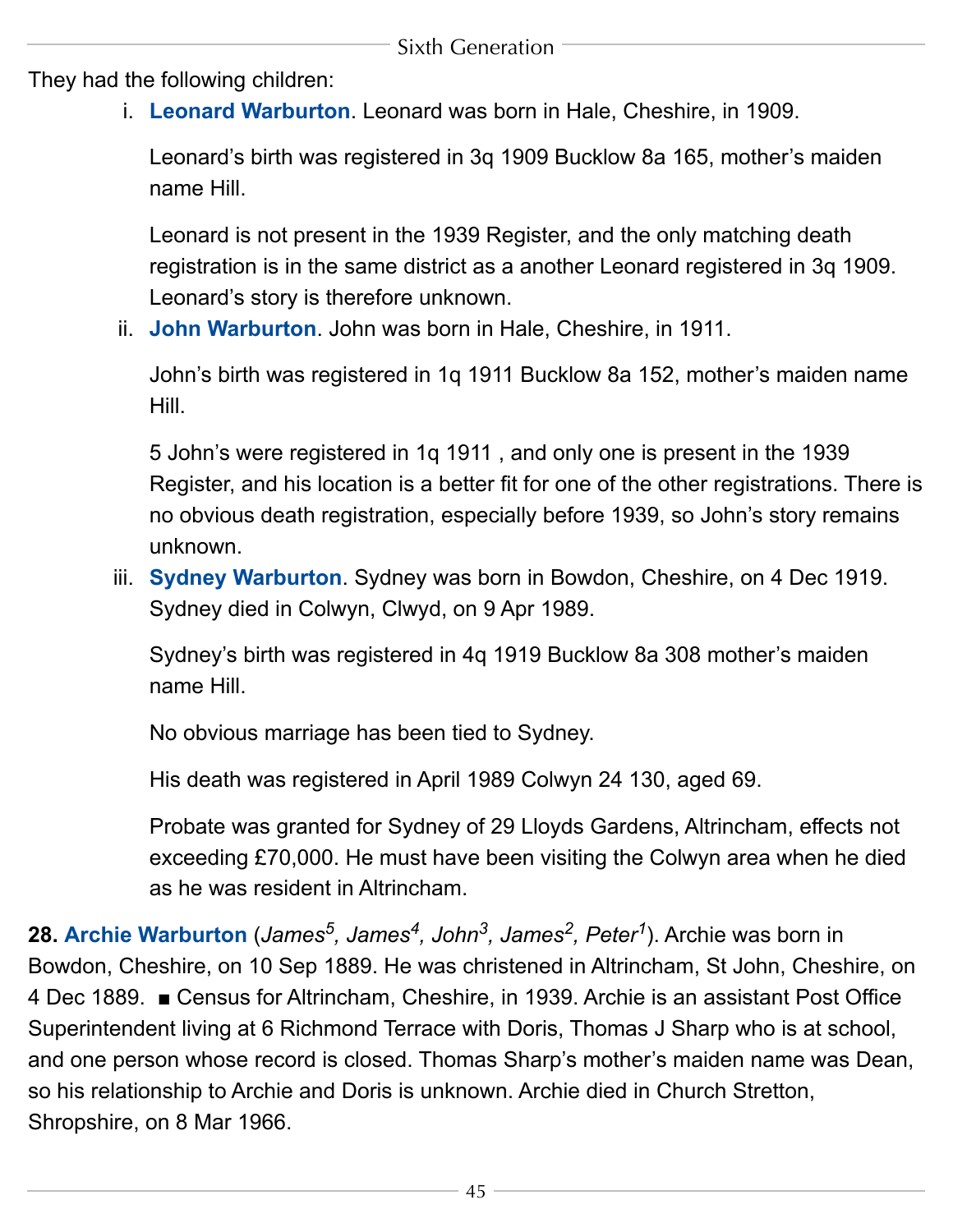Archie's birth was registered in 4q 1889 Altrincham 8a 167, mother's maiden name Beaumont. His father was a gardener from Vale Road, Bowdon on his baptism.

<span id="page-46-0"></span>Archie's death was registered in 1q 1966 Shrewsbury 9a 237, aged 76. Probate for Archie of Lymehurst, Longhills Road was granted to Doris Warburton, widow. His effects were £4,361.

In 1926 when Archie was 36, he married **Doris Sanders**. The marriage was registered in 3q 1926 Bucklow 8a 473. Doris was born on 28 Feb 1898. Doris died in Chester, Cheshire, in 1994.

Doris's death is probably that registered in 4q 1994 Chester and Ellesmere Port D39 3401D 129, aged 96, though the date of birth is transcribed by Ancestry as February 23rd. Probate was granted for Doris of 13 Eaton Road. Her effects were £153,585.

<span id="page-46-1"></span>They had one child:

i. **Peter Warburton**. Peter was born in 1928. Peter died in 2012.

Peter's birth was registered in 1q 1928 Bucklow 8a 249, mother's maiden name Saunders. His death was probably that registered in 4q 2012 Warrington (346- 1D) entry 507742860, year of birth 1928. A Peter married Betty Gregory, registered in 3q 1957 at Runcorn, and 3 girls and a boy were registered at Warrington with mother's maiden name Gregory.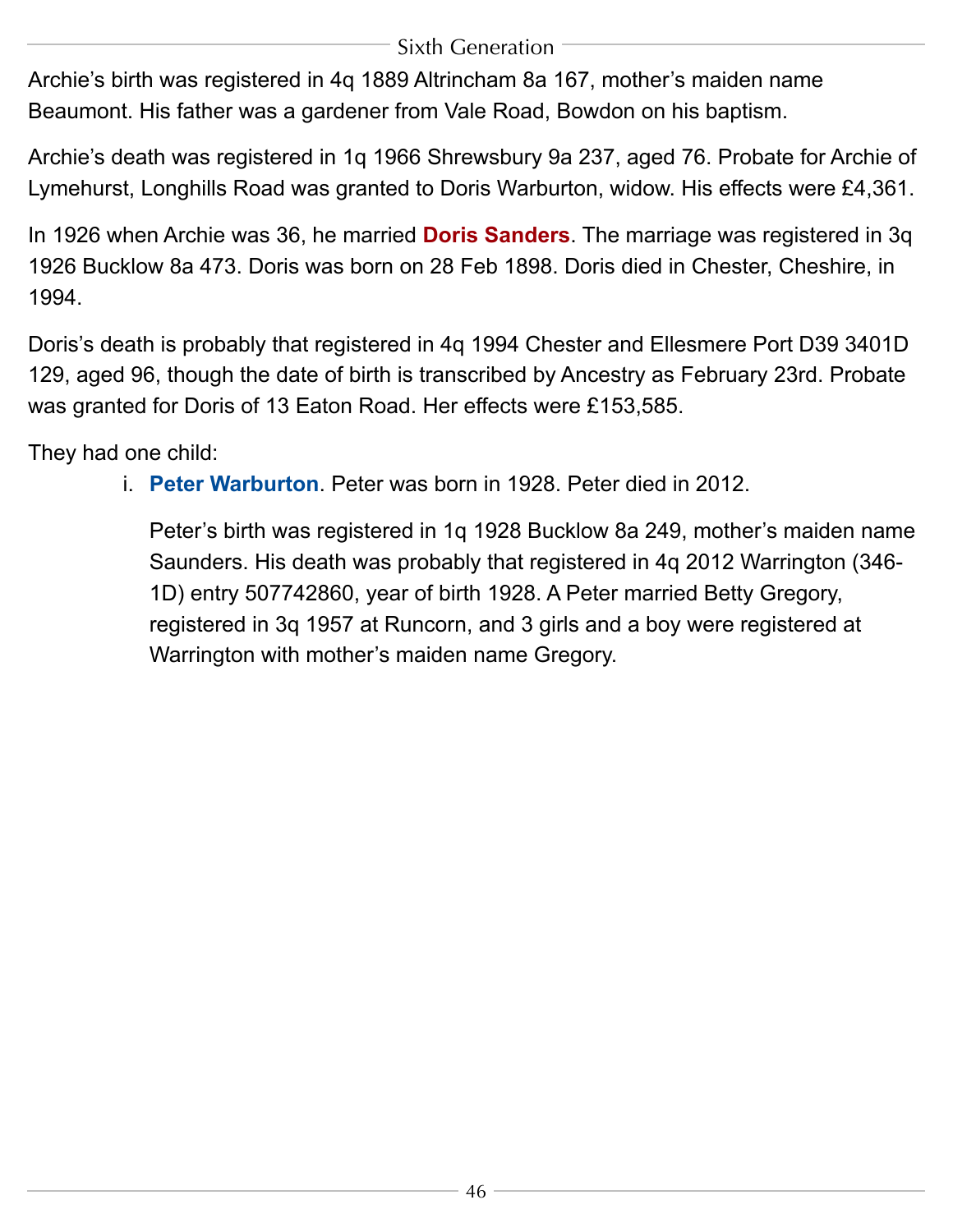#### Descendants of Peter Warburton & Elizabeth Smith **Seventh Generation**

<span id="page-47-1"></span><span id="page-47-0"></span>**29. Herbert Townsend Warburton** (*[John](#page-41-2)6, [George](#page-31-0)5, [Peter4](#page-17-0), [John](#page-11-0)3, [James2](#page-5-2), [Peter1](#page-4-1)*). Herbert Townsend was born in Otley, Yorkshire, on 11 Feb 1894. ■ Census for Shipley, Yorkshire, in 1911. Herbert Townsend (17) a boot maker, and George (18) a telephone inspector are amongst 4 boarders living at 6 Moor View Avenue (5 rooms) with Ann Drake (62) a widowed boarding house keeper, and her daughter Emma (24) a shop assistant. ■ Census for Otley, Yorkshire, in 1939. Herbert T is a master boot repairer living at 40 Chippendale Rise with Florence, Roderick an apprentice pattern weaver, and another person whose record is closed. Herbert Townsend died in Otley, Yorkshire, on 16 Oct 1965.

Herbert's birth was registered in 1q 1894 Wharfedale 9a 141, mother's maiden name Townsend. His death was registered in 4q 1965 Warfedale 2d 708, aged 71. Probate for Herbert Townsend of Teal Beck House, Crow Lane was granted to his widow, Florence. His effects were £825.

<span id="page-47-4"></span>Herbert served in the Royal Naval Auxiliary Sick Berth Reserve from August 2nd 1914 to May 3rd 1919.

In 1921 when Herbert Townsend was 26, he married **Florence Hudson** in Yorkshire. The marriage was registered in 2q 1921 Wharfedale 9a 369 (Florence's surname spelled Hurson on FreeBMD). In addition to Roderick a daughter Yvonne was registered in 1926. Florence was born on 4 Nov 1894.

<span id="page-47-5"></span><span id="page-47-3"></span>They had one child:

i. **Roderick Warburton**. Roderick was born in Otley, Yorkshire, on 18 Nov 1923.

Roderick's birth was registered in 4q 1923 Wharfedale 9a 211, mother's maiden name Hudson. His death was registered March 1991 Leeds 5 1021, aged 67.

In 1948 when Roderick was 24, he married **Marion Wrigglesworth** in Yorkshire. The marriage was registered in 4q 1948 Wharfedale 2d 1431. A son was registered at Wharfedale in 1951, with mother's maiden name Wrigglesworth, but there is no evidence that son had children.

<span id="page-47-2"></span>**30. Arthur Warburton** (*[John](#page-43-0)6, [James5,](#page-39-0) [James4,](#page-21-0) [John](#page-11-0)3, [James2,](#page-5-2) [Peter1](#page-4-1)*). Arthur was born in Bowdon, Cheshire, on 28 Jan 1906. Arthur is a scrap metal yard worker living at 41 John Street with Monica, John W, Charles E, and 4 people whose records are closed. Arthur died in Altrincham, Cheshire, in 1964.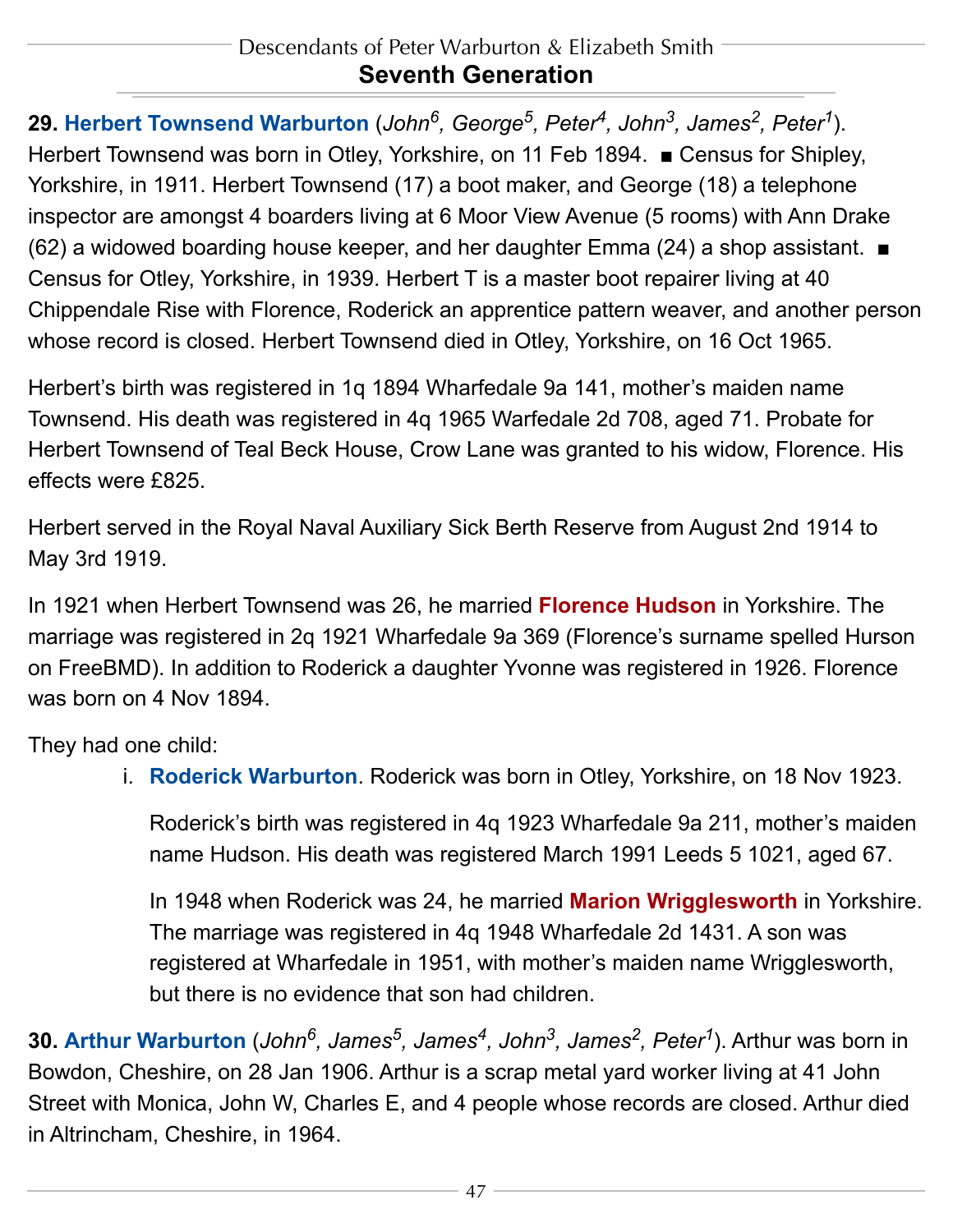<span id="page-48-4"></span>Arthur's birth was registered in 1q 1906 Bucklow 8a 165, mother's maiden name Parker. His death was registered in 2q 1964 Bucklow 10a 106, aged 58.

In 1925 when Arthur was 18, he married **Monica Loughlin** in Manchester, Lancashire. The marriage was registered in 3q 1925 Manchester North 8d 1532. Monica was born on 1 Oct 1906. Monica died in 1973.

<span id="page-48-0"></span>Monica's death was registered in 2q 1973 Manchester 10e 1029, aged 66.

They had the following children:

i. **Anthony John Warburton**. Anthony John was born in Altrincham, Cheshire, on 25 Sep 1925. Anthony John died in Altrincham, Cheshire, in 1969.

Anthony's birth was registered as John A in 4q 1925 Manchester North 8d 781 8a 165, mother's maiden name Loughlin. His death was registered in 3q 1969 Bucklow 10a 270, aged 43. No definite marriage registration for an Anthony J has been found, the closest being in Sheffield in 1958.

<span id="page-48-1"></span>ii. **Archibald Roy Warburton**. Archibald Roy was born in Altrincham, Cheshire, in 1927. Archibald Roy died in Manchester, Lancashire, in 2012.

<span id="page-48-5"></span>Archibald's birth was registered in 3q 1927 Bucklow 8a 231, mother's maiden name Loughlin. His death was registered in 4q 2012 Manchester (006-1b) entry 507699240.

In 1955 when Archibald Roy was 28, he married **Audrey J Pearce**. The marriage was registered in 2q 1955 Bucklow 10a 240. A boy and 4 girls were registered at Bucklow with mothers maiden name Pearce.

<span id="page-48-2"></span>iii. **John William Warburton**. John William was born in Altrincham, Cheshire, on 14 Aug 1928. John William died in 2002. He was buried in Manchester, Lancashire.

John's birth was registered in 3q 1928 Bucklow 8a 253, mother's maiden name Loughlin. His death was registered in April 2002 Manchester E76B 0061E 68, aged 73.

There are multiple John W Warburton marriages at Bucklow so it is uncertain which might belong to John.

<span id="page-48-3"></span>iv. **K1 Warburton**. K1 was born in Altrincham, Cheshire, in 1931.

K's birth was registered in 2q 1931 Bucklow 8a 213, mother's maiden name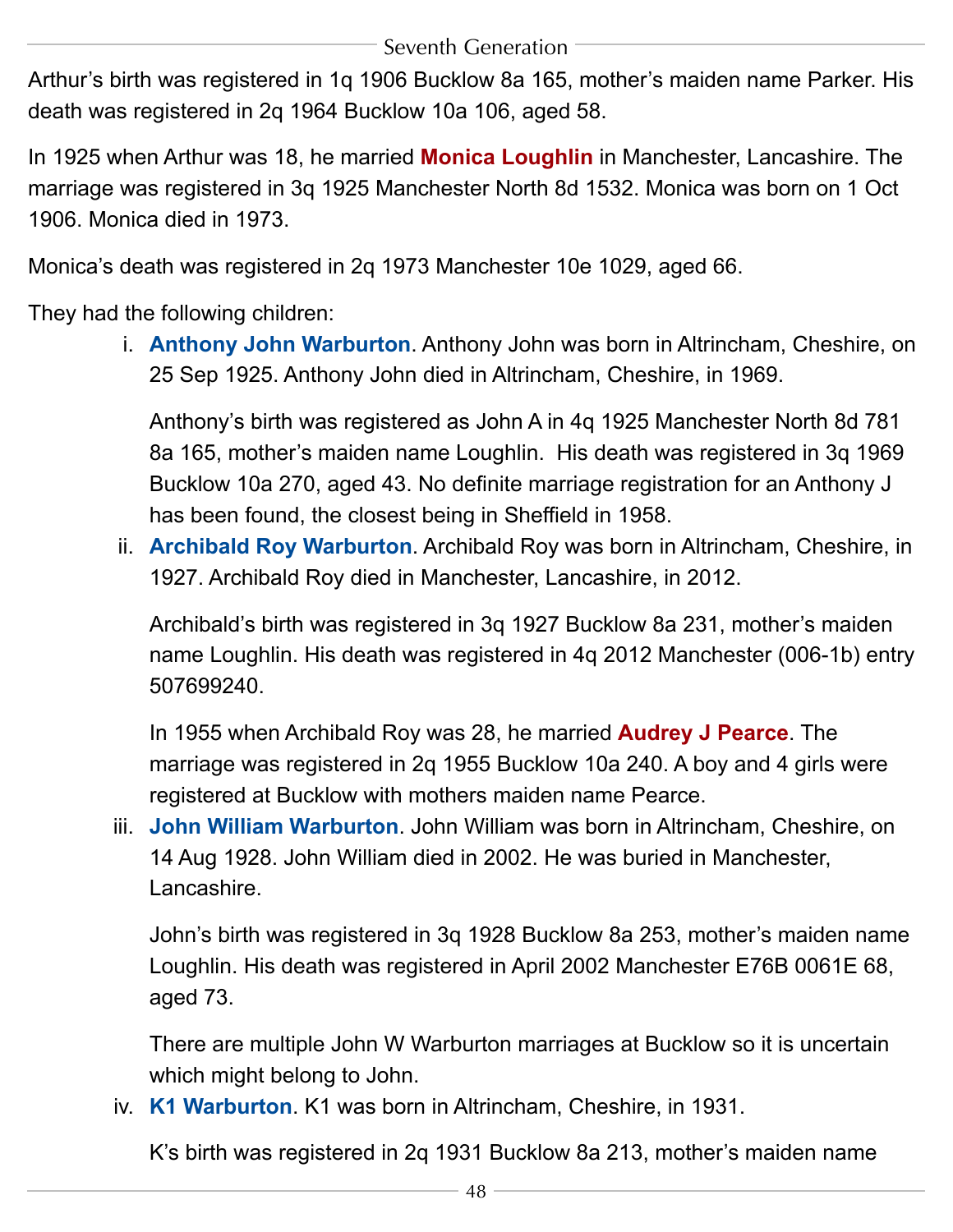Loughlin. No death registration has been found, but a marriage, followed by a boy and 2 girls registered at Bucklow are likely to represent his family.

<span id="page-49-0"></span>v. **Barry Warburton**. Barry was born in Altrincham, Cheshire, in 1933. Barry died in Manchester, Lancashire, in 2015.

Barry's birth was registered in 2q 1933 Bucklow 8a 239, mother's maiden name Loughlin. His death is probably that registered in 3q 2015 Manchester (006-1F) entry 512296567, though a registration in 3q 2017 Stockport (013-1A) entry 515952119 is possible.

<span id="page-49-5"></span>In 1958 when Barry was 25, he married **Marion Hennis**. The marriage registered in 3q 1958 Bucklow 10a 332 is the most likely marriage for Barry, though there is a possible registered in Stockport in 1955. , No children were registered with mother's maiden name Hennis.

<span id="page-49-1"></span>vi. **Charles Edward Warburton**. Charles Edward was born in Altrincham, Cheshire, on 27 Aug 1934. Charles Edward died in Stockport, Cheshire, in 1990.

<span id="page-49-4"></span>Charles's birth was registered as Edward in 34q 1934 Bucklow 8a 227, mother's maiden name Loughlin. His death was registered in 2q 1990 Stockport 39 1391, aged 55.

In 1965 when Charles Edward was 30, he married **Jean Flowers**. There are several Charles E marriages, but only one registered in Bucklow, in 3q 1965 Bucklow 10a 374. It is followed by the registration of 3 boys with mother's maiden name Flowers.

<span id="page-49-3"></span>vii. **Wendy Warburton**. Wendy was born in Altrincham, Cheshire, on 25 Jan 1937. Wendy died in Nov 1999.

<span id="page-49-6"></span>Wendy's birth was registered in 1q 1937 Bucklow 8a 274, mother's maiden name Loughlin. Her death was registered in Nov 1999 Trafford C43A 0151C 4, aged 62.

In 1956 when Wendy was 18, she married **John G McCormick**. The marriage was registered in 1q 1956 Bucklow 10a 349. A boy and 4 girls were registered at Bucklow with mother's maiden name Warburton.

<span id="page-49-2"></span>viii. **K2 Warburton**. K2 was born in Altrincham, Cheshire, in 1939.

Keith's birth was registered in 3q 1939 Bucklow 8a 342, mother's maiden name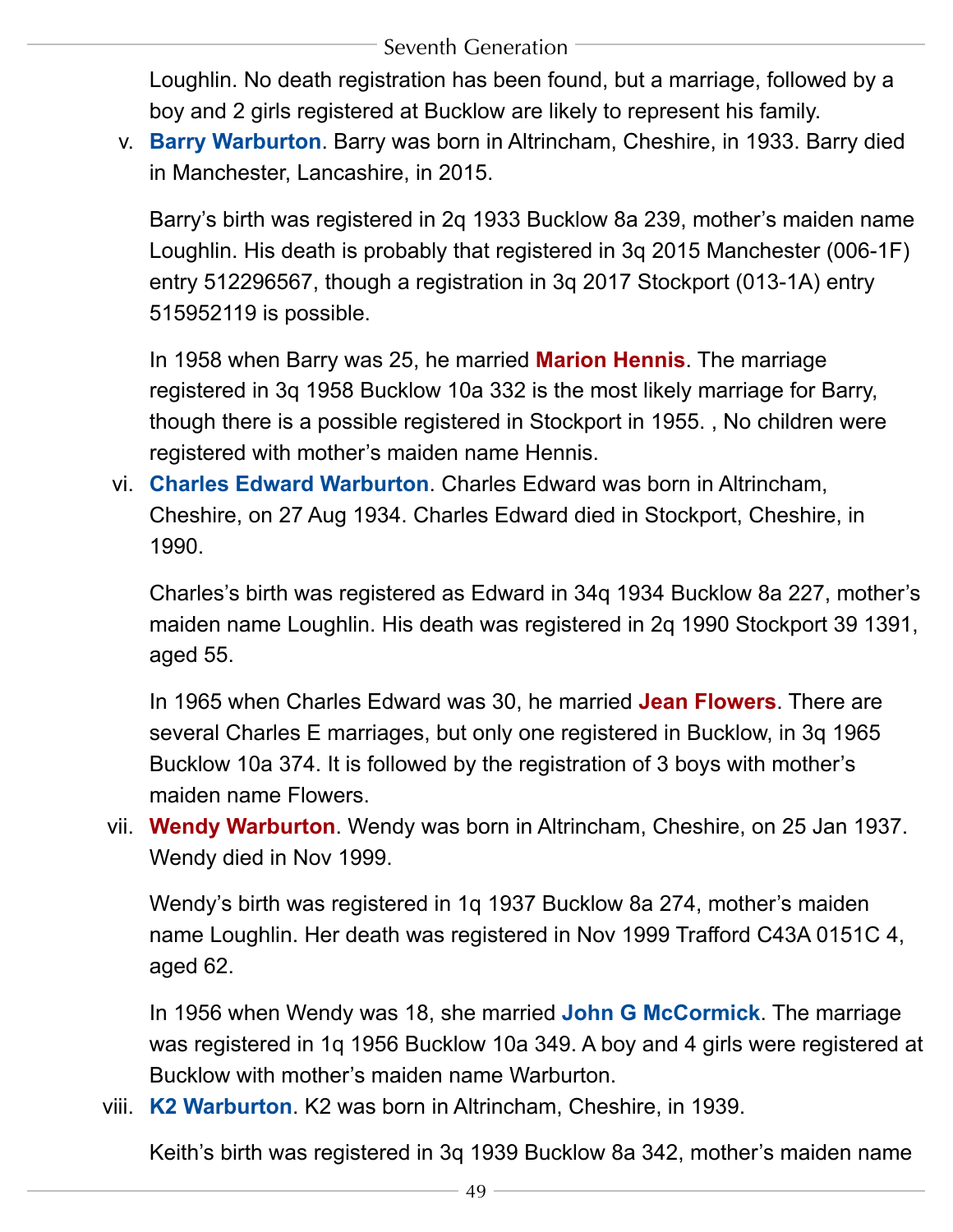Loughlin. No death registration has been found, but a marriage, followed by a child with a unisex name, registered at Bucklow, are likely to represent his family.

<span id="page-50-0"></span>ix. **Ronald Warburton**. Ronald was born in Altrincham, Cheshire, in 1942. Ronald died in Manchester, Lancashire, in 2001.

Ronald's birth was registered in 1q 1942 Bucklow 8a 494, mother's maiden name Loughlin. His death was registered in March 2001 Manchester I67B 0061I 101, aged 59.

There are several possible marriages, but none is registered at Bucklow.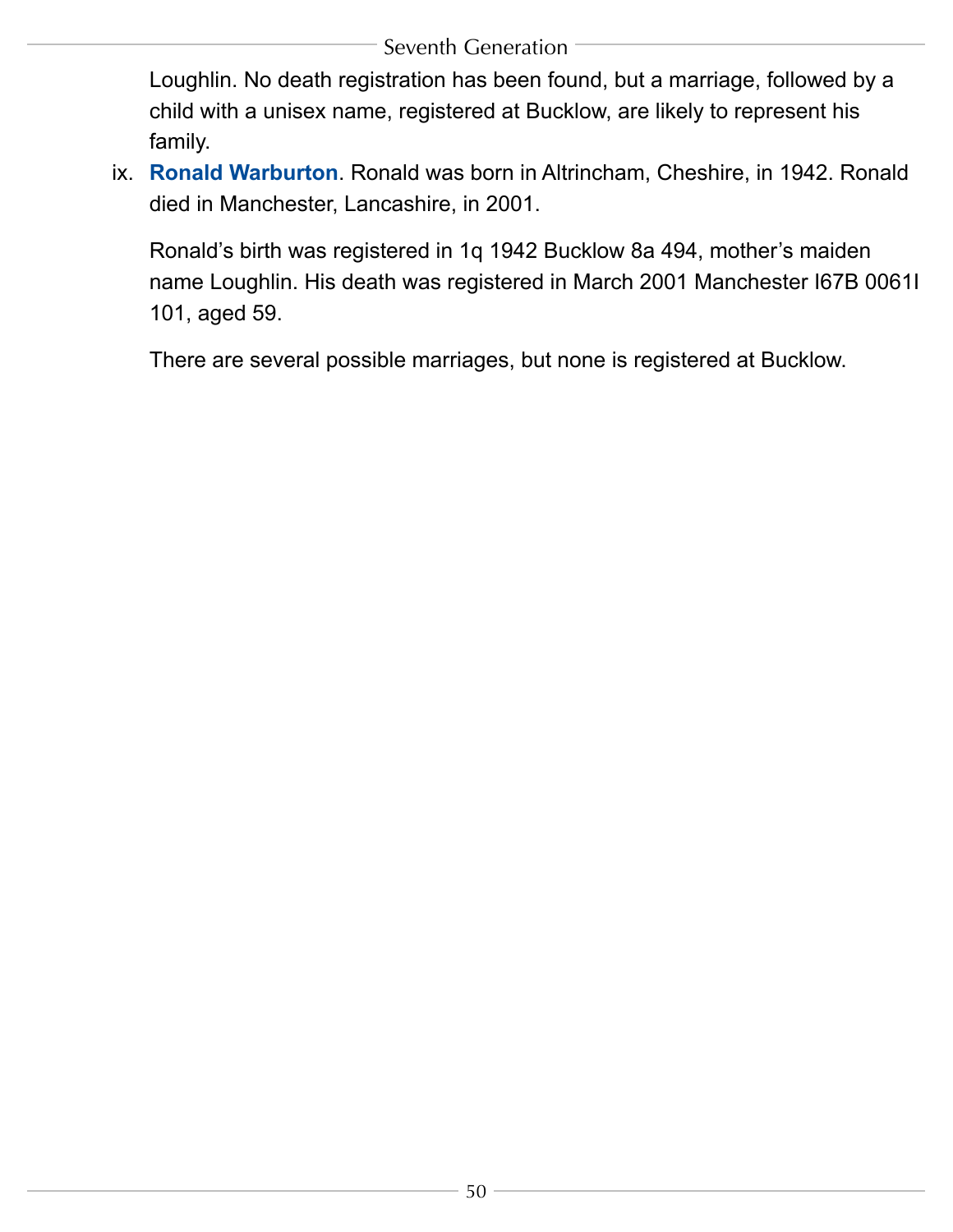<span id="page-51-0"></span>

|                                 |    | Place Index                            |    |
|---------------------------------|----|----------------------------------------|----|
| <b>Acton, Cheshire</b>          |    | Altrincham, St John, Cheshire cont.    |    |
| Swinton, Jane                   | 16 | <b>Warburton, Grace</b>                | 40 |
| Walker, Elizabeth               | 5  | Warburton, Hugh                        | 44 |
| Warburton, Joseph               | 17 | Warburton, James                       | 39 |
| Warburton, Peter                | 15 | Warburton, Jane Ann                    | 36 |
| Warburton, Richard Latham       | 17 | Warburton, John                        | 43 |
| Warburton, Thomas               | 29 | Warburton, Sydney                      | 40 |
| Warburton, Walter               | 29 | <b>Alvanley, Cheshire</b>              |    |
| <b>Acton, St Mary, Cheshire</b> |    | Greenway, Ruth                         | 31 |
| Swinton, Jane                   | 16 | Warburton, William Henry               | 31 |
| Warburton, Peter                | 15 | <b>Appleton Thorn, Cheshire</b>        |    |
| Warburton, William              | 23 | Barber, Sarah Ann                      | 17 |
| Wintle, Susan                   | 23 | Warburton, Richard Latham              | 17 |
| Alton, Staffordshire            |    | <b>Appleton, Cheshire</b>              |    |
| Rushton, Louisa                 | 32 | Barber, Mary                           | 17 |
| Altrincham, Cheshire            |    | Barber, Sarah L                        | 28 |
| Parker, John James              | 36 | Berry, Sarah                           | 26 |
| Parker, Lily Ada                | 43 | Swinton, Jane                          | 16 |
| Warburton, Anthony John         | 48 | Warburton, Beatrice Eliza              | 30 |
| Warburton, Archibald Roy        | 48 | Warburton, Dorothy                     | 30 |
| Warburton, Archie               | 45 | Warburton, Emma                        | 30 |
| Warburton, Arthur               | 47 | Warburton, Hannah Jane                 | 30 |
| Warburton, Barry                | 49 | Warburton, Joseph                      | 17 |
| Warburton, Charles Edward       | 49 | <b>Warburton, Peter</b>                | 6  |
| Warburton, Grace                | 44 | Warburton, Sarah Ann                   | 30 |
| Warburton, John                 | 43 | Warburton, Walter                      | 28 |
| Warburton, John William         | 48 | Ardwick, Lancashire                    |    |
| Warburton, K1                   | 48 | Warburton, William                     | 38 |
| Warburton, K2                   | 49 | <b>Belmont, Lancashire</b>             |    |
| Warburton, Ronald               | 50 | Warburton, Annie                       | 35 |
| Warburton, Wendy                | 49 | <b>Belmont, St Peter's, Lancashire</b> |    |
| Altrincham, St John, Cheshire   |    | Seddon, Ellen                          | 35 |
| Beaumont, Eliza                 | 39 | Warburton, William                     | 34 |
| Parker, John James              | 36 | <b>Birmingham, Warwickshire</b>        |    |
| <b>Warburton, Alice</b>         | 40 | Parkes, John                           | 13 |
| Warburton, Archie               | 45 | Warburton, Herbert                     | 38 |
| Warburton, Charles              | 40 |                                        |    |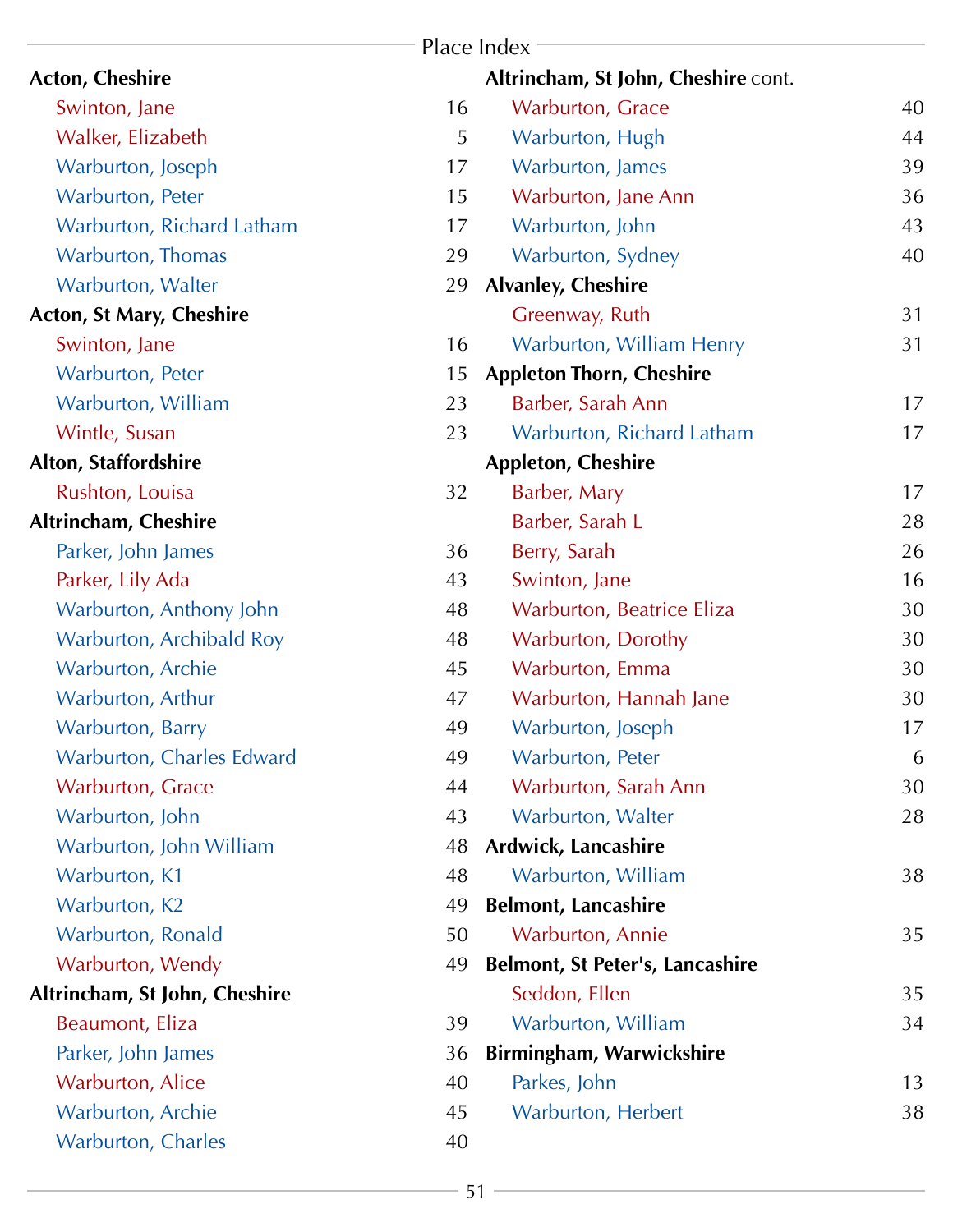|                                        |    | Place Index                             |    |
|----------------------------------------|----|-----------------------------------------|----|
| <b>Bournmouth, Hampshire</b>           |    | <b>Chichester, Sussex</b>               |    |
| Caw, Louisa Ann                        | 25 | Caroline                                | 23 |
| Warburton, Joseph Wilkinson            | 25 | <b>Chorlton, Manchester, Lancashire</b> |    |
| <b>Bowdon Civil Marriage, Cheshire</b> |    | Pierce, Elizabeth                       | 36 |
| Hill, Alice                            | 44 | Warburton, Mary                         | 37 |
| Warburton, Hugh                        | 44 | <b>Church Stretton, Shropshire</b>      |    |
| <b>Bowdon, Cheshire</b>                |    | Warburton, Archie                       | 45 |
| Beaumont, Eliza                        | 39 | <b>Clive, Cheshire</b>                  |    |
| Lidderdale, Grace                      | 22 | Warburton, Mary                         | 10 |
| <b>Warburton, Alice</b>                | 40 | Colwyn, Clwyd                           |    |
| <b>Warburton, Archie</b>               | 45 | Warburton, Sydney                       | 45 |
| Warburton, Arthur                      | 47 | <b>Coppenhall, Cheshire</b>             |    |
| <b>Warburton, Charles</b>              | 40 | Bennett, Margaret                       | 37 |
| <b>Warburton, Grace</b>                | 40 | Warburton, William                      | 37 |
| Warburton, Hugh                        | 44 | <b>Crewe, Cheshire</b>                  |    |
| Warburton, James                       | 21 | <b>Bennett, Samuel</b>                  | 38 |
| Warburton, James                       | 39 | Daresbury, Cheshire                     |    |
| Warburton, Sydney                      | 40 | Allen, Sarah                            | 6  |
| Warburton, Sydney                      | 45 | Maddock, James                          | 5  |
| <b>Bowdon, St Mary, Cheshire</b>       |    | Rigby, Harriet                          | 29 |
| Burgess, Ann                           | 18 | Warburton, Alfred                       | 15 |
| Warburton, Peter                       | 17 | Warburton, Alice                        | 14 |
| <b>Brindley, Cheshire</b>              |    | Warburton, Ann Merial                   | 15 |
| Bennett, Margaret                      | 37 | Warburton, Betty                        | 5  |
| <b>Budworth, Cheshire</b>              |    | Warburton, Elizabeth                    | 14 |
| <b>Warburton, Alfred Henry</b>         | 29 | Warburton, Felicia                      | 15 |
| <b>Calveley, Tarporley, Cheshire</b>   |    | <b>Warburton, Frances</b>               | 15 |
| Bebbington, John                       | 10 | Warburton, Hannah                       | 15 |
| Cheetham, Manchester, Lancashire       |    | Warburton, Harriet                      | 14 |
| Warburton, James                       | 21 | Warburton, Harriet Ellen                | 29 |
| Warburton, John                        | 35 | Warburton, James                        | 5  |
| Warburton, William                     | 34 | Warburton, John                         | 14 |
| Cheetham, St Mark, Lancashire          |    | Warburton, John Rigby                   | 29 |
| Warburton, James                       | 39 | Warburton, John Wilkinson               | 14 |
| <b>Chester, Cheshire</b>               |    | Warburton, Joseph Wilkinson             | 25 |
| Sanders, Doris                         | 46 | Warburton, Martha                       | 14 |
| Warburton, Hilda                       | 31 | Warburton, Peter                        | 15 |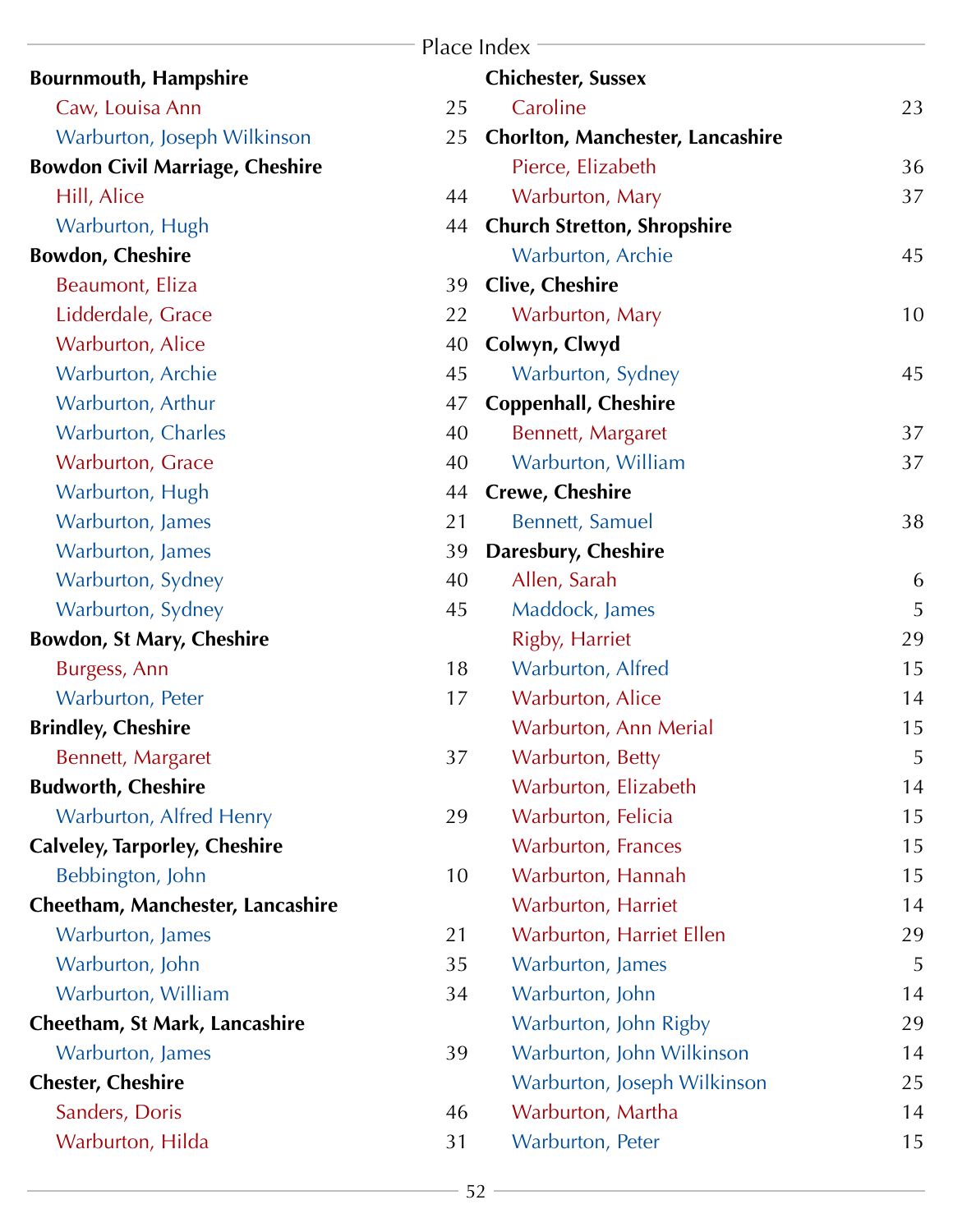|                                 |    | Place Index                              |                |
|---------------------------------|----|------------------------------------------|----------------|
| Daresbury, Cheshire cont.       |    | <b>Gorton, Lancashire</b>                |                |
| <b>Warburton, Thomas</b>        | 29 | <b>Warburton, George</b>                 | 31             |
| Wilkinson, Martha               | 14 | <b>Grappenhall, Cheshire</b>             |                |
| Davenham, Cheshire              |    | Barber, Hugh H                           | 26             |
| Astbury, Ann                    | 10 | Barber, Joseph                           | 26             |
| Davyhulme, St Mary, Lancashire  |    | Berry, Sarah                             | 26             |
| Clarke, Charles Clargo          | 33 | Fryer, Samuel                            | 27             |
| Warburton, Annie                | 33 | Smith, Elizabeth                         | $\overline{4}$ |
| Denbigh, Wales                  |    | Warburton, Alice                         | $\overline{4}$ |
| Pierce, Elizabeth               | 36 | Warburton, Arthur Henry                  | 26             |
| Dewsbury, Yorkshire             |    | Warburton, Clara Louisa                  | 26             |
| Townsend, Elizabeth Ann         | 42 | Warburton, Eleanor                       | $\overline{4}$ |
| Warburton, John                 | 41 | Warburton, Elizabeth                     | $\overline{4}$ |
| <b>Dutton, Cheshire</b>         |    | Warburton, Ellen                         | $\overline{4}$ |
| Billington, Ellen               | 27 | Warburton, Fanny                         | 27             |
| Warburton, Harry                | 28 | Warburton, Felicia                       | 26             |
| <b>Faddiley, Cheshire</b>       |    | Warburton, Hannah                        | 26             |
| <b>Warburton, Mary Ann</b>      | 23 | Warburton, James                         | 5              |
| Warburton, William              | 22 | Warburton, Jane                          | 27             |
| Warburton, William              | 37 | Warburton, John                          | $\overline{4}$ |
| Warburton, William              | 23 | Warburton, John                          | 26             |
| Wintle, Susan                   | 23 | Warburton, John                          | 27             |
| <b>Flixton, Lancashire</b>      |    | Warburton, Joseph                        | 17             |
| <b>Warburton, Annie</b>         | 33 | Warburton, Mary A                        | 26             |
| Frodsham, Cheshire              |    | <b>Warburton, Merrial</b>                | 27             |
| Warburton, Alfred               | 15 | Warburton, Peter                         | $\overline{A}$ |
| Frodsham, St Lawrence, Cheshire |    | Warburton, Peter                         | 5              |
| Edwards, Richard                | 15 | Warburton, Richard Latham                | 17             |
| Needham, James                  | 14 | Warburton, Sarah Ellen                   | 26             |
| <b>Warburton, Alice</b>         | 14 | <b>Grappenhall, St Wilfred, Cheshire</b> |                |
| <b>Warburton, Harriet</b>       | 14 | Warburton, James                         | 5              |
| <b>Glossop, Derbyshire</b>      |    | <b>Great Sankey, Lancashire</b>          |                |
| Hill, Alice                     | 44 | Scott, Ada A                             | 29             |
| Goldenhill, Staffordshire       |    | Warburton, John Rigby                    | 29             |
| Bennett, Margaret               | 37 | Hale, Cheshire                           |                |
| Warburton, William              | 37 | Warburton, Hugh                          | 44             |
|                                 |    | Warburton, John                          | 43             |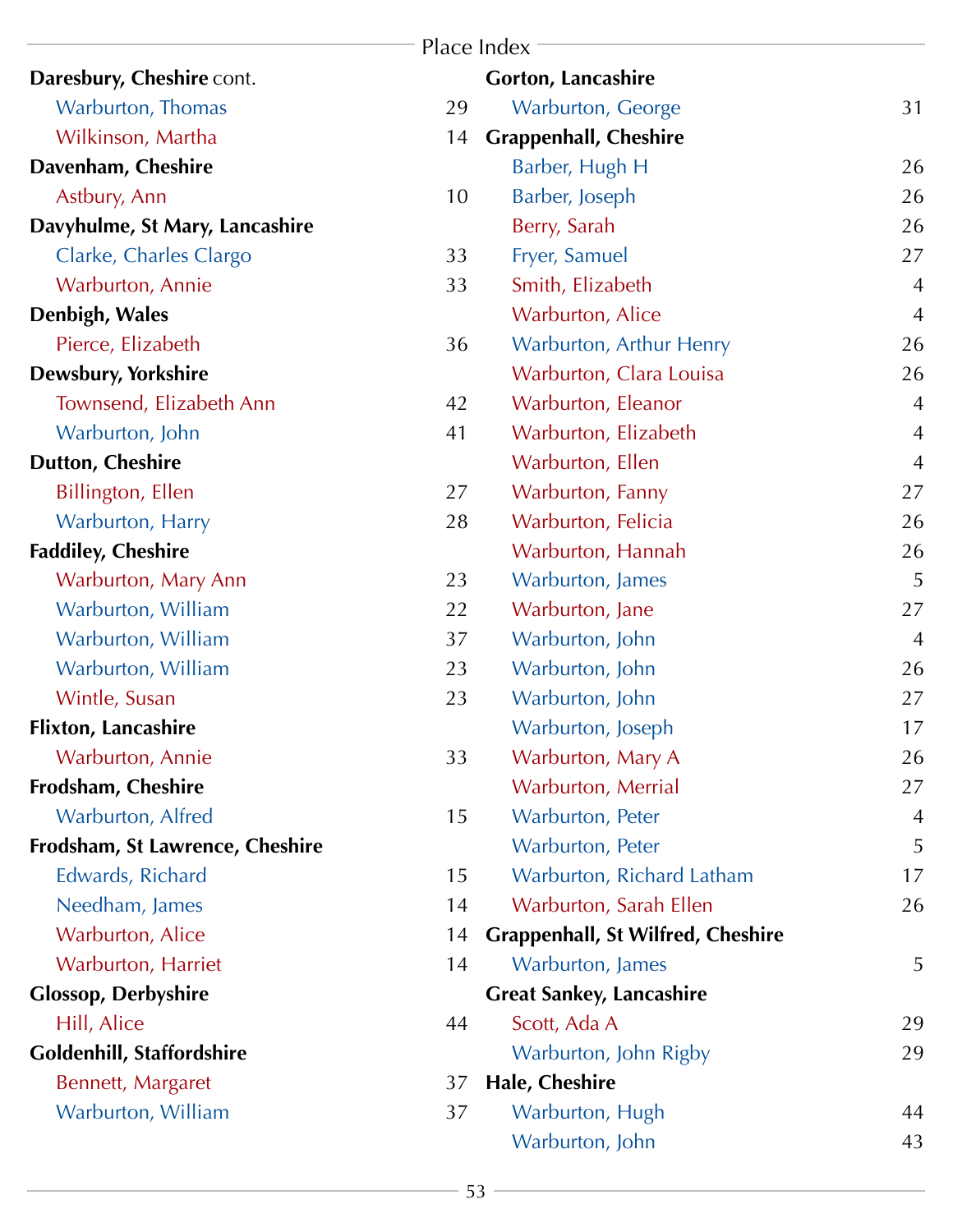|                                  |    | Place Index                        |                |
|----------------------------------|----|------------------------------------|----------------|
| Hale, Cheshire cont.             |    | Kirkcudbright, Scotland            |                |
| Warburton, John                  | 45 | Lidderdale, Grace                  | 22             |
| Warburton, Leonard               | 45 | <b>Knutsford, Cheshire</b>         |                |
| Haslingden, Lancashire           |    | Greenall, Aaron                    | 9              |
| Kay, Grace                       | 21 | Latchford, Cheshire                |                |
| <b>Hatton, Cheshire</b>          |    | <b>Warburton, Alice</b>            | $\overline{4}$ |
| Barber, Sarah Ann                | 17 | Warburton, Eleanor                 | $\overline{4}$ |
| Maddock, James                   | 5  | Warburton, Elizabeth               | $\overline{4}$ |
| Warburton, Richard Latham        | 17 | Warburton, John                    | $\overline{4}$ |
| <b>Heaton Norris, Lancashire</b> |    | Warburton, Peter                   | 5              |
| Kay, Grace                       | 21 | <b>Little Mitton, Lancashire</b>   |                |
| Warburton, James                 | 21 | Warburton, William                 | 34             |
| Heckmondwike, Yorkshire          |    | Liverpool, Lancashire              |                |
| Townsend, Elizabeth Ann          | 42 | Caw, Louisa Ann                    | 25             |
| Hulme, Manchester, Lancashire    |    | Greenall, Aaron                    | 9              |
| Allin, Frederick Charles         | 34 | Haldane, John Wilton Cunninghame   | 15             |
| Beaumont, Eliza                  | 39 | Warburton, Ann Merial              | 15             |
| <b>Ingleton, Yorkshire</b>       |    | Warburton, Edgar Ryan              | 25             |
| Warburton, John                  | 41 | <b>Warburton, Frederick James</b>  | 25             |
| Islington, London                |    | Warburton, Harold                  | 25             |
| Clarke, Charles Clargo           | 33 | Warburton, John                    | 14             |
| Kensington, Middlesex            |    | Wilkinson, Martha                  | 14             |
| Davidson, Muriel                 | 41 | Liverpool, St Nicholas, Lancashire |                |
| <b>Warburton, Geoffrey</b>       | 41 | Greenall, Aaron                    | 9              |
| <b>Kingsley, Cheshire</b>        |    | Lawrinson, John                    | 9              |
| Fletcher, Emily                  | 31 | Warburton, Ann                     | 8              |
| Fowles, T                        | 31 | Warburton, Martha                  | 9              |
| Fowles, W                        | 31 | Warburton, Mary Bancroft           | 9              |
| Harvey, John                     | 31 | Wimpenny, John                     | 9              |
| Ravenscroft, Martha Ann          | 30 | Longsight, St Clement, Lancashire  |                |
| Snelson, Edward Lewis            | 31 | Norton, Louisa                     | 38             |
| Warburton, Adelaide (Adeline)    | 31 | Warburton, William                 | 38             |
| Warburton, Hilda                 | 31 | <b>Lostock Gralam, Cheshire</b>    |                |
| Warburton, Lily                  | 31 | Barber, Sarah Ann                  | 17             |
| Warburton, Maud                  | 31 | Lymm, Cheshire                     |                |
| Warburton, Thomas                | 31 | Barlow, Mary                       | 12             |
| Warburton, William Henry         | 30 | Burgess, Ann                       | 18             |
|                                  |    |                                    |                |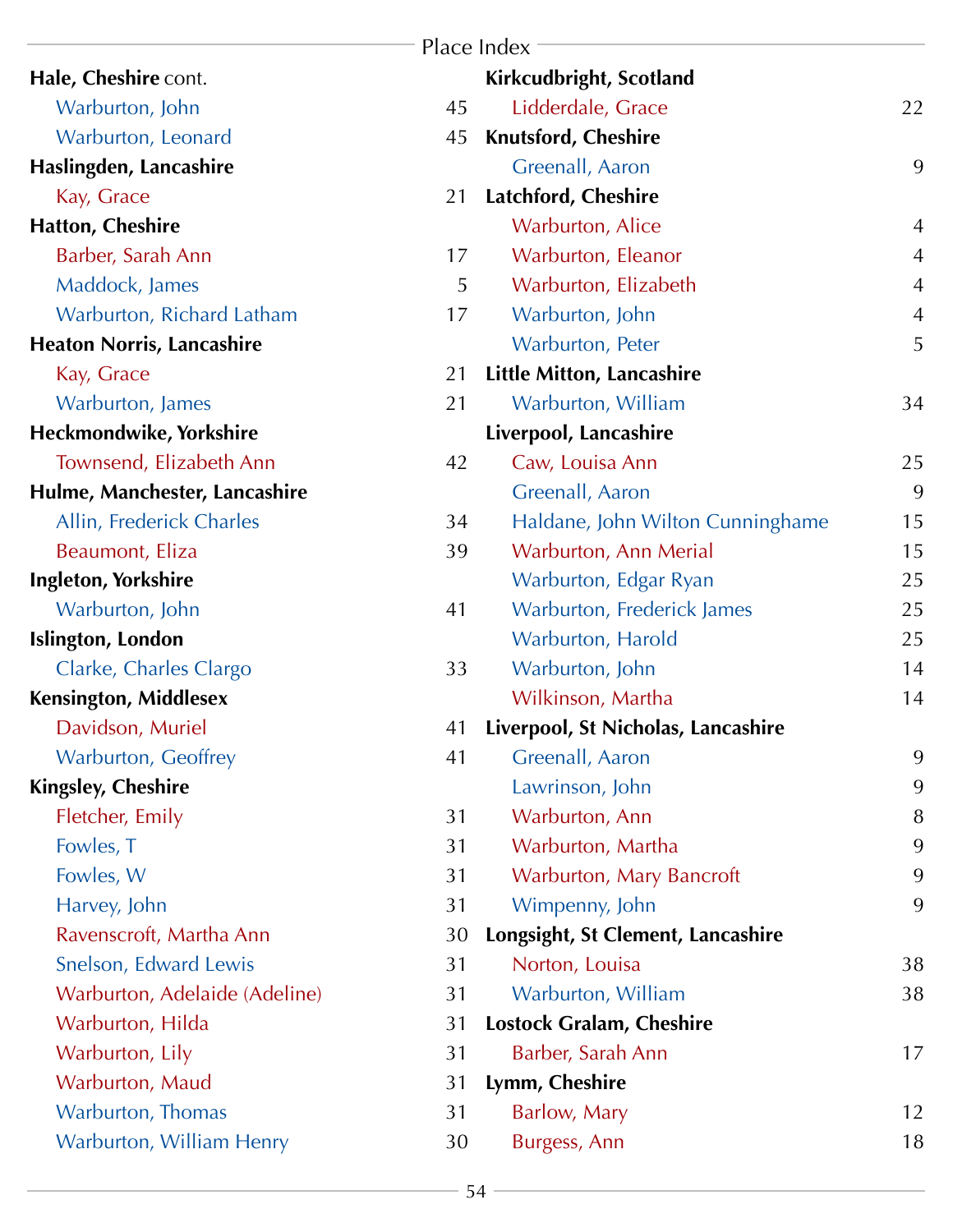|                                               |                | Place Index                             |                |
|-----------------------------------------------|----------------|-----------------------------------------|----------------|
| Lymm, Cheshire cont.                          |                | Lymm, St Mary, Cheshire cont.           |                |
| Harrison, Martha                              | 12             | Warburton, Ann                          | 20             |
| Warburton, Ann                                | 6              | Warburton, Arthur Henry                 | 26             |
| Warburton, Ann                                | 20             | Warburton, Elizabeth                    | 12             |
| Warburton, Elizabeth                          | 12             | Warburton, James                        | 5              |
| <b>Warburton, George</b>                      | 31             | Warburton, James                        | 6              |
| Warburton, James                              | 5              | Warburton, James                        | 21             |
| Warburton, James                              | 6              | Warburton, James                        | 20             |
| Warburton, James                              | 21             | Warburton, John                         | 11             |
| Warburton, James                              | 20             | Warburton, John                         | 12             |
| Warburton, Jane                               | 18             | Warburton, John                         | 13             |
| Warburton, John                               | 11             | Warburton, Joseph                       | 18             |
| Warburton, John                               | 12             | Warburton, Margaret                     | 12             |
| Warburton, John                               | 13             | Warburton, Martha                       | $\overline{7}$ |
| Warburton, John                               | 35             | Warburton, Mary                         | 6              |
| Warburton, Joseph                             | 18             | Warburton, Peter                        | 6              |
| Warburton, Margaret                           | 12             | Warburton, Peter                        | 17             |
| Warburton, Martha                             | $\overline{7}$ | Warburton, Peter                        | 19             |
| Warburton, Mary                               | 6              | Warburton, Sarah                        | 7              |
| Warburton, Mary                               | 21             | Warburton, Sarah                        | 12             |
| Warburton, Peter                              | 6              | Warburton, Sarah                        | 19             |
| Warburton, Peter                              | 17             | Warburton, Thomas                       | 12             |
| Warburton, Peter                              | 19             | Warburton, William                      | 22             |
| Warburton, Sarah                              | 7              | Wright, Eliza Jane                      | 26             |
| Warburton, Sarah                              | 12             | Lytham, St Cuthbert, Lancashire         |                |
| Warburton, Sarah                              | 19             | Brereton, Emily                         | 20             |
| Warburton, Thomas                             | 12             | Warburton, Peter                        | 19             |
| Warburton, William                            | 22             | <b>Manchester Cathedral, Lancashire</b> |                |
| Warburton, William                            | 34             | Parkes, John                            | 13             |
| Lymm, Primitive Methodist Connexion, Cheshire |                | Pierce, Elizabeth                       | 36             |
| Warburton, John                               | 35             | Rushton, Louisa                         | 32             |
| Lymm, St Mary, Cheshire                       |                | Warburton, Elizabeth                    | 12             |
| Allen, Sarah                                  | 6              | Warburton, Elizabeth                    | 22             |
| Brereton, Emily                               | 20             | Warburton, Elizabeth Parkes             | 22             |
| Burgess, Ann                                  | 18             | <b>Warburton, George</b>                | 31             |
| Harrison, Martha                              | 12             | Warburton, John                         | 35             |
| Warburton, Ann                                | 6              |                                         |                |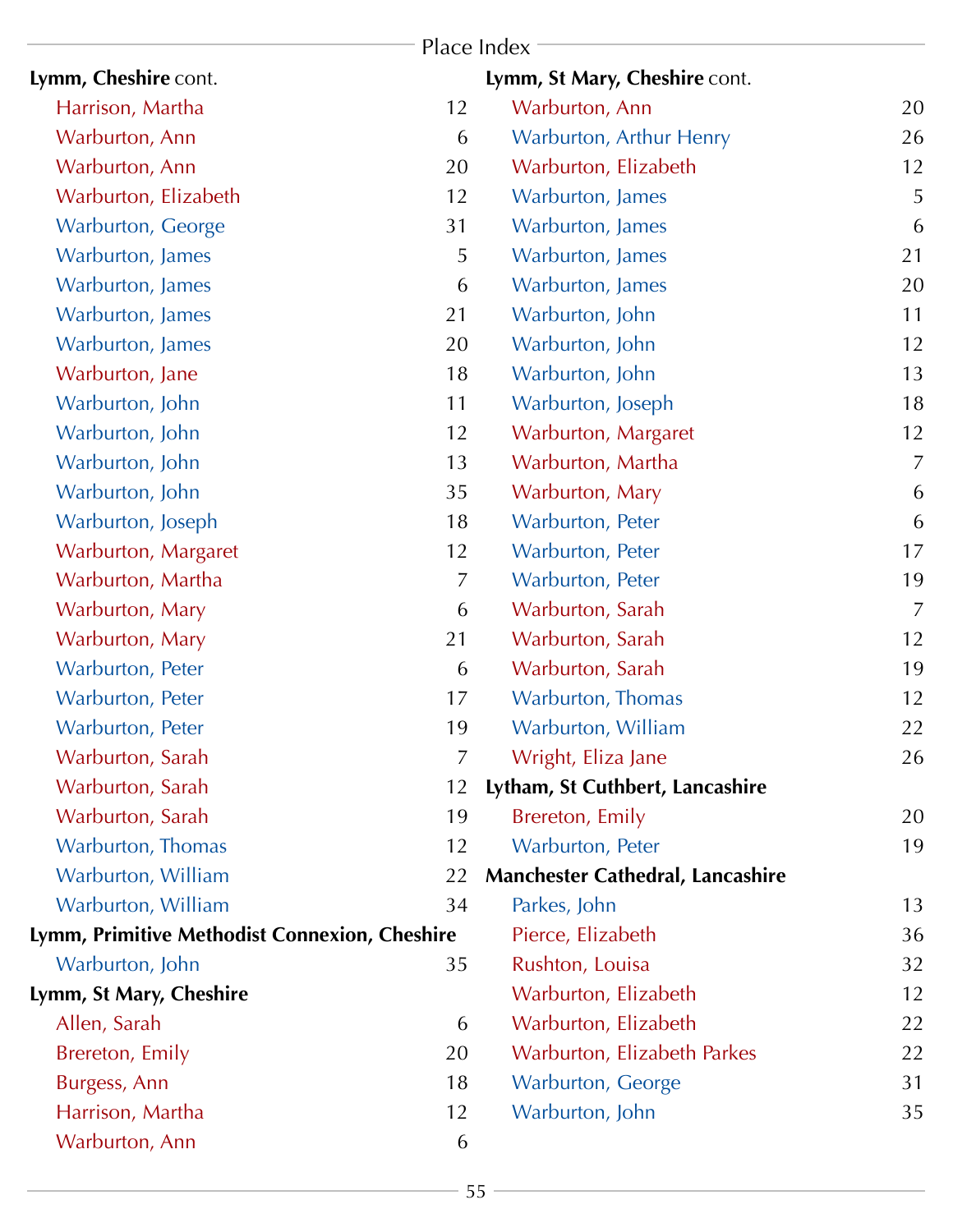|                                 |    | Place Index                                       |    |
|---------------------------------|----|---------------------------------------------------|----|
| Manchester, Lancashire          |    | <b>Otley, Trinity Methodist Church, Yorkshire</b> |    |
| Berry, Sarah                    | 26 | Thurlby, Olive                                    | 43 |
| <b>Billington, Ellen</b>        | 27 | Warburton, John William                           | 42 |
| Loughlin, Monica                | 48 | <b>Otley, Yorkshire</b>                           |    |
| Norton, Louisa                  | 38 | Thurlby, Olive                                    | 43 |
| Pemberton, Samuel               | 16 | Townsend, Elizabeth Ann                           | 42 |
| <b>Warburton, Alice</b>         | 16 | Warburton, George                                 | 42 |
| Warburton, Archibald Roy        | 48 | Warburton, Herbert Townsend                       | 47 |
| Warburton, Arthur               | 47 | Warburton, John                                   | 41 |
| Warburton, Barry                | 49 | Warburton, John William                           | 42 |
| Warburton, Elizabeth            | 22 | <b>Warburton, Roderick</b>                        | 47 |
| Warburton, Elizabeth Parkes     | 22 | <b>Over Germany</b>                               |    |
| Warburton, James                | 22 | Warburton, Adrian                                 | 41 |
| Warburton, James                | 39 | <b>Over, Cheshire</b>                             |    |
| Warburton, Jane Ann             | 36 | Latham, John                                      | 10 |
| Warburton, John                 | 35 | Warburton, Ann                                    | 8  |
| Warburton, John                 | 22 | Warburton, Ellen                                  | 10 |
| Warburton, John                 | 26 | Warburton, John                                   | 16 |
| Warburton, John William         | 48 | Warburton, John                                   | 26 |
| Warburton, Joseph               | 18 | Warburton, Mary                                   | 10 |
| Warburton, Mary                 | 37 | Warburton, Peter                                  | 27 |
| Warburton, Peter                | 27 | Over, St Chad, Cheshire                           |    |
| Warburton, Ronald               | 50 | Bebbington, John                                  | 10 |
| Warburton, William              | 37 | Warburton, Ellen                                  | 10 |
| Warburton, William              | 37 | Warburton, John                                   | 11 |
| Manchester, St John, Lancashire |    | Warburton, Mary                                   | 11 |
| Kay, Grace                      | 21 | Warburton, Peter                                  | 15 |
| Lidderdale, Grace               | 22 | Warburton, Peter                                  | 11 |
| Warburton, James                | 21 | <b>Warburton, Thomas</b>                          | 11 |
| Merthyr Tydfil, Glamorgan       |    | Warburton, William                                | 11 |
| Warburton, William              | 22 | Wood, Hannah                                      | 15 |
| Wintle, Susan                   | 23 | <b>Partington, Cheshire</b>                       |    |
| Middlesborough                  |    | Burgess, Ann                                      | 18 |
| Warburton, Adrian               | 41 | Pendleton, Lancashire                             |    |
| Middlewich, Cheshire            |    | Brereton, Emily                                   | 20 |
| Latham, John                    | 10 | Warburton, William                                | 34 |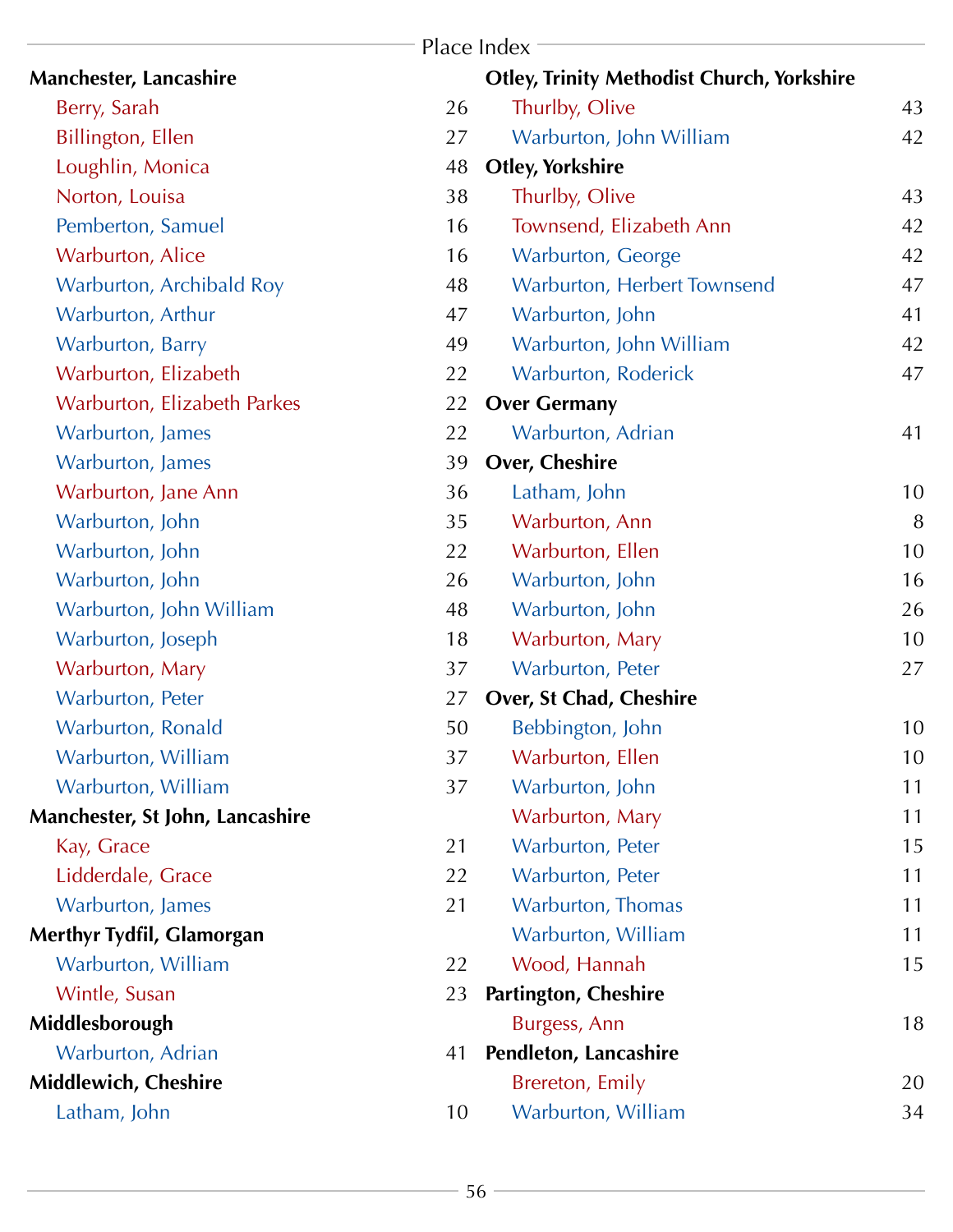|                                                |    | Place Index                            |    |
|------------------------------------------------|----|----------------------------------------|----|
| <b>Prescot, Lancashire</b>                     |    | Salford, Lancashire cont.              |    |
| Caw, Louisa Ann                                | 25 | Warburton, Elizabeth                   | 33 |
| Warburton, Joseph Wilkinson                    | 25 | <b>Warburton, George</b>               | 31 |
| <b>Preston Brook, Cheshire</b>                 |    | Warburton, John                        | 41 |
| Warburton, Alfred                              | 31 | Warburton, Mary                        | 34 |
| Warburton, Hilda                               | 31 | Warburton, Nelly                       | 33 |
| Warburton, Lily                                | 31 | Warburton, William                     | 34 |
| Warburton, William Henry                       | 31 | Wilkinson, Martha                      | 14 |
| Preston Brook, Primitive Methodist, Cheshire   |    | Salt Lake City, Utah                   |    |
| Warburton, Jane                                | 18 | Needham, James                         | 14 |
| <b>Putney, Middlesex</b>                       |    | <b>Warburton, Alice</b>                | 14 |
| Warburton, Alsager                             | 25 | Sandiway, Weaverham, Cheshire          |    |
| <b>Rostherne, Cheshire</b>                     |    | Warburton, Mary                        | 10 |
| Challinor, Annie Jane                          | 28 | Settle, Yorkshire                      |    |
| Warburton, Thomas Victor                       | 28 | Warburton, John William                | 42 |
| Rostherne, St Mary, Cheshire                   |    | <b>Sharples, Lancashire</b>            |    |
| Rowland, John                                  | 6  | Warburton, William                     | 34 |
| Warburton, Ann                                 | 6  | <b>Shavington cum Gresty, Cheshire</b> |    |
| <b>Rumworth, Lancashire</b>                    |    | Warburton, William                     | 37 |
| Seddon, Ellen                                  | 35 | <b>Shipley, Yorkshire</b>              |    |
| <b>Runcorn, Cheshire</b>                       |    | Warburton, George                      | 42 |
| Barber, Emma                                   | 29 | Warburton, Herbert Townsend            | 47 |
| <b>Warburton, Walter</b>                       | 29 | <b>Shrewsbury, Shropshire</b>          |    |
| <b>Rydal, Westmoreland</b>                     |    | <b>Bennett, Samuel</b>                 | 38 |
| Warburton, Frederick James                     | 25 | Jones, Harry Edward                    | 39 |
| Salford Register Office or Registrar Attended, |    | <b>Warburton, Caroline</b>             | 38 |
| Lancashire                                     |    | Warburton, Grace Elizabeth             | 38 |
| Allin, Frederick Charles                       | 34 | Warburton, Herbert                     | 38 |
| Jackson, Joseph                                | 18 | Warburton, William                     | 37 |
| Lanigan, John                                  | 33 | <b>Smethwick, Staffordshire</b>        |    |
| Warburton, Jane                                | 18 | Warburton, William                     | 38 |
| Warburton, Mary                                | 34 | <b>Stanthorne, Cheshire</b>            |    |
| Warburton, Nelly                               | 33 | Warburton, Hannah                      | 16 |
| Salford, Lancashire                            |    | Wood, Hannah                           | 15 |
| Lanigan, John                                  | 33 | <b>Stockport, Cheshire</b>             |    |
| Rushton, Louisa                                | 32 | Warburton, Charles Edward              | 49 |
| Warburton, Annie                               | 33 |                                        |    |
|                                                |    |                                        |    |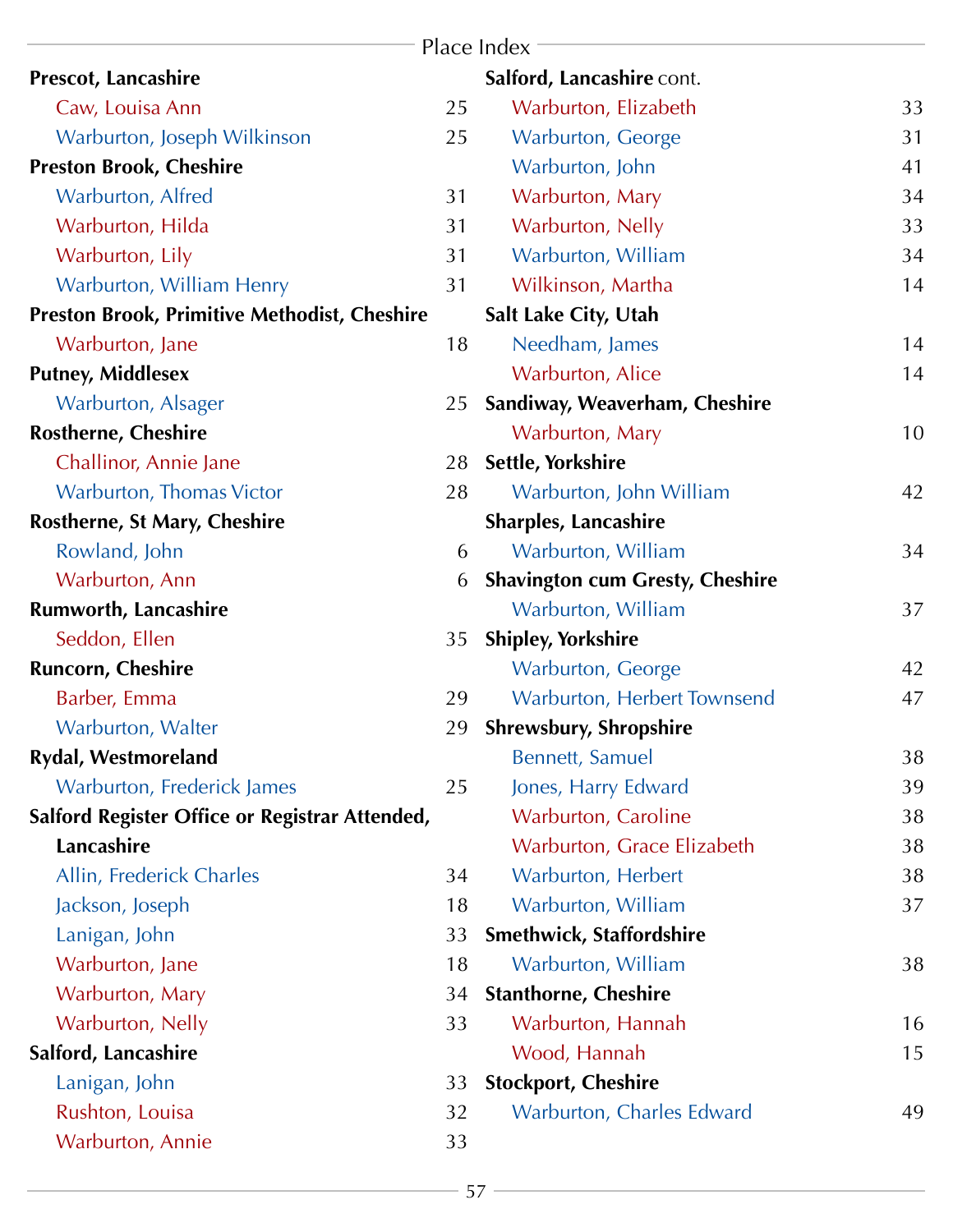|                                      |    | Place Index                                   |    |
|--------------------------------------|----|-----------------------------------------------|----|
| <b>Stockton Heath, Cheshire</b>      |    | <b>Timperley, Cheshire</b>                    |    |
| Pemberton, Samuel                    | 16 | Brereton, Emily                               | 20 |
| <b>Stoke on Trent, Staffordshire</b> |    | Warburton, Ellen                              | 44 |
| Seddon, Ellen                        | 35 | <b>Toxteth Park, Liverpool, Lancashire</b>    |    |
| Warburton, William                   | 34 | Warburton, Alsager                            | 25 |
| <b>Swanlow, Cheshire</b>             |    | Warburton, Geoffrey                           | 41 |
| <b>Bancroft, Alice</b>               | 9  | Warburton, John Felix                         | 26 |
| Warburton, Hannah                    | 10 | Urmston, Lancashire                           |    |
| Warburton, John                      | 9  | Clarke, Charles Clargo                        | 33 |
| Warburton, Martha Elizabeth          | 10 | <b>Warrington Circuit Wesleyan Methodist,</b> |    |
| Tasmania, Australia                  |    | Lancashire                                    |    |
| Haldane, John Wilton Cunninghame     | 15 | Warburton, James                              | 20 |
| Thelwall, All Saints, Cheshire       |    | <b>Warrington, Lancashire</b>                 |    |
| Blackshaw, T. B.                     | 28 | Beckett, John                                 | 16 |
| Rigby, Harriet                       | 29 | Ford, T. G.                                   | 28 |
| Warburton, Lilly                     | 28 | Needham, James                                | 14 |
| Warburton, Peter                     | 6  | Parker, Lily Ada                              | 43 |
| Warburton, Thomas                    | 29 | Warburton, Hannah                             | 16 |
| <b>Thelwall, Cheshire</b>            |    | Warburton, Martha A                           | 28 |
| Allen, Sarah                         | 6  | <b>Weaverham, Cheshire</b>                    |    |
| Billington, Ellen                    | 27 | Astbury, Ann                                  | 10 |
| <b>Blackshaw, Herbert</b>            | 28 | <b>Bancroft, Alice</b>                        | 9  |
| Brookes, Lilly                       | 28 | Bancroft, Ann                                 | 8  |
| Little, Frieda O                     | 28 | Mellor, Peter                                 | 9  |
| Rigby, Harriet                       | 29 | Walker, Elizabeth                             | 5  |
| Warburton, John                      | 28 | Warburton, Ann                                | 8  |
| Warburton, Joseph                    | 28 | Warburton, Betty                              | 5  |
| Warburton, Lilly                     | 28 | Warburton, Betty                              | 11 |
| Warburton, Martha A                  | 28 | Warburton, Ellen                              | 10 |
| Warburton, Peter                     | 27 | Warburton, Hannah                             | 10 |
| Warburton, Peter                     | 28 | Warburton, James                              | 5  |
| Warburton, Robert                    | 28 | Warburton, John                               | 9  |
| Warburton, Sarah Ellen               | 28 | Warburton, John                               | 8  |
| Warburton, Thomas                    | 29 | Warburton, John                               | 14 |
| Warburton, Thomas Victor             | 28 | Warburton, Margaret                           | 11 |
| Warburton, Walter                    | 28 | Warburton, Martha                             | 11 |
|                                      |    | Warburton, Martha                             | 9  |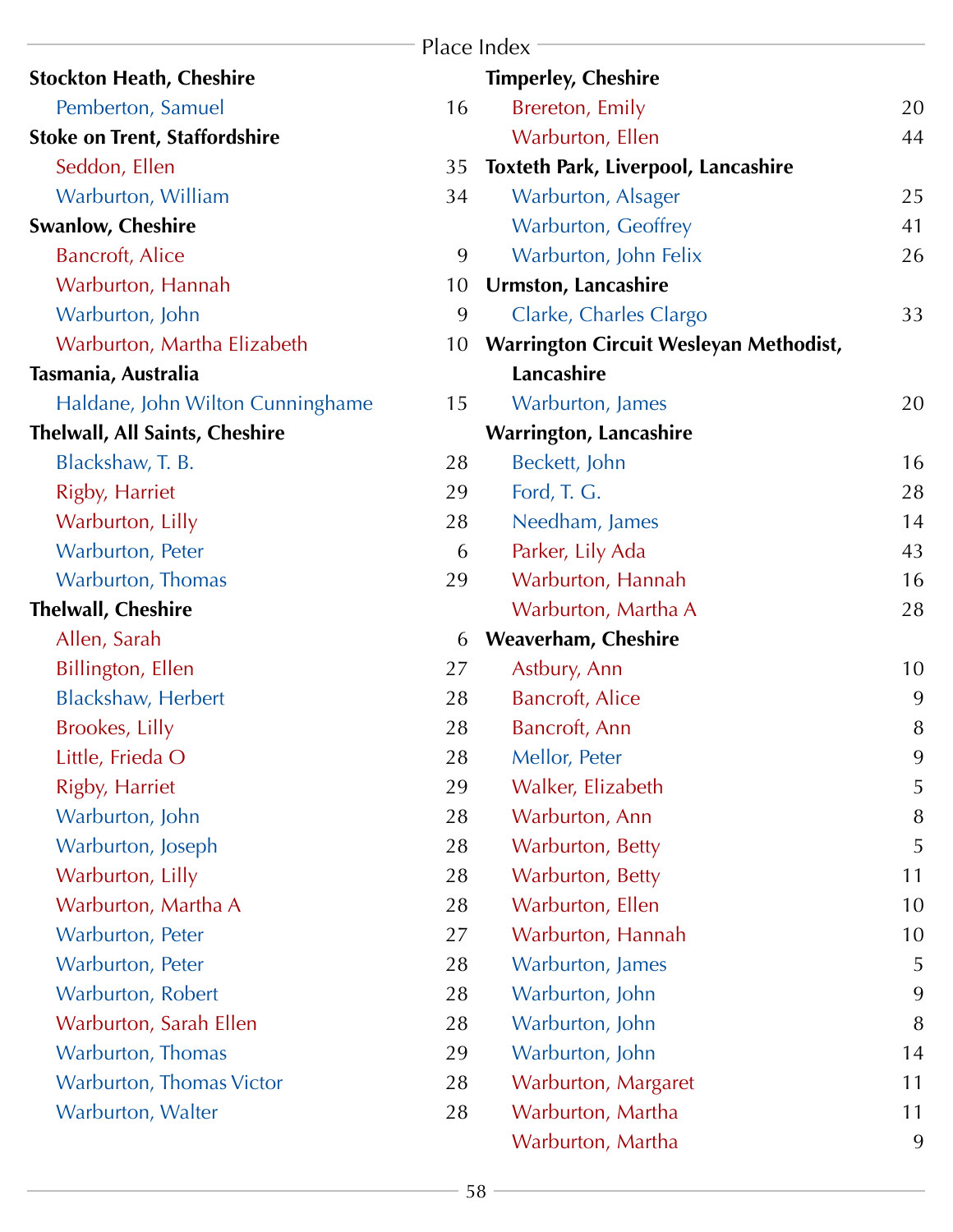|                                     | Place Index |                       |    |
|-------------------------------------|-------------|-----------------------|----|
| Weaverham, Cheshire cont.           |             | Yorkshire cont.       |    |
| Warburton, Martha Elizabeth         | 10          | Wrigglesworth, Marion | 47 |
| Warburton, Mary                     | 9           |                       |    |
| Warburton, Mary Bancroft            | 9           |                       |    |
| Warburton, Peter                    | 5           |                       |    |
| Warburton, Peter                    | 15          |                       |    |
| Warburton, Sally                    | 9           |                       |    |
| Warburton, Thomas                   | 8           |                       |    |
| Warburton, William                  | 10          |                       |    |
| Warburton, William Henry            | 30          |                       |    |
| Weaverham, St Mary, Cheshire        |             |                       |    |
| Warburton, John                     | 8           |                       |    |
| Warburton, Mary Bancroft            | 9           |                       |    |
| Warburton, William                  | 10          |                       |    |
| <b>Wetherby, Yorkshire</b>          |             |                       |    |
| Warburton, John                     | 41          |                       |    |
| <b>Wettenhall, Cheshire</b>         |             |                       |    |
| <b>Warburton, Alice</b>             | 16          |                       |    |
| Wood, Hannah                        | 15          |                       |    |
| <b>Whitegate, Cheshire</b>          |             |                       |    |
| Walker, Elizabeth                   | 5           |                       |    |
| Warburton, Peter                    | 5           |                       |    |
| <b>Wight Craft, Gloucestershire</b> |             |                       |    |
| Wintle, Susan                       | 23          |                       |    |
| <b>Winsford, Cheshire</b>           |             |                       |    |
| Warburton, John                     | 16          |                       |    |
| <b>Wirral, Cheshire</b>             |             |                       |    |
| <b>Crompton, Caroline Agnes</b>     | 25          |                       |    |
| Warburton, Frederick James          | 25          |                       |    |
| <b>Worleston, Cheshire</b>          |             |                       |    |
| Warburton, Mary Ann                 | 23          |                       |    |
| Warburton, William                  | 22          |                       |    |
| Warburton, William                  | 23          |                       |    |
| <b>Yorkshire</b>                    |             |                       |    |
| Hudson, Florence                    | 47          |                       |    |
| Warburton, Herbert Townsend         | 47          |                       |    |
| Warburton, Roderick                 | 47          |                       |    |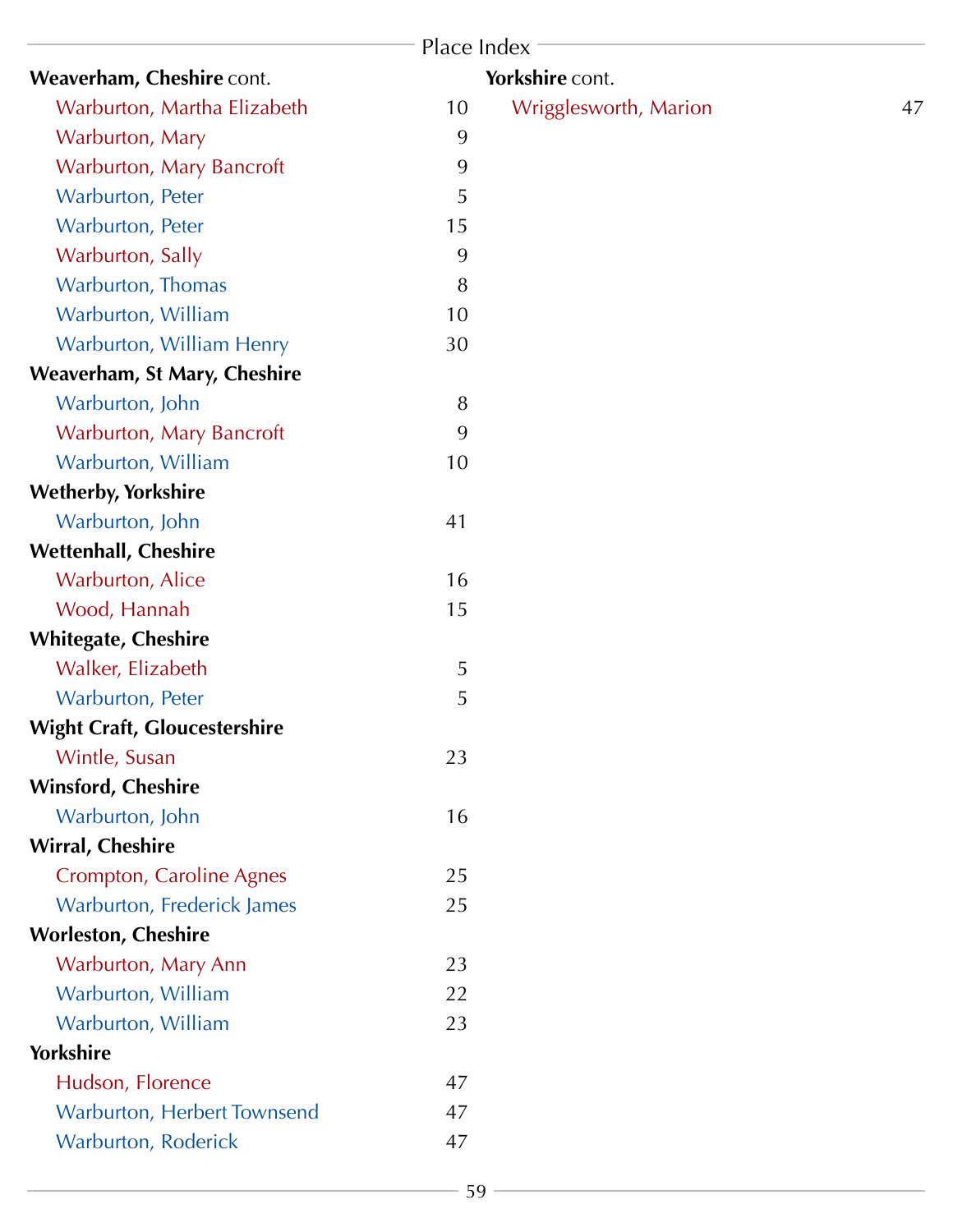<span id="page-60-30"></span><span id="page-60-29"></span><span id="page-60-28"></span><span id="page-60-27"></span><span id="page-60-26"></span><span id="page-60-25"></span><span id="page-60-24"></span><span id="page-60-23"></span><span id="page-60-22"></span><span id="page-60-21"></span><span id="page-60-20"></span><span id="page-60-19"></span><span id="page-60-18"></span><span id="page-60-17"></span><span id="page-60-16"></span><span id="page-60-15"></span><span id="page-60-14"></span><span id="page-60-13"></span><span id="page-60-12"></span><span id="page-60-11"></span><span id="page-60-10"></span><span id="page-60-9"></span><span id="page-60-8"></span><span id="page-60-7"></span><span id="page-60-6"></span><span id="page-60-5"></span><span id="page-60-4"></span><span id="page-60-3"></span><span id="page-60-2"></span><span id="page-60-1"></span><span id="page-60-0"></span>

|                                  |    | Person Index                  |    |
|----------------------------------|----|-------------------------------|----|
| Caroline (~1827 - )              | 23 | <b>Brereton</b>               |    |
| Sarah                            | 28 | Emily (~1846 - 1920)          | 20 |
| <b>Allen</b>                     |    | <b>Brookes</b>                |    |
| Sarah (1736 - 1805)              | 6  | Lilly                         | 28 |
| <b>Allin</b>                     |    | <b>Burgess</b>                |    |
| Frederick Charles (~1871 - 1939) | 34 | Ann (1808 - 1866)             | 18 |
| <b>Astbury</b>                   |    | Caw                           |    |
| Ann (1779 - )                    | 10 | Louisa Ann (~1850 - 1933)     | 25 |
| <b>Bancroft</b>                  |    | Challinor                     |    |
| Alice (1769 - 1849)              | 9  | Annie Jane                    | 28 |
| Ann (1771 - 1847)                | 8  | <b>Clarke</b>                 |    |
| <b>Barber</b>                    |    | Charles Clargo (~1856 - 1928) | 33 |
| Emma                             | 29 | Cooper                        |    |
| Hugh H                           | 26 | Jessie                        | 29 |
| Joseph                           | 26 | Coulter                       |    |
| Mary                             | 17 | Ursula Helen (1901 - ~1990)   | 25 |
| Sarah Ann (1864 - 1940)          | 17 | Crompton                      |    |
| Sarah L                          | 28 | <b>Caroline Agnes</b>         | 25 |
| <b>Barlow</b>                    |    | <b>Davidson</b>               |    |
| Mary $(-1797 - 1863)$            | 12 | Muriel                        | 41 |
| <b>Beaumont</b>                  |    | <b>Edwards</b>                |    |
| Eliza (~1859 - 1926)             | 39 | <b>Richard</b>                | 15 |
| <b>Bebbington</b>                |    | <b>Fletcher</b>               |    |
| John $(-1802 - 1851)$            | 10 | Emily                         | 31 |
| <b>Beckett</b>                   |    | <b>Flowers</b>                |    |
| John                             | 16 | Jean                          | 49 |
| <b>Bennett</b>                   |    | Ford                          |    |
| Margaret (~1847 - 1926)          | 37 | Phyllis                       | 29 |
| Samuel (~1879 - )                | 38 | T. G.                         | 28 |
| <b>Berry</b>                     |    | <b>Fowles</b>                 |    |
| Sarah (1851 - 1919)              | 26 | Τ                             | 31 |
| <b>Billington</b>                |    | W                             | 31 |
| Ellen $(-1852 - 1895)$           | 27 | <b>Fryer</b>                  |    |
| <b>Blackshaw</b>                 |    | Samuel                        | 27 |
| Herbert                          | 28 | Greenall                      |    |
| T. B.                            | 28 | Aaron ( - 1839)               | 9  |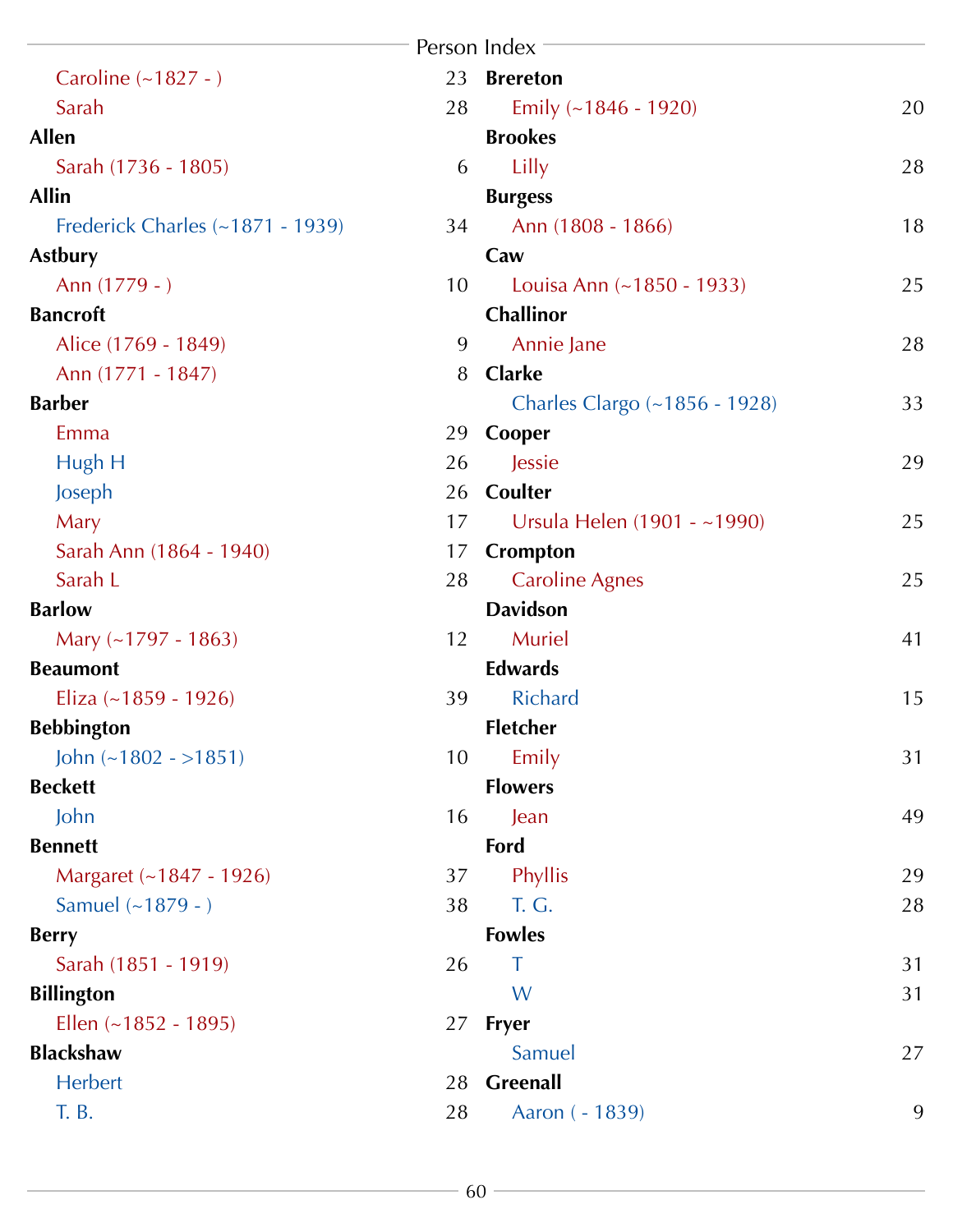<span id="page-61-26"></span><span id="page-61-25"></span><span id="page-61-24"></span><span id="page-61-23"></span><span id="page-61-22"></span><span id="page-61-21"></span><span id="page-61-20"></span><span id="page-61-19"></span><span id="page-61-18"></span><span id="page-61-12"></span><span id="page-61-11"></span><span id="page-61-10"></span><span id="page-61-9"></span><span id="page-61-8"></span><span id="page-61-7"></span><span id="page-61-6"></span><span id="page-61-5"></span><span id="page-61-4"></span><span id="page-61-3"></span><span id="page-61-2"></span><span id="page-61-1"></span><span id="page-61-0"></span>

|                                    |    | Person Index                |    |
|------------------------------------|----|-----------------------------|----|
| Greenway                           |    | <b>McCormick</b>            |    |
| Ruth                               | 31 | John G                      | 49 |
| Haldane                            |    | <b>Mellor</b>               |    |
| John Wilton Cunninghame (~1835 - ) | 15 | Peter                       | 9  |
| <b>Hanson</b>                      |    | <b>Mitchell</b>             |    |
| Thomas $(1909 - )$                 | 44 | Eileen Adelaide             | 41 |
| <b>Harrison</b>                    |    | <b>Needham</b>              |    |
| Martha $(-1779 - 1852)$            | 12 | James (1826 - 1890)         | 14 |
| <b>Harvey</b>                      |    | <b>Norton</b>               |    |
| John                               | 31 | Louisa $(-1875 - )$         | 38 |
| <b>Hennis</b>                      |    | <b>Parker</b>               |    |
| <b>Marion</b>                      | 49 | John James $(-1834 - 1904)$ | 36 |
| Hill                               |    | Lily Ada (1876 - 1944)      | 43 |
| Alice (1881 - )                    |    | 44 Parkes                   |    |
| <b>Hudson</b>                      |    | John $(-1808 - )$           | 13 |
| Florence (1894 - )                 | 47 | <b>Pearce</b>               |    |
| Jackson                            |    | Audrey J                    | 48 |
| Joseph                             | 18 | <b>Pemberton</b>            |    |
| Jones                              |    | Samuel $(-1843 - 1901)$     | 16 |
| Harry Edward $(-1883 - )$          | 39 | <b>Pierce</b>               |    |
| Kay                                |    | Elizabeth $(-1835 - )$      | 36 |
| Grace $(-1815 - 1851)$             | 21 | <b>Ravenscroft</b>          |    |
| Lanigan                            |    | Martha Ann (1871 - 1947)    | 30 |
| John $(-1869 - )$                  |    | 33 Rigby                    |    |
| Latham                             |    | Harriet (1854 - 1917)       | 29 |
| John $(1804 - )$                   | 10 | Rowland                     |    |
| Lawrinson                          |    | John                        | 6  |
| John                               | 9  | <b>Rushton</b>              |    |
| Lidderdale                         |    | Louisa (1835 - 1903)        | 32 |
| Grace $(-1815 - 1891)$             |    | 22 Sanders                  |    |
| <b>Little</b>                      |    | Doris (1898 - 1994)         | 46 |
| Frieda O                           |    | 28 Scott                    |    |
| Loughlin                           |    | Ada A                       | 29 |
| Monica (1906 - 1973)               |    | 48 Seddon                   |    |
| <b>Maddock</b>                     |    | Ellen (1829 - 1911)         | 35 |
| James (1769 - 1835)                |    | 5 Smith                     |    |
|                                    |    | Elizabeth $(1696 - )$       | 4  |

<span id="page-61-35"></span><span id="page-61-34"></span><span id="page-61-33"></span><span id="page-61-32"></span><span id="page-61-31"></span><span id="page-61-30"></span><span id="page-61-29"></span><span id="page-61-28"></span><span id="page-61-27"></span><span id="page-61-17"></span><span id="page-61-16"></span><span id="page-61-15"></span><span id="page-61-14"></span><span id="page-61-13"></span>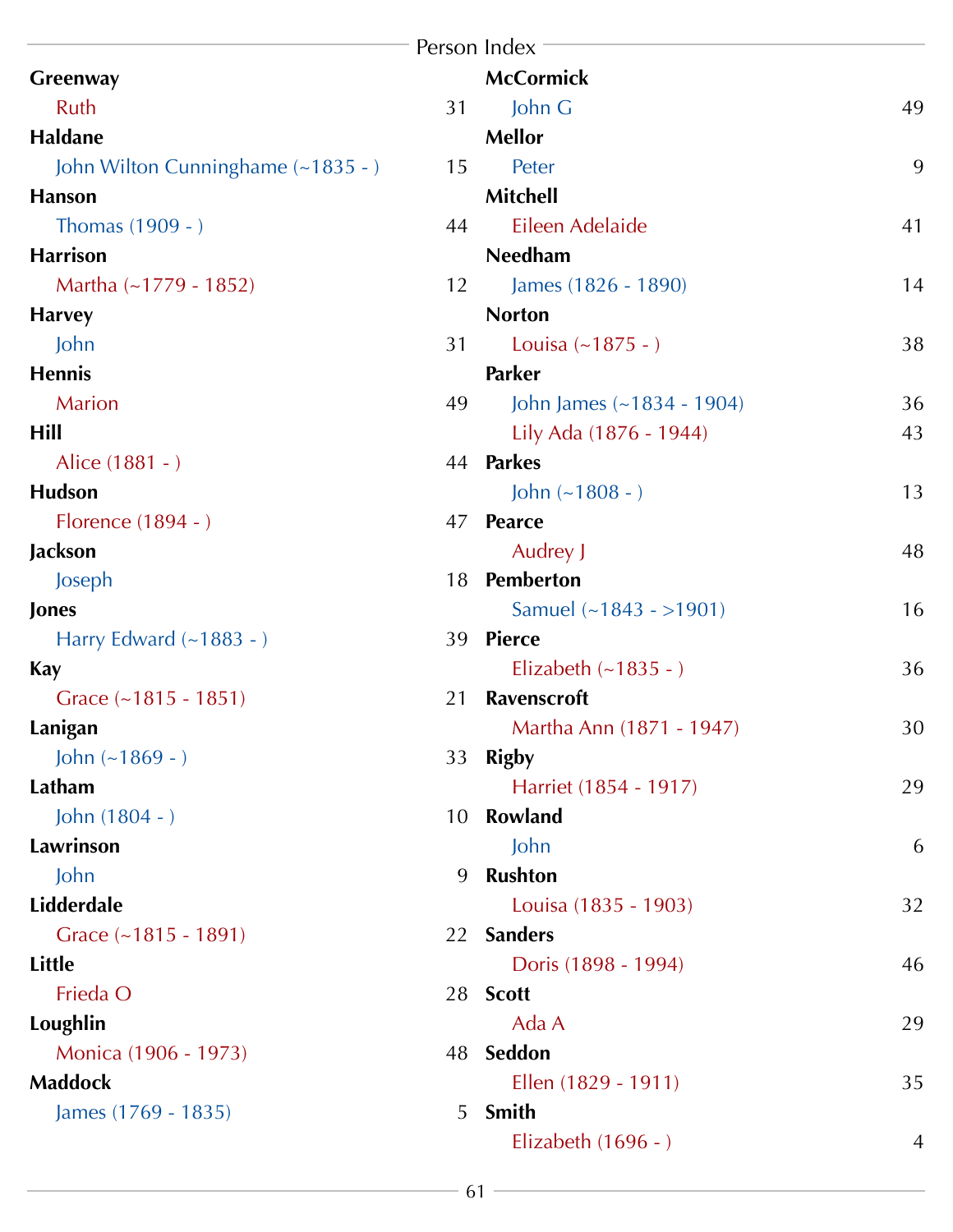<span id="page-62-5"></span><span id="page-62-4"></span><span id="page-62-3"></span><span id="page-62-2"></span><span id="page-62-1"></span><span id="page-62-0"></span>

| Person Index                 |                |                                     |                |  |  |  |  |
|------------------------------|----------------|-------------------------------------|----------------|--|--|--|--|
| Snelson                      |                | Warburton cont.                     |                |  |  |  |  |
| <b>Edward Lewis</b>          | 31             | Charles (1895 - )                   | 40             |  |  |  |  |
| Swinton                      |                | <b>Charles Edward (1934 - 1990)</b> | 49             |  |  |  |  |
| Jane $(-1832 - 1862)$        | 16             | Clara Louisa (1874 - 1961)          | 26             |  |  |  |  |
| <b>Thurlby</b>               |                | Dorothy (1902 - )                   | 30             |  |  |  |  |
| Olive (1896 - 1967)          | 43             | Edgar Ryan (1876 - >1901)           | 25             |  |  |  |  |
| <b>Townsend</b>              |                | Eleanor (1732 - )                   | $\overline{4}$ |  |  |  |  |
| Elizabeth Ann (1868 - 1951)  | 42             | Elizabeth $(1728 - )$               | $\overline{4}$ |  |  |  |  |
| Walker                       |                | Elizabeth $(1811 - )$               | 12             |  |  |  |  |
| Elizabeth (1738 - 1813)      | 5              | Elizabeth $(1824 - 1881)$           | 14             |  |  |  |  |
| Warburton                    |                | Elizabeth (1843 - 1845)             | 22             |  |  |  |  |
| Adelaide (Adeline) (1898 - ) | 31             | Elizabeth (1867 - 1868)             | 33             |  |  |  |  |
| Adrian (1918 - 1944)         | 41             | Elizabeth Parkes (1847 - )          | 22             |  |  |  |  |
| Alfred (1835 - 1868)         | 15             | Ellen $(1723 - )$                   | $\overline{4}$ |  |  |  |  |
| Alfred (1903 - >1947)        | 31             | Ellen (1807 - 1880)                 | 10             |  |  |  |  |
| Alfred Henry $(-1893 - )$    | 29             | Ellen (1907 - )                     | 44             |  |  |  |  |
| Alice (1730 - )              | $\overline{4}$ | Emma (1900 - )                      | 30             |  |  |  |  |
| Alice (1826 - 1883)          | 14             | Fanny (1887 - 1887)                 | 27             |  |  |  |  |
| Alice $(1842 - 1861)$        | 16             | Felicia (1832 - >1871)              | 15             |  |  |  |  |
| Alice (1892 - )              | 40             | Felicia (1883 - 1947)               | 26             |  |  |  |  |
| Alsager (1881 - 1951)        | 25             | Frances $(1831 - 1861)$             | 15             |  |  |  |  |
| Ann (1768 - 1822)            | 6              | Frederick James (1875 - > 1901)     | 25             |  |  |  |  |
| Ann (~1799 - 1854)           | 8              | Geoffrey (1887 - >1918)             | 41             |  |  |  |  |
| Ann (1852 - 1853)            | 20             | George (~1834 - 1906)               | 31             |  |  |  |  |
| Ann Merial (1840 - >1901)    | 15             | George (1892 - )                    | 42             |  |  |  |  |
| Annie (1866 - )              | 35             | Grace (1886 - )                     | 40             |  |  |  |  |
| Annie (1869 - )              | 33             | Grace (1911 - 1995)                 | 44             |  |  |  |  |
| Anthony John (1925 - 1969)   | 48             | Grace Elizabeth (1883 - )           | 38             |  |  |  |  |
| Archibald Roy (1927 - 2012)  | 48             | Grace Kay (1874 - )                 | 38             |  |  |  |  |
| Archie (1889 - 1966)         | 45             | Hannah (1805 - 1860)                | 10             |  |  |  |  |
| Arthur (1906 - 1964)         | 47             | Hannah (1839 - 1845)                | 15             |  |  |  |  |
| Arthur Henry (1878 - >1913)  | 26             | Hannah (1849 - )                    | 16             |  |  |  |  |
| Barry (1933 - 2015)          | 49             | Hannah (1877 - 1897)                | 26             |  |  |  |  |
| Beatrice Eliza (1905 - )     | 30             | Hannah Jane (1898 - )               | 30             |  |  |  |  |
| Betty (1776 - 1840)          | 5              | Harold (1878 - >1891)               | 25             |  |  |  |  |
| Betty (1805 - 1862)          | 11             | Harriet (1829 - > 1851)             | 14             |  |  |  |  |
| Caroline (1880 - )           | 38             | Harriet Ellen (1891 - 1979)         | 29             |  |  |  |  |
|                              |                |                                     |                |  |  |  |  |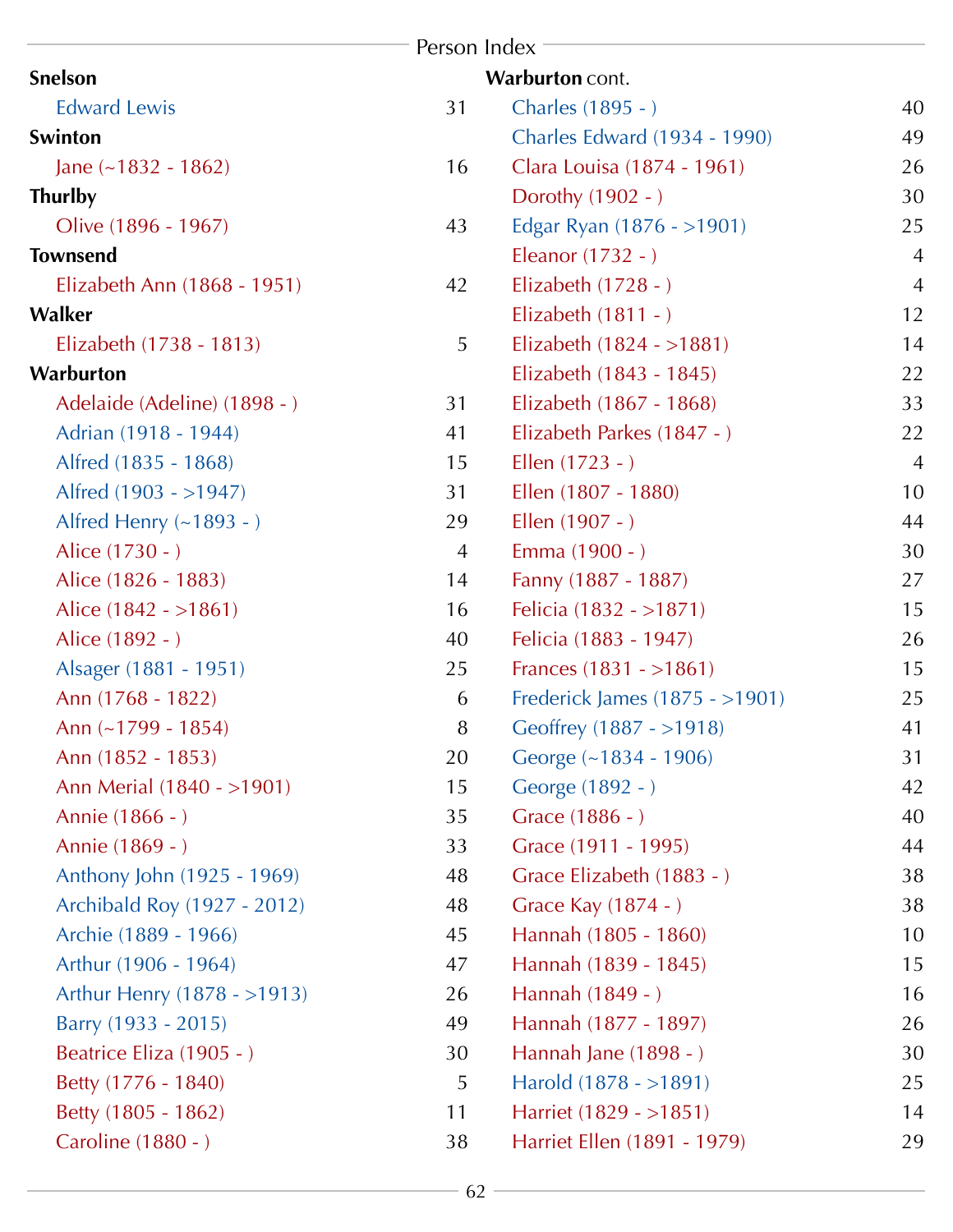| Person Index                   |                |                                  |                |  |  |  |  |
|--------------------------------|----------------|----------------------------------|----------------|--|--|--|--|
| Warburton cont.                |                | Warburton cont.                  |                |  |  |  |  |
| Harry $(1875 - 1913)$          | 28             | John William (1895 - 1970)       | 42             |  |  |  |  |
| Herbert (1870 - 1888)          | 38             | John William (1928 - 2002)       | 48             |  |  |  |  |
| Herbert Townsend (1894 - 1965) | 47             | Joseph (1839 - 1869)             | 18             |  |  |  |  |
| Hilda (1908 - 1980)            | 31             | Joseph (1858 - )                 | 17             |  |  |  |  |
| Hugh (1883 - )                 | 44             | Joseph (1888 - 1935)             | 28             |  |  |  |  |
| James (1736 - 1805)            | 5              | Joseph Wilkinson (1843 - 1922)   | 25             |  |  |  |  |
| James $(1765 - )$              | 5              | $K1(1931 - )$                    | 48             |  |  |  |  |
| James (1771 - )                | 6              | $K2(1939 - )$                    | 49             |  |  |  |  |
| James (1813 - 1888)            | 21             | Leonard (1909 - )                | 45             |  |  |  |  |
| James (1849 - )                | 22             | Lilly (1878 - 1950)              | 28             |  |  |  |  |
| James (1849 - 1872)            | 20             | Lily (1905 - >1947)              | 31             |  |  |  |  |
| James (1858 - 1929)            | 39             | Margaret                         | 11             |  |  |  |  |
| Jane $(1832 - 1892)$           | 18             | Margaret                         | 26             |  |  |  |  |
| Jane $(1886 - >1913)$          | 27             | Margaret (1808 - )               | 12             |  |  |  |  |
| Jane Ann (1860 - )             | 36             | Martha                           | 11             |  |  |  |  |
| John $(1725 - )$               | $\overline{4}$ | Martha (1778 - 1780)             | $\overline{7}$ |  |  |  |  |
| John (1770 - 1835)             | 9              | Martha (1806 - 1847)             | 9              |  |  |  |  |
| John (1775 - 1853)             | 11             | Martha (1828 - )                 | 14             |  |  |  |  |
| John (1796 - 1820)             | 8              | Martha A (1892 - )               | 28             |  |  |  |  |
| John (1800 - 1865)             | 14             | Martha Elizabeth (1797 - > 1835) | 10             |  |  |  |  |
| John (1806 - 1813)             | 12             | Mary (1762 - )                   | 6              |  |  |  |  |
| John (1807 - )                 | 11             | Mary (1802 - 1802)               | 9              |  |  |  |  |
| John $(1815 - )$               | 13             | Mary $(1802 - 1851)$             | 10             |  |  |  |  |
| John (1837 - 1866)             | 35             | Mary (1805 - )                   | 11             |  |  |  |  |
| John $(1841 - )$               | 22             | Mary (1855 - )                   | 21             |  |  |  |  |
| John (1844 - 1844)             | 16             | Mary (1862 - 1879)               | 37             |  |  |  |  |
| John (1845 - 1913)             | 26             | Mary (1877 - 1931)               | 34             |  |  |  |  |
| John (1865 - 1917)             | 41             | Mary A (1875 - )                 | 26             |  |  |  |  |
| John (1877 - )                 | 28             | Mary Ann (1854 - 1864)           | 23             |  |  |  |  |
| John (1880 - 1948)             | 43             | Mary Bancroft (1803 - )          | 9              |  |  |  |  |
| John (1890 - 1891)             | 27             | Maud $(1900 - 1968)$             | 31             |  |  |  |  |
| John (1911 - )                 | 45             | Merrial (~1885 - 1887)           | 27             |  |  |  |  |
| John Felix (1883 - >1901)      | 26             | Nelly (1871 - )                  | 33             |  |  |  |  |
| John Rigby (1887 - 1954)       | 29             | Peter                            | $\overline{A}$ |  |  |  |  |
| John Thomas                    | 11             | Peter (1734 - 1780)              | 5              |  |  |  |  |
| John Wilkinson (1827 - 1885)   | 14             | Peter (1764 - 1826)              | 6              |  |  |  |  |